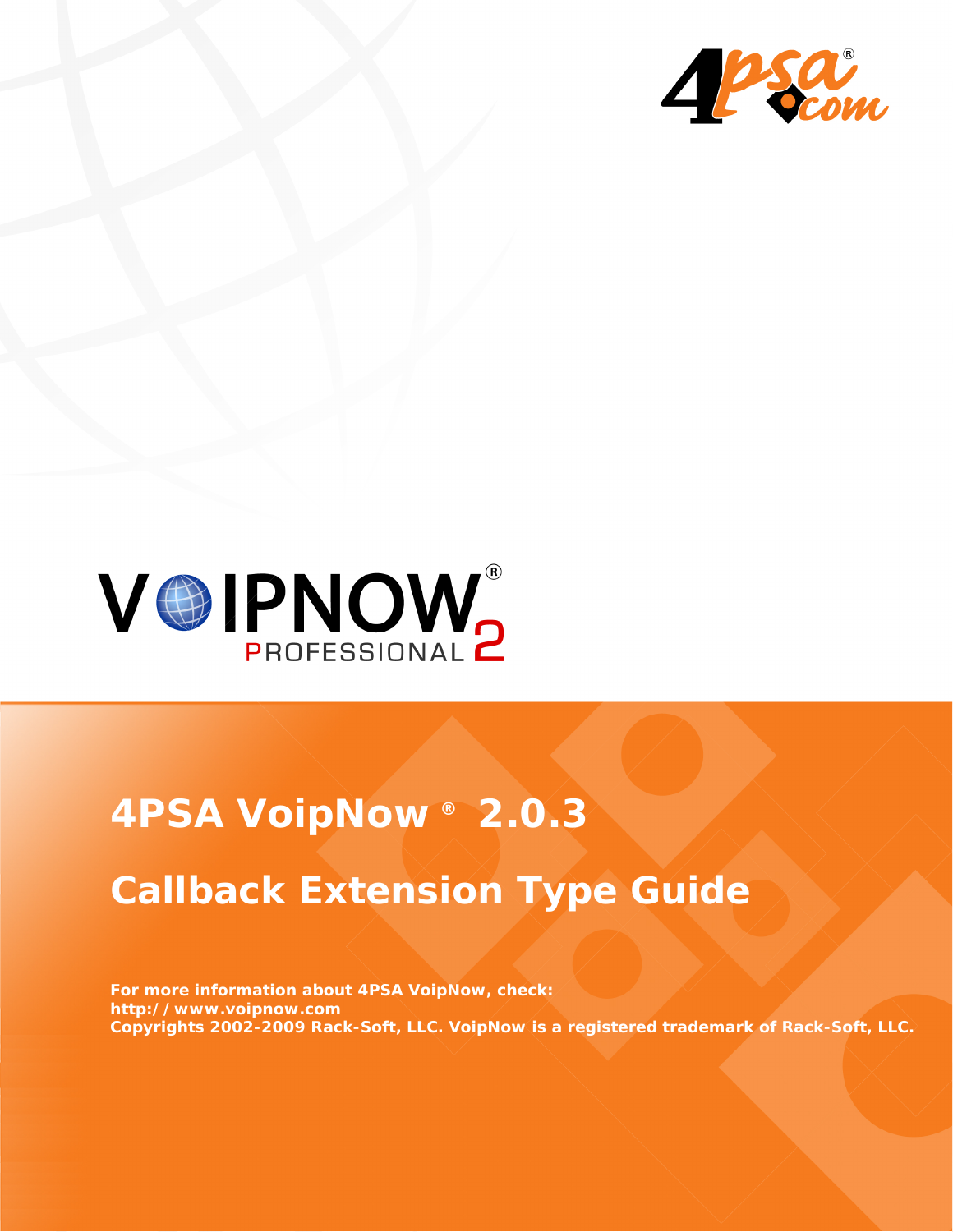### **Callback Extension Type Guide**

Manual Version 58644.18 at 2009/10/21 18:17:49 For suggestions regarding this manual contact: docs@4psa.com

#### All rights reserved

Distribution of this work or derivative of this work is prohibited unless prior written permission is obtained from the copyright holder.

VoipNow is a Registered Trademark of Rack-Soft, LLC.

4PSA is a Registered Trademark of Rack-Soft, LLC.

Asterisk is a Trademark of Digium, Inc.

Linux is a Registered Trademark of Linus Torvalds.

All other trademarks and copyrights are property of their respective owners.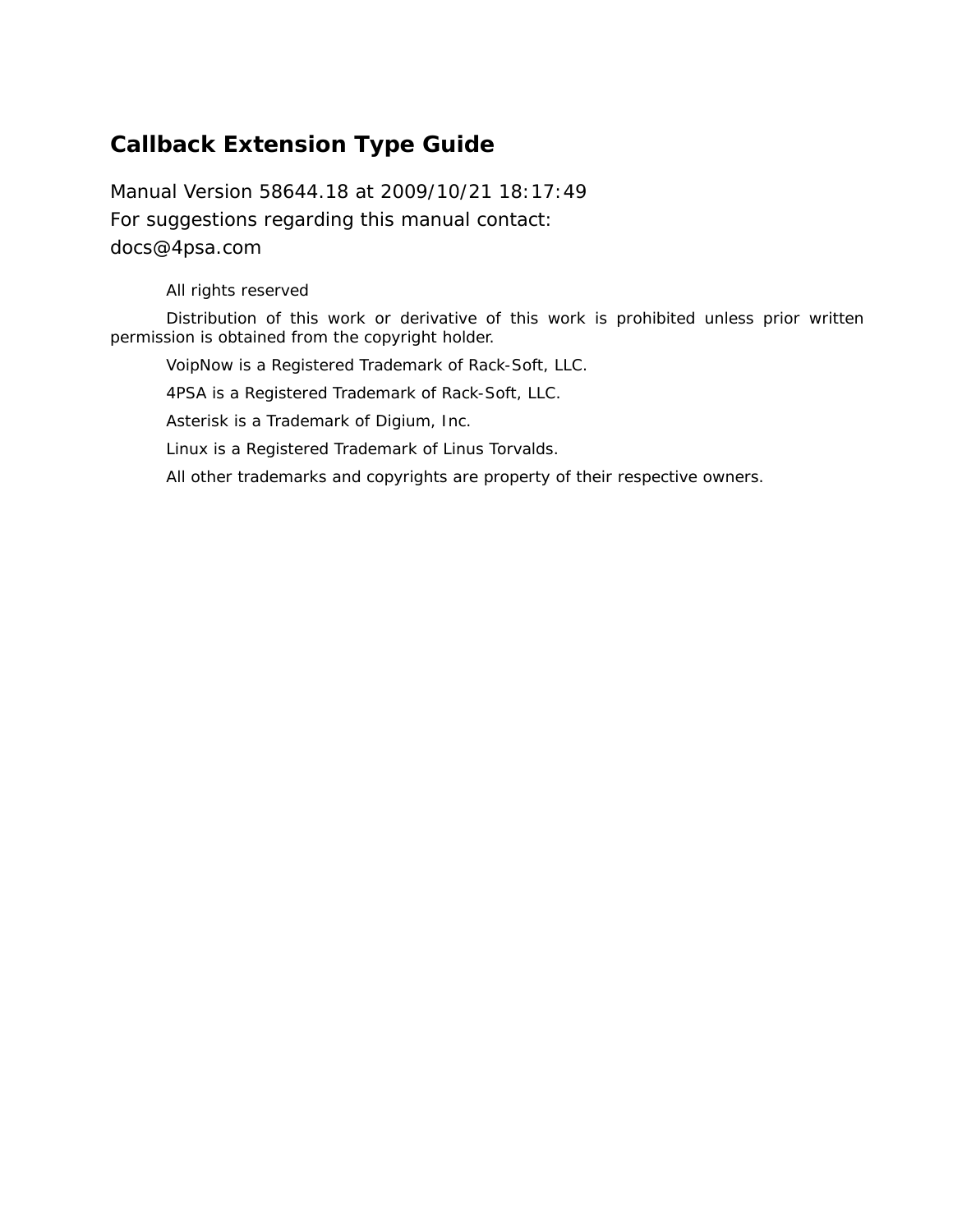## **Table of Contents**

|                                                                                                                                                                                                                                                              | 6                                  |
|--------------------------------------------------------------------------------------------------------------------------------------------------------------------------------------------------------------------------------------------------------------|------------------------------------|
|                                                                                                                                                                                                                                                              | 7                                  |
|                                                                                                                                                                                                                                                              | 9                                  |
|                                                                                                                                                                                                                                                              | 9<br>10                            |
|                                                                                                                                                                                                                                                              | 11<br>11<br>12<br>12<br>13         |
|                                                                                                                                                                                                                                                              | 14                                 |
| Chapter 4. Manage Unified Communications Features                                                                                                                                                                                                            | 16                                 |
| View the Sessions List (all the continuum continuum control of the sessions of the sessions of the continuum c                                                                                                                                               | 16<br>16<br>18<br>18<br>20         |
|                                                                                                                                                                                                                                                              | 22                                 |
|                                                                                                                                                                                                                                                              | 25                                 |
| Add an Authorized CallerID<br>Remove an Authorized CallerID (and according to the annual state of an Authorized CallerID (and according to the state of an according to the Remote and Authorized CallerID (and according to the state of the Remote and Aut | 25<br>- 26<br>26<br>28<br>29<br>29 |
| <b>Chapter 7. Edit Your Extension's Permissions and Phone Numbers </b>                                                                                                                                                                                       | 30                                 |
|                                                                                                                                                                                                                                                              | 33                                 |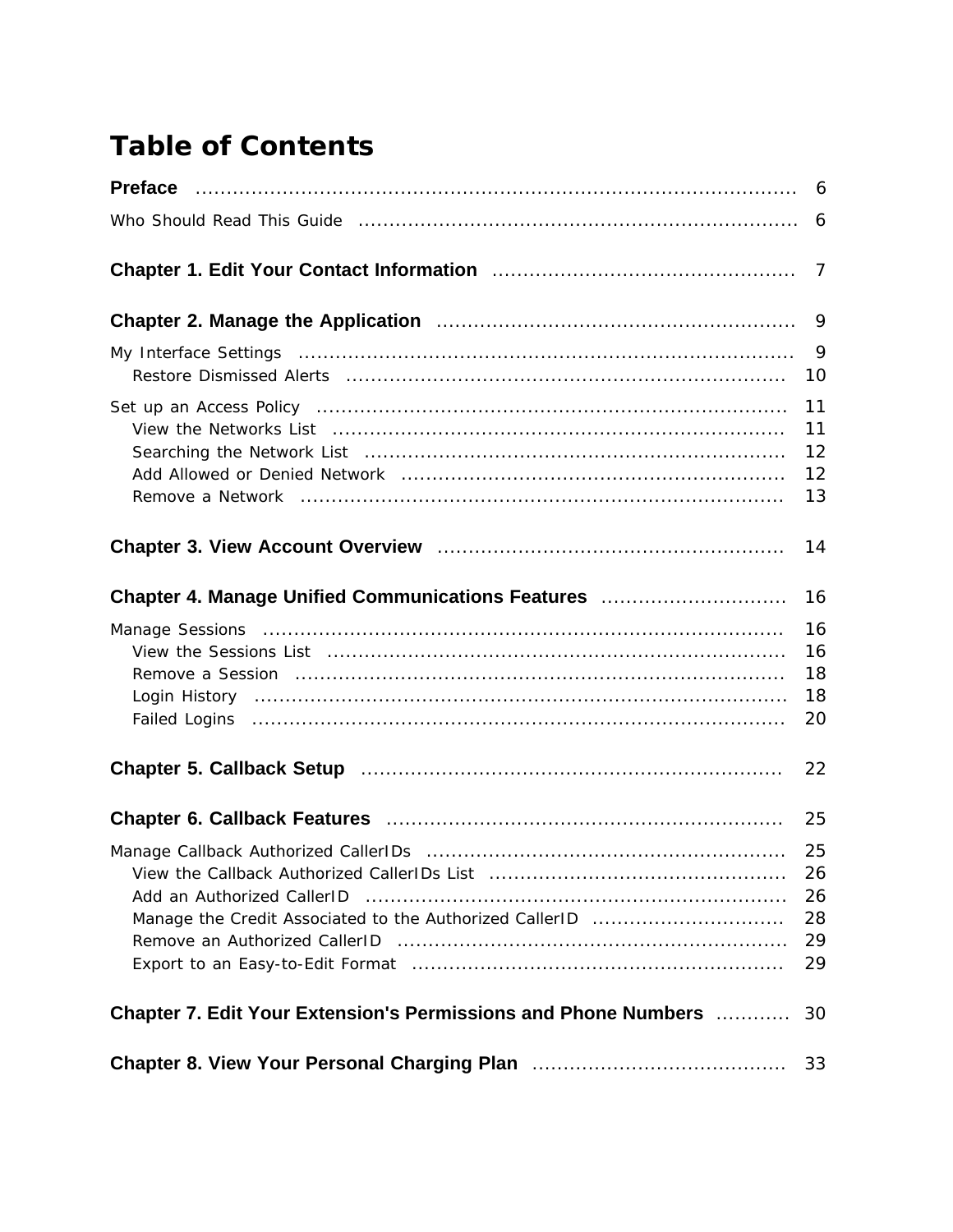|                                                                                                               | 37                         |
|---------------------------------------------------------------------------------------------------------------|----------------------------|
| Chapter 10. View Extension's Charging Credits History                                                         | 39                         |
|                                                                                                               | 40                         |
|                                                                                                               | 40<br>41                   |
|                                                                                                               | 42<br>46                   |
|                                                                                                               | 47                         |
| Chapter 12. Manage Your Extension's Call Rules <b>Constant Chapter 12. Manage Your Extension's Call Rules</b> | 48                         |
|                                                                                                               | 48<br>48<br>51<br>54<br>55 |
|                                                                                                               | 55<br>55<br>56<br>57       |
| Chapter 13. Manage Your Phone Numbers Collections                                                             | 58                         |
|                                                                                                               | 58<br>59                   |
|                                                                                                               | 59<br>60                   |
|                                                                                                               | 61                         |
|                                                                                                               | 61<br>61<br>62<br>63       |
|                                                                                                               | 63                         |
|                                                                                                               | 64                         |
|                                                                                                               | 65<br>66                   |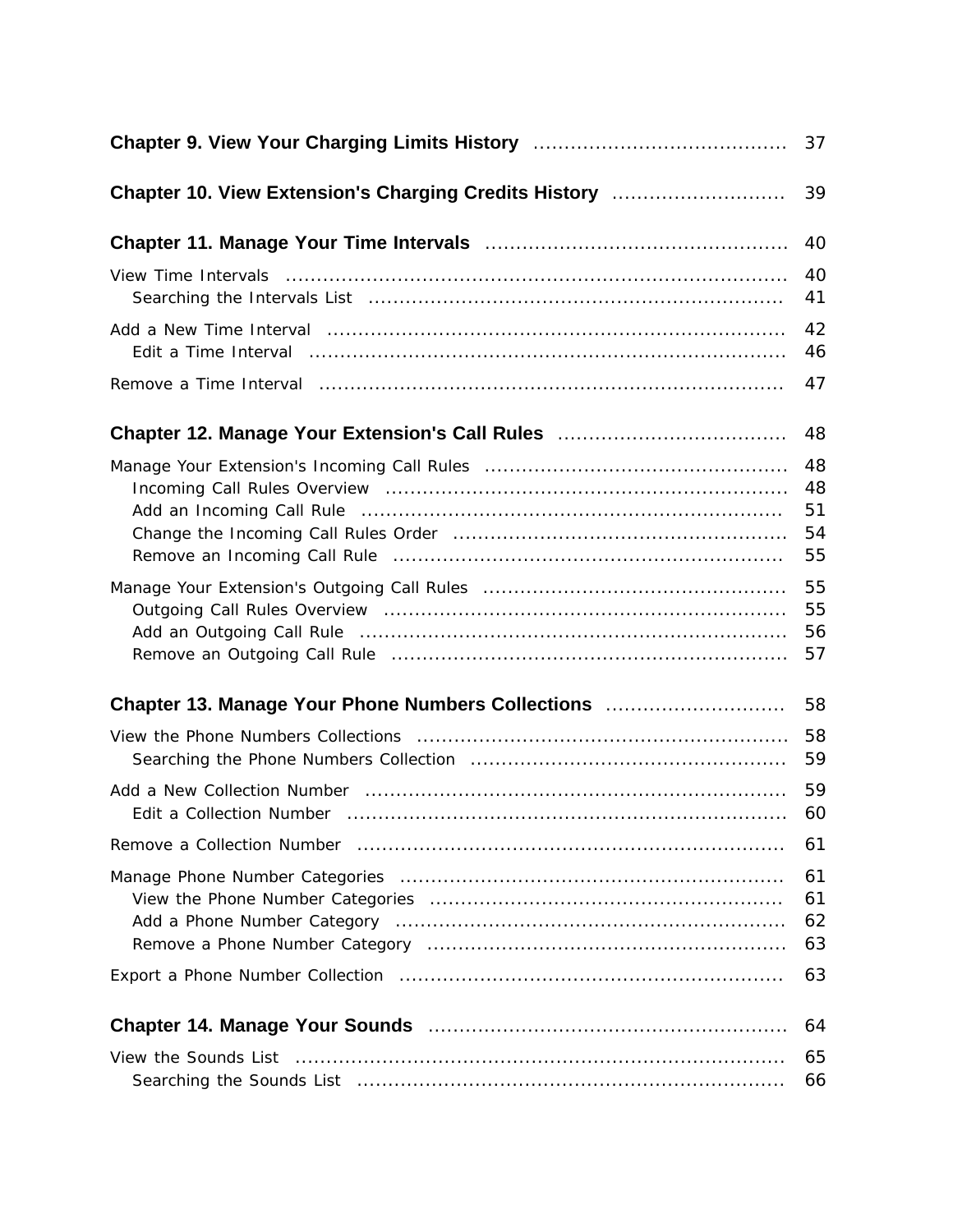|                                                                                                                        | 67<br>69                               |
|------------------------------------------------------------------------------------------------------------------------|----------------------------------------|
|                                                                                                                        | 70                                     |
| Remove a Sound Folder (and according continuum control of a Sound Folder (and according control of a Sound Fold        | 71<br>71<br>72<br>73                   |
| Manage Sound Languages (and according continuum and according to Manage Sound Languages (and according continuum)      | 73<br>73<br>75<br>76                   |
|                                                                                                                        | 77                                     |
|                                                                                                                        | 77<br>79<br>81                         |
|                                                                                                                        | 84                                     |
|                                                                                                                        | 84                                     |
|                                                                                                                        | 87                                     |
|                                                                                                                        | 87                                     |
| Appendix A. Using the Text To Speech Feature <b>Communisher Appendix A.</b> Using the Text To Speech Feature Communism | 88                                     |
|                                                                                                                        | 88<br>88<br>88<br>89<br>90<br>90<br>91 |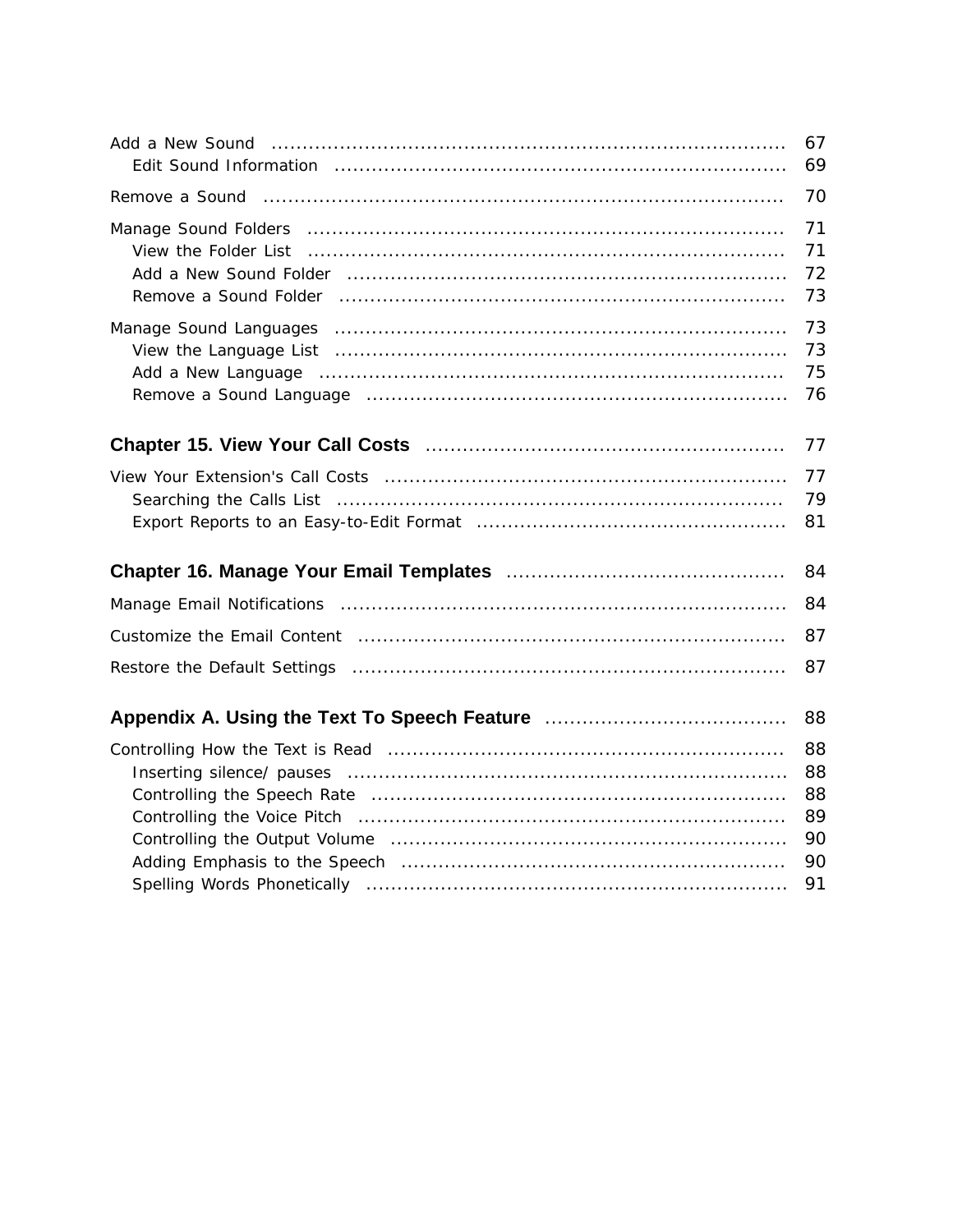# <span id="page-5-1"></span><span id="page-5-0"></span>**Preface**

### **Who Should Read This Guide**

This Extension's Guide must be read by the 4PSA VoipNow extension owners.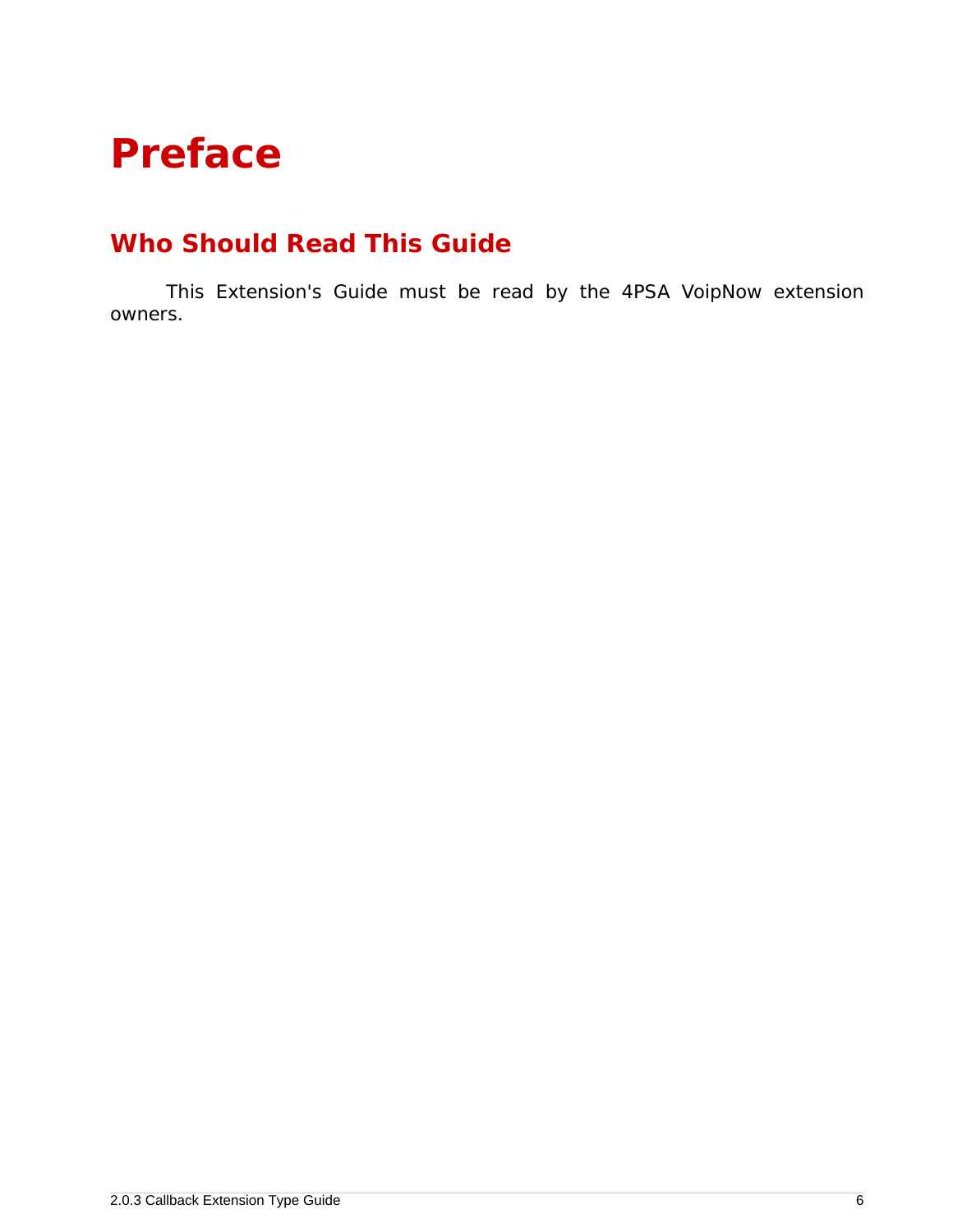### <span id="page-6-0"></span>**Chapter 1 Edit Your Contact Information**

#### **A** Caution

After the first install, you will be required to fill in your contact information from the **Extension's Account Details** page. You will not be able to access and manage the application until all the required details are set up in the system.

In order to update your contact information, click the **Edit extension** 



icon available in the  $\blacksquare$  Home section, which can be accessed from the left navigation panel.

4PSA VoipNow allows you to update your account information:

- Update your contact information
- Change your login password

You can modify the following contact details: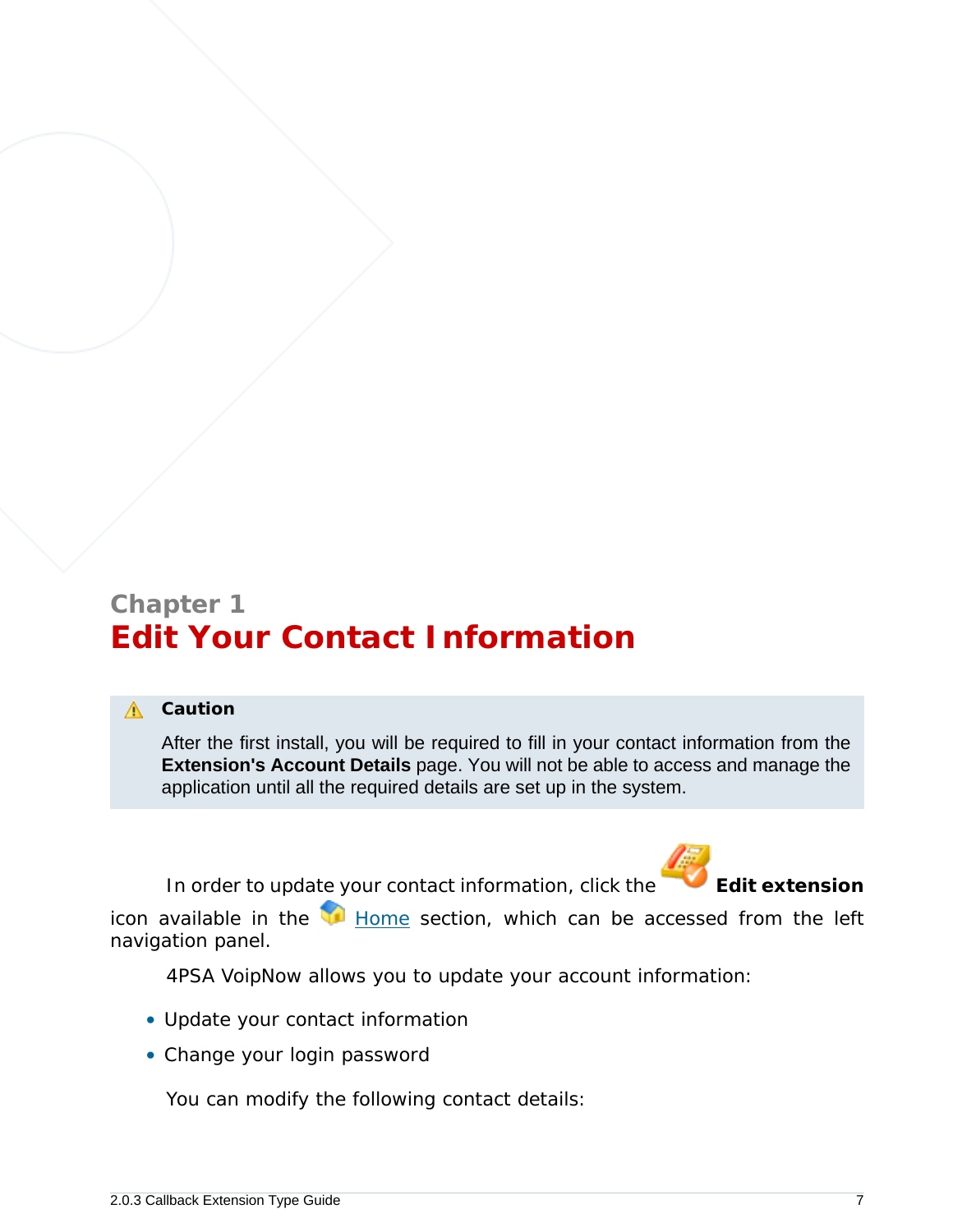- **Company name**
- **Contact name**
- **Password** Use this text box to change the password for the reseller account.
	- **A** Caution

Based on the chosen password strength set up by the system administrator, you are not allowed to fill in dictionary words or passwords containing only digits or sequences of more than three identical characters.

All security levels ask for a minimum five characters long password.

- **Confirm Password**
- **Phone**
- **Fax**
- **Email** The email address where 4PSA VoipNow can send you notifications about events that occur in the system.

#### **A** Caution

The system can send automatic notifications when predefined events occur. In

order to change your notification preferences, click the **Email templates** icon located in the Tools area.

- **Address**
- **City**
- **State/Province**
- **Postal/ZIP code**
- **Country**
- **Region** The regions of a country are listed in alphabetical order. The one selected by default is the first one on the list.
- **Timezone** The time zone selected by default is one you have previously set up from **Unified Communications >>** Interface Preferences page.

Click the **OK** button to submit the data. When all the required information has been filled in and you choose not to change it, the **Cancel** button will return you to the previous page without any modification.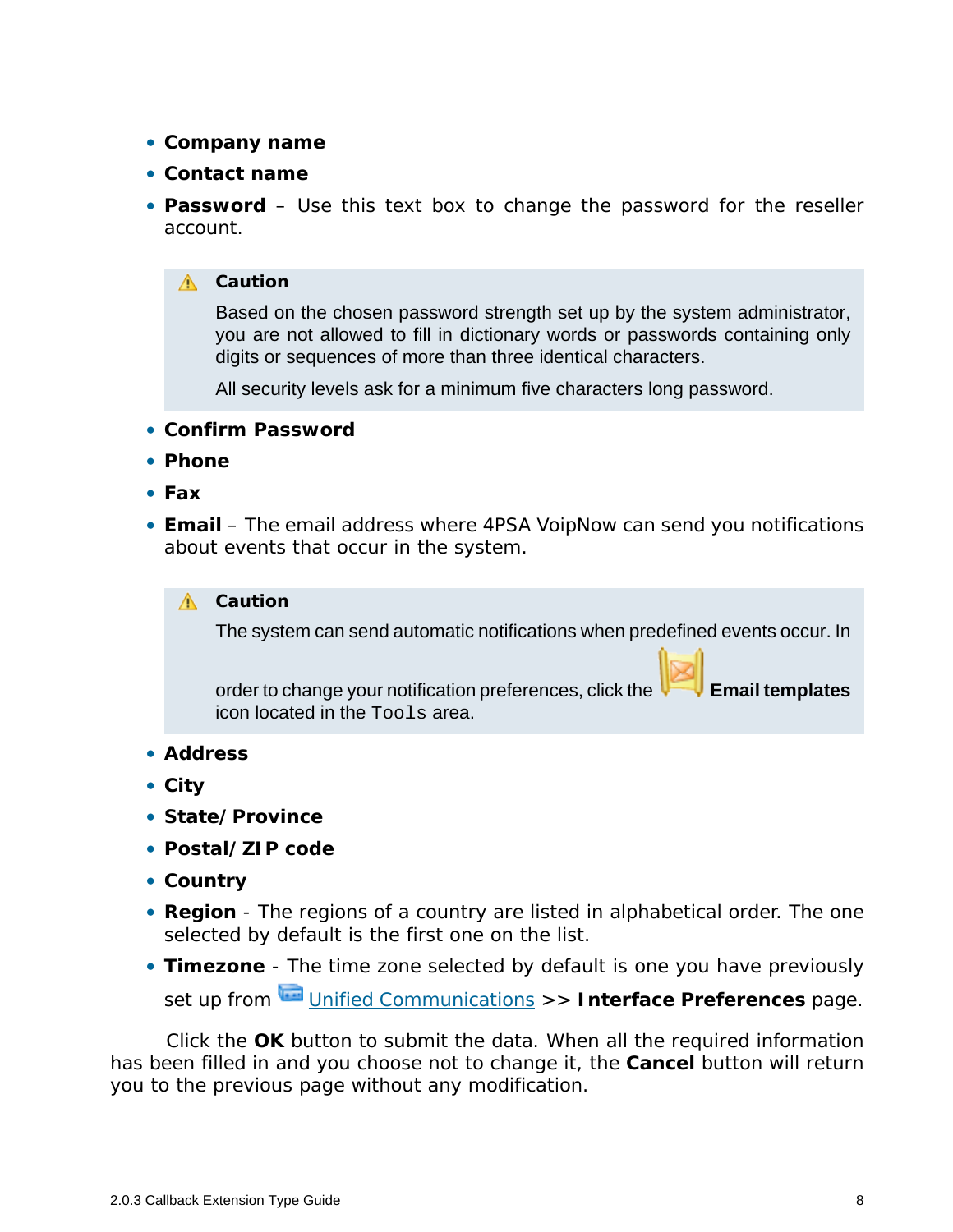### <span id="page-8-0"></span>**Chapter 2 Manage the Application**

### <span id="page-8-1"></span>**My Interface Settings**

4PSA VoipNow allows you to customize the application's default look and settings in the **My Interface Settings** page. Here you can define the interface language, the application's skin, the number of rows in the records list for the logged in user and several other options.

To access this page, you can either click the My interface link from the

right corner of the top frame, either on the **My interface** button located in

the Unified Communications settings area of the Unified Communications page.

You can adjust the following preferences based on your needs:

• **Rows in table** – Use this text box to set the number of rows that will be displayed in your interface. It can be any number between 1 and 9999, the default value being 50.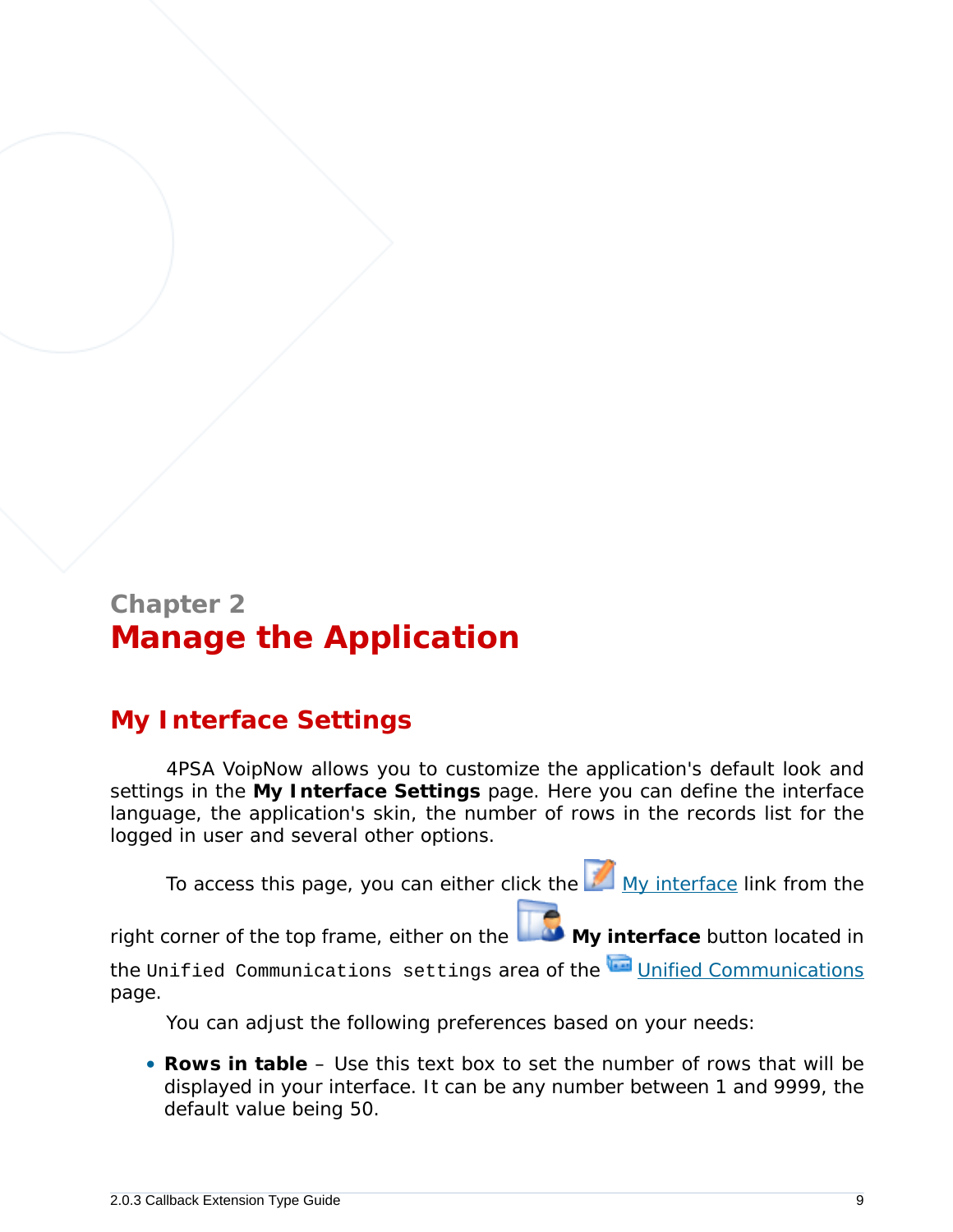- **Expanded alerts** Use this text box to set the number of alerts displayed in the user context. It can be any number between 1 and 10, the default value being 3.
- **Interface skin** Use this drop-down list to choose the skin used by the logged in user interface.
- **System language** Use this drop-down list to choose the language used by the logged in user interface.

#### **A** Caution

4PSA VoipNow does not allow you to use language packs that were created for earlier versions of the interface. The following warning message is displayed:

Impossible to switch to preferred interface language {outdated language}, because an outdated language pack is installed on the system. Please contact your provider to correct this situation.

Only the system administrator can fix this problem.

- **Display tooltip** Use this check box to enable/ disable application tooltips displayed on mouse over images/ icons.
- **Display context help** Use this check box to enable/ disable context help, displayed in the top area of the page, under the title.
- **Program logo** Choose the logo that will be displayed at the top of the user's interfaces. Fill in the text box with the location of the file on your

computer or use the  $\Box$  button to locate the file.

#### **A** Caution

It is recommended to use an image file in a GIF, JPEG, or PNG format with a height of 50 pixels.

• **Logo URL** – The logo file has a hyperlink attached to it. Use this text box to fill in the destination of this hyperlink. It can be your business website for example.

Click **OK** to save your changes. Click **Cancel** to go back to the previous page without updating the preferences. The **Default** button overwrites your own account settings with the default settings.

#### <span id="page-9-0"></span>**Restore Dismissed Alerts**

Alerts present on any page in the application can be hidden by pressing the Dismiss alert link. These settings are only available for the logged in user.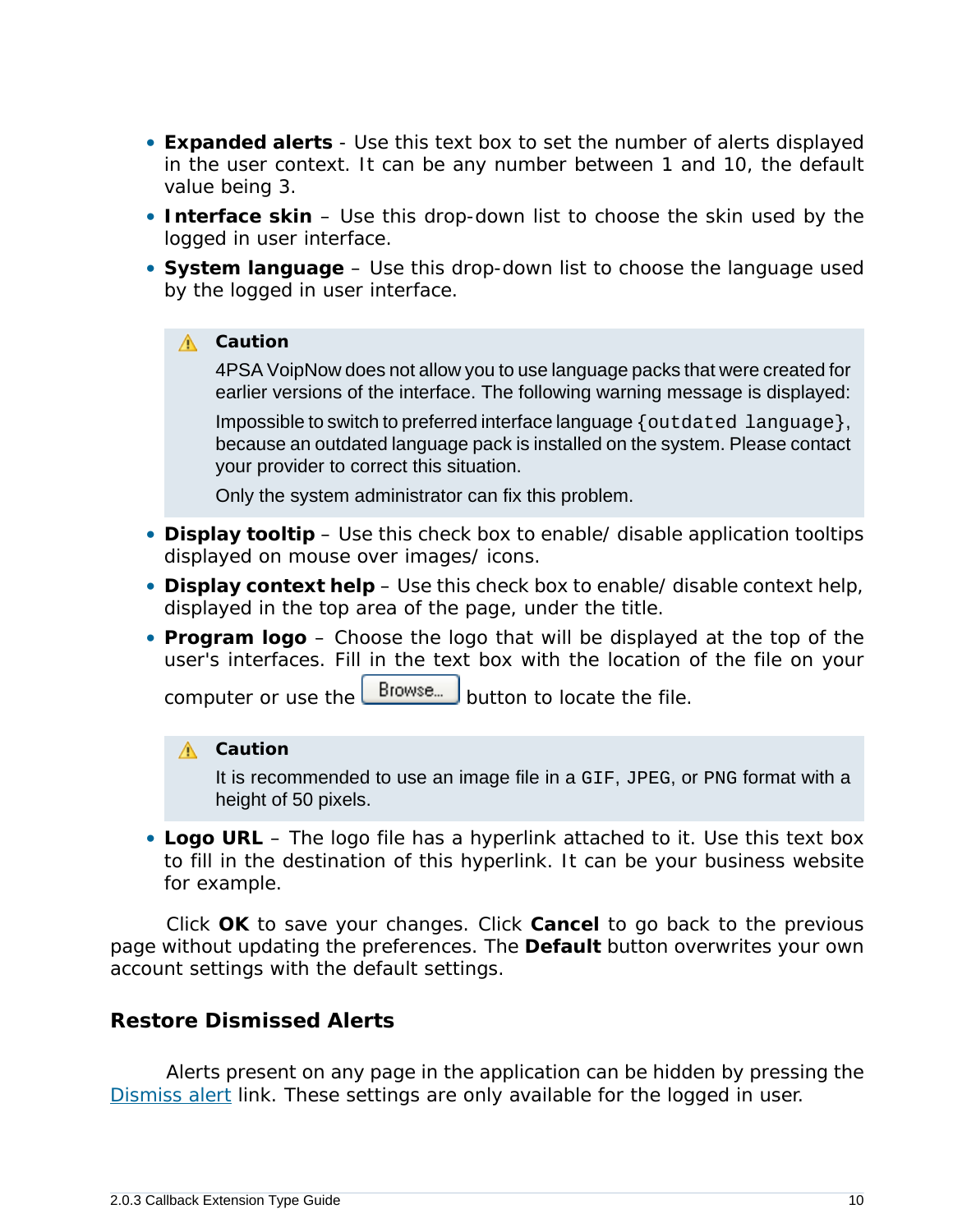To restore all the dismissed alerts, click the **Restore dismissed alerts** button available in the Tools area.

### <span id="page-10-0"></span>**Set up an Access Policy**

4PSA VoipNow allows you to set up an access policy for the extension

account. To enter the Access policy page, click the **Access** icon available in

the Unified Communications settings area of the Unified Communications page.

There are two types of access policies:

- **Deny** When this policy is configured, the extension is not allowed to log in to the 4PSA VoipNow interface if his computer's IP is listed on the deny list. All the other IPs that are not included in the deny list *can* access the interface with the extension account.
- **Allow** When this policy is configured, the extension can login to the 4PSA VoipNow interface only if his computer's IP address is listed in the allow list. All the other IPs that are not included in the allow list *cannot* access the interface with the extension account.

**Note** You cannot set up both types of policies at the same time.

<span id="page-10-1"></span>**View the Networks List**

In the **Network Access Policy** page you can see a list with all the allowed and denied networks available in the system. The following information is available:

- **N** The network's order number.
- **A** The network's permission:
	- $\frac{1}{2}$  Allowed
	- $\frac{1}{2}$  - Denied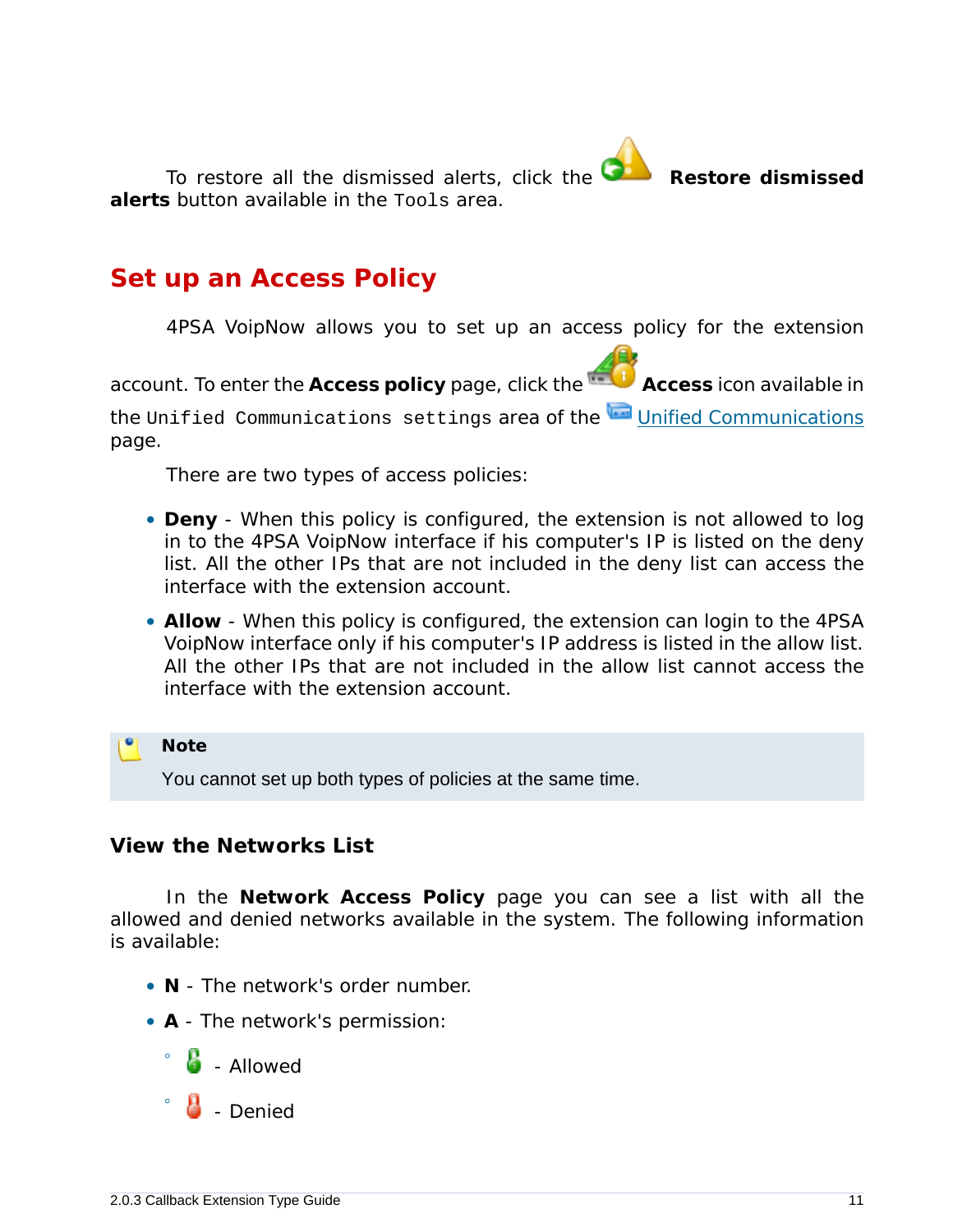- **P** Use these icons to change the position of a certain network inside the list:
	- ° ▲ Up

◦

**Down** 

**Note**

When you change the order, 4PSA VoipNow displays the number of changes you have performed to remind you to save them before navigating away from the page. In the top left corner of the network list 4PSA VoipNow displays  $\{x\}$ changes pending in the rules order.

Click the  $\blacktriangledown$  Apply changes link to save the changes you have performed in the network list.

- **IP** The network's IP address.
- **Mask** The network's subnet mask.

<span id="page-11-0"></span>**Searching the Network List**

When the network list is too long and you are searching for a specific one, you can use the following features:

- Search – Fill in the text you are looking for in the text box. Click the button or the Search label to display only the networks that match your search criteria.
- Show all Click this **in** button or the Show all label to display the entire list.

The search criteria will be retained even if you navigate to other pages until a new search is performed.

You can change the number of entries per page by clicking the 10, 25 and 100 links available in the right side of the table. The total number of records is shown in the left side.

<span id="page-11-1"></span>**Add Allowed or Denied Network**

In order to add allowed or denied networks, follow these steps: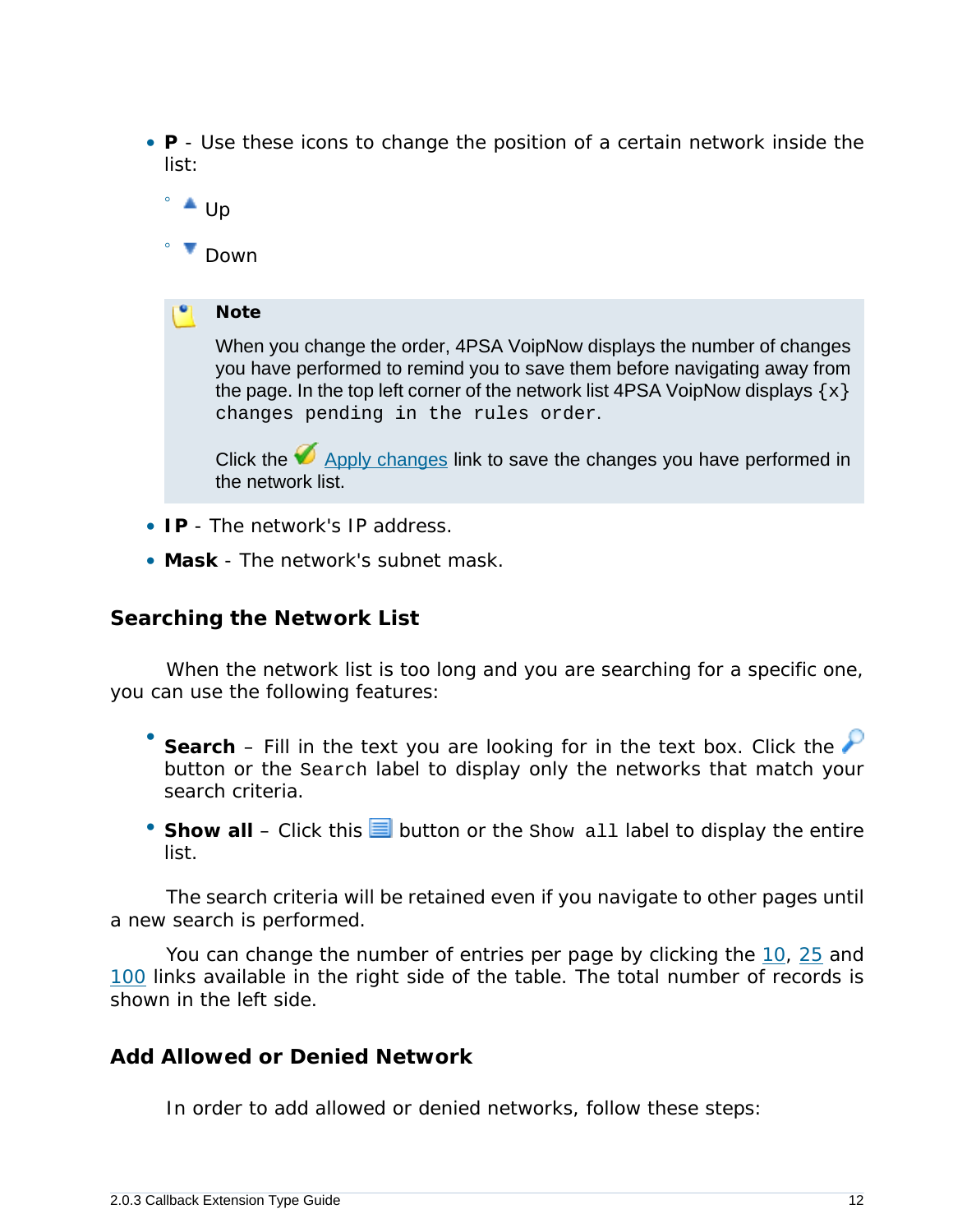Click the **Access** icon. A new page where you can enter the subnet or IP addresses to which you want to allow/ deny access opens.

- **Subnet or IP address** Use the drop-down list to specify if you want to allow or to deny access for the subnet or IP address filled in the first text box. Use the second text box to specify the position of the address inside the networks list.
- Use the  $\Box$  buttons to add several subnet or IP addresses at the same time.
- Click **Ok** to add the IP(s) to the allow/ deny list. Click **Cancel** to go back to the previous page.

<span id="page-12-0"></span>**Remove a Network**

•

To remove a network, select its corresponding check box and then click the **K** Remove selected link. You will be asked to confirm the removal.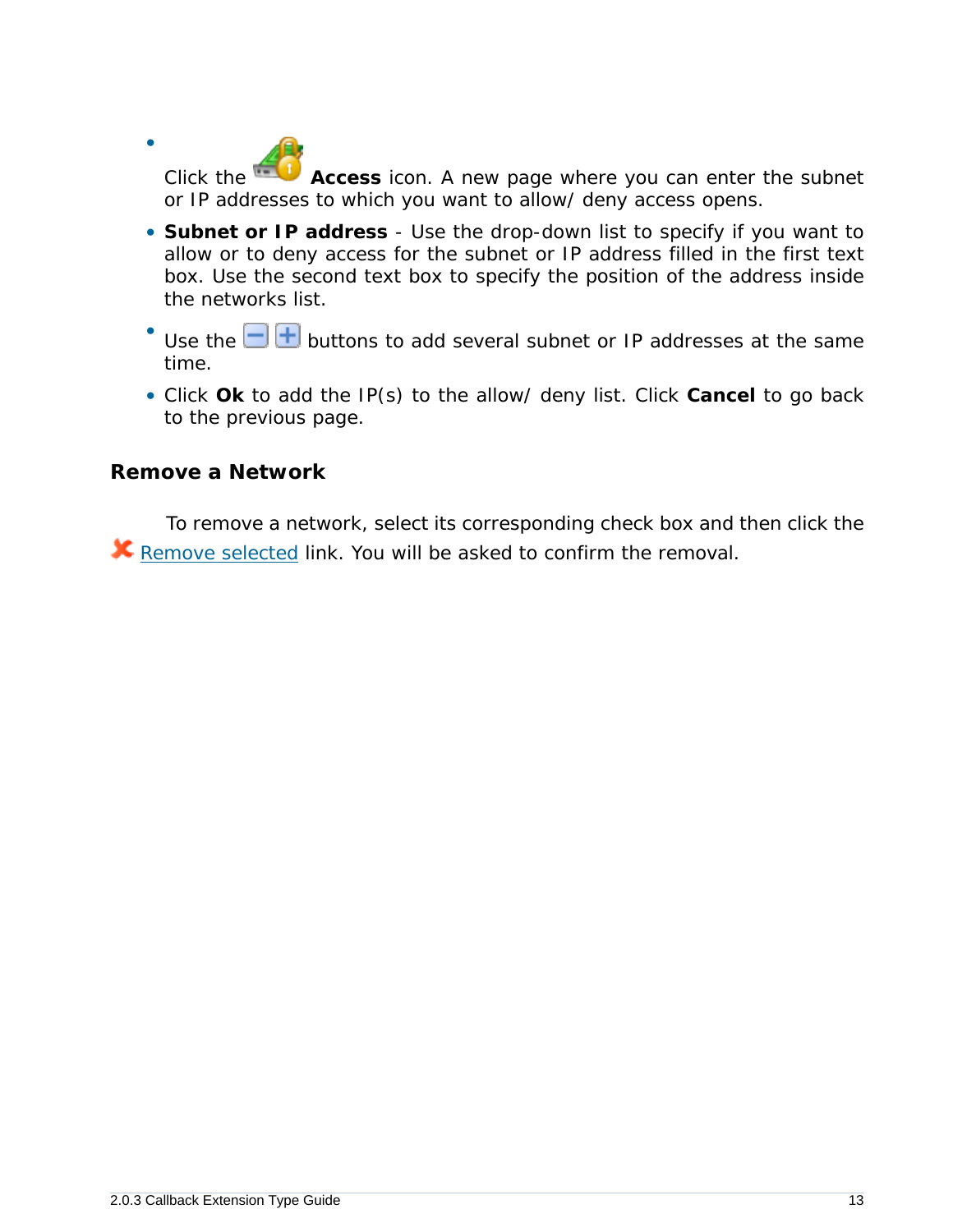### <span id="page-13-0"></span>**Chapter 3 View Account Overview**

You can view the details of your account in the  $\blacksquare$  Home section, which can be accessed from the left navigation panel. There, in the **Account overview** section, 4PSA VoipNow displays the following information:

- **Extension type** The extension type, in this case Callback.
- **Public phone number(s)** If one or more public phone numbers are assigned to the extension, they will be displayed here with their corresponding monthly costs (e.g. 49932040495 (10.1 USD)). Otherwise, 4PSA VoipNow displays '-'.
- **Extension internal number** The phone number assigned when the extension was added to the system.
- **Calls cost for {month}** The the calls' cost in the current month, showing both the total costs for incoming external calls and for outgoing external calls.
- **Outgoing time spent on {month}** The outgoing calls' total duration of the total number of calls in the current month.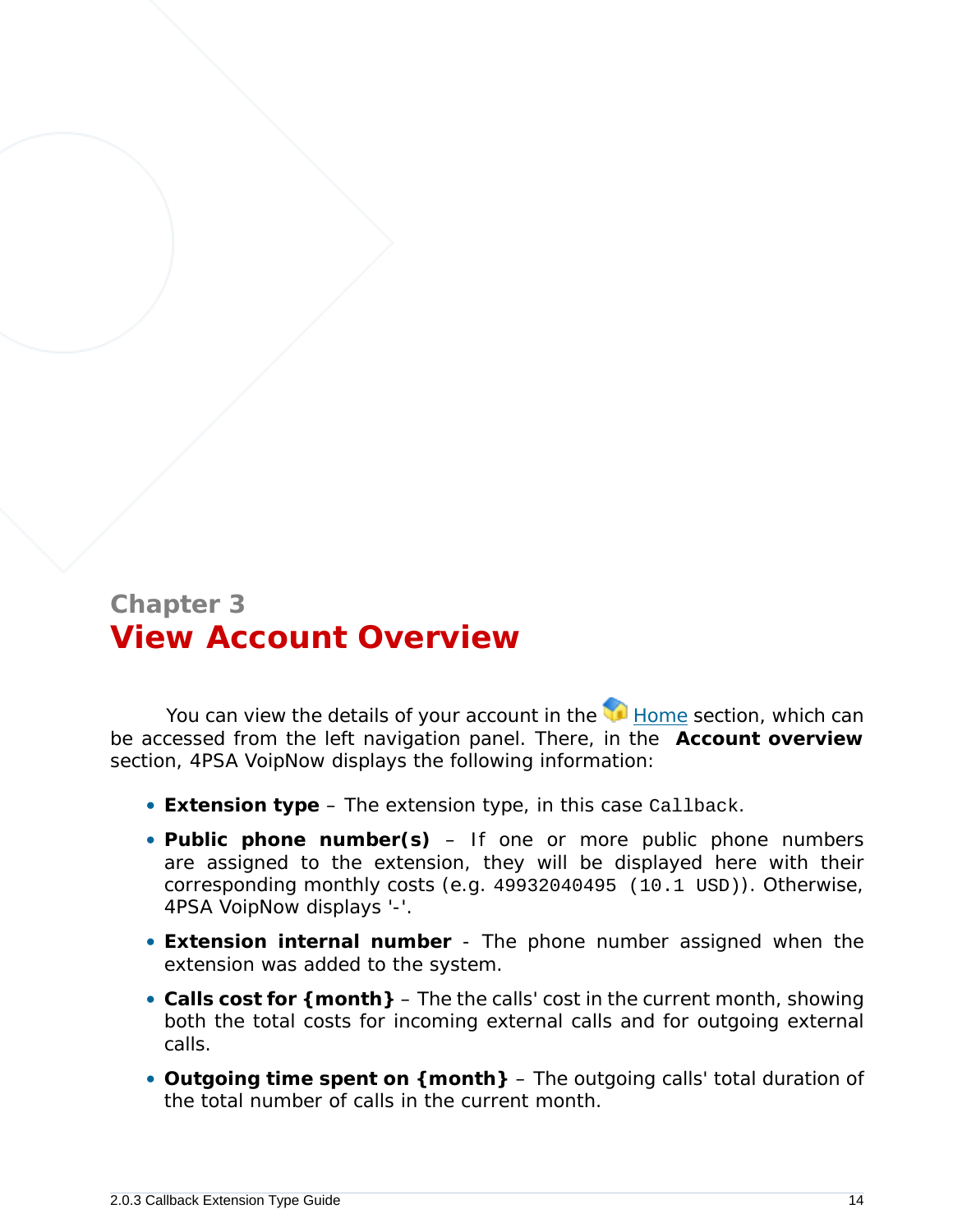- **Incoming time spent on {month}** The incoming calls' total duration of the total number of calls in the current month.
- **Number of sound files** The total number of sound files, the disk space used and the percent of available disk space.
- **Number of music on hold files** The total number of music on hold files, the disk space used and the percent of available disk space.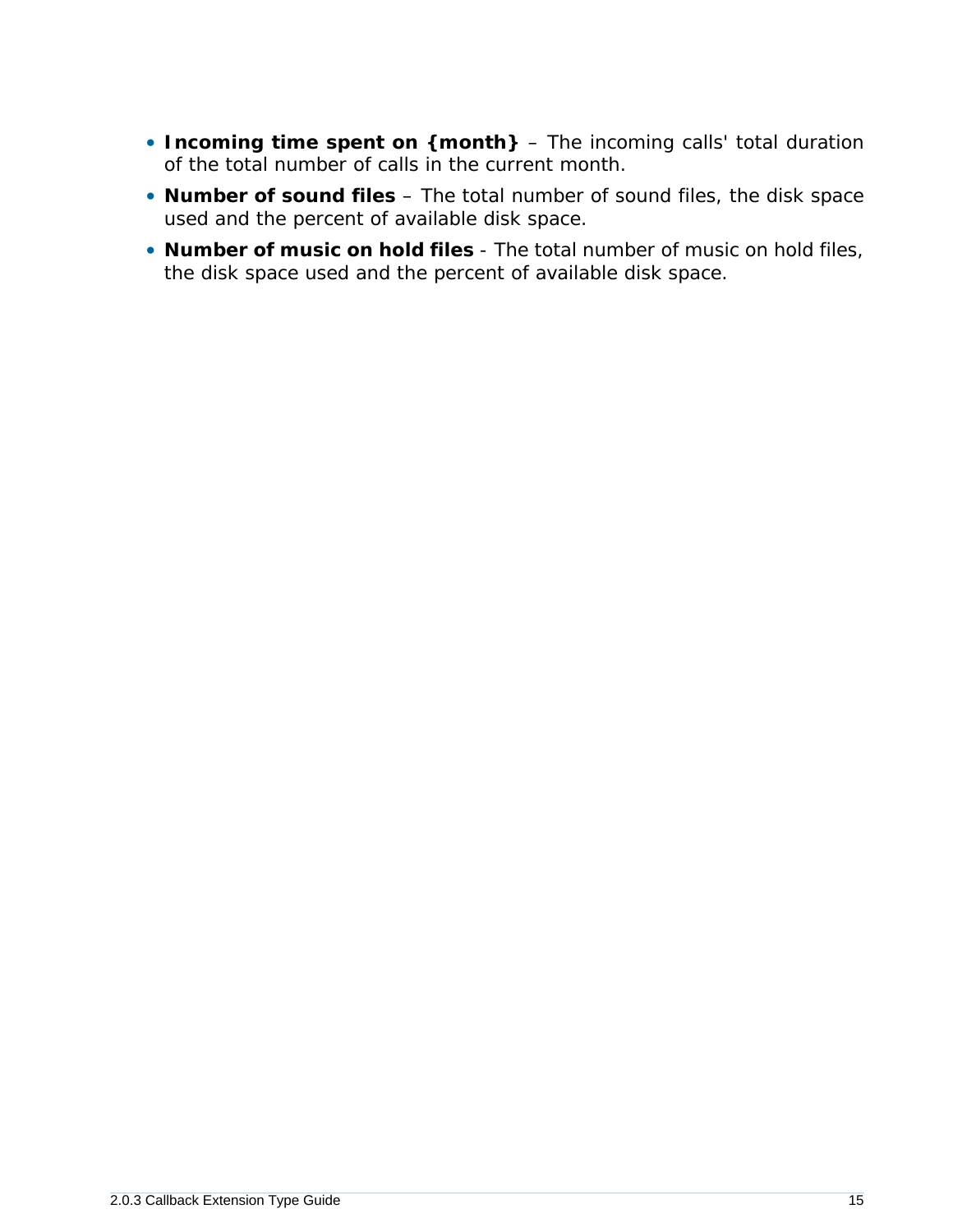### <span id="page-15-0"></span>**Chapter 4 Manage Unified Communications Features**

From this page you can manage your sessions and your access policies or you can customize your interface.

<span id="page-15-1"></span>To access this page, click the Unified Communications link from the left navigation panel.

### <span id="page-15-2"></span>**Manage Sessions**

**View the Sessions List**

In order to view the sessions list, click the Unified Communications link

available in the left navigation panel. Then click the **Sessions button. This** link will open the **Manage Sessions** page, where you can view a list of all the sessions. Multiple operations can be performed on the sessions: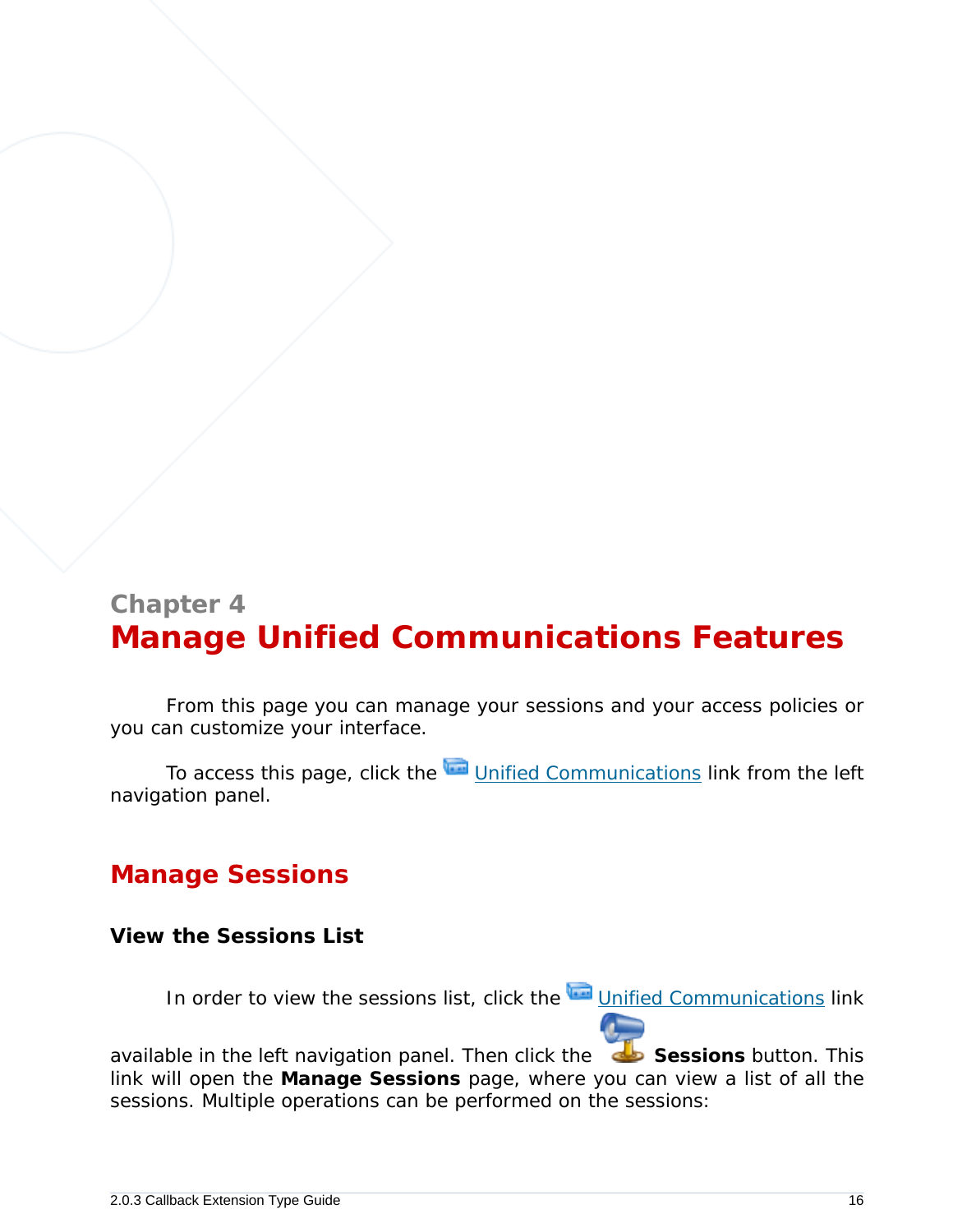- Search the existing sessions
- Delete sessions

4PSA VoipNow displays the following information about each session:

- **T** The type of the user that logged in the system displayed using an icon:
	- **Admin** ◦ **Reseller**
	- **D** Client
	- Extension
- **Login** The user name of the person who logged in to the system.
- **IP** The IP of the machine after which the user logged in the system.

#### **Note**

If the user logged in from the VoipNow4Plesk module, the IP of the respective Plesk server will be displayed here.

• **Logon time** - The time when the user logged in to the system.

**Searching the Sessions List**

When the sessions list is too long and you are searching for specific sessions, you can use the following features:

- **Search** Use the text box to specify the words you are looking for. Click the  $\mathcal P$  button or the Search label to display only the sessions that match your search criteria.
- Show all Click this  $\equiv$  button or the Show all label to display the entire list.

The search criteria will be retained even if you navigate to other pages until a new search is performed.

You can change the number of entries per page by clicking the 10, 25 and 100 links available in the right side of the table. The total number of records is shown in the left side.

The sessions list can be filtered by login name, IP and log in time. To do so, click on a table header link. The order criteria is marked by the highlighted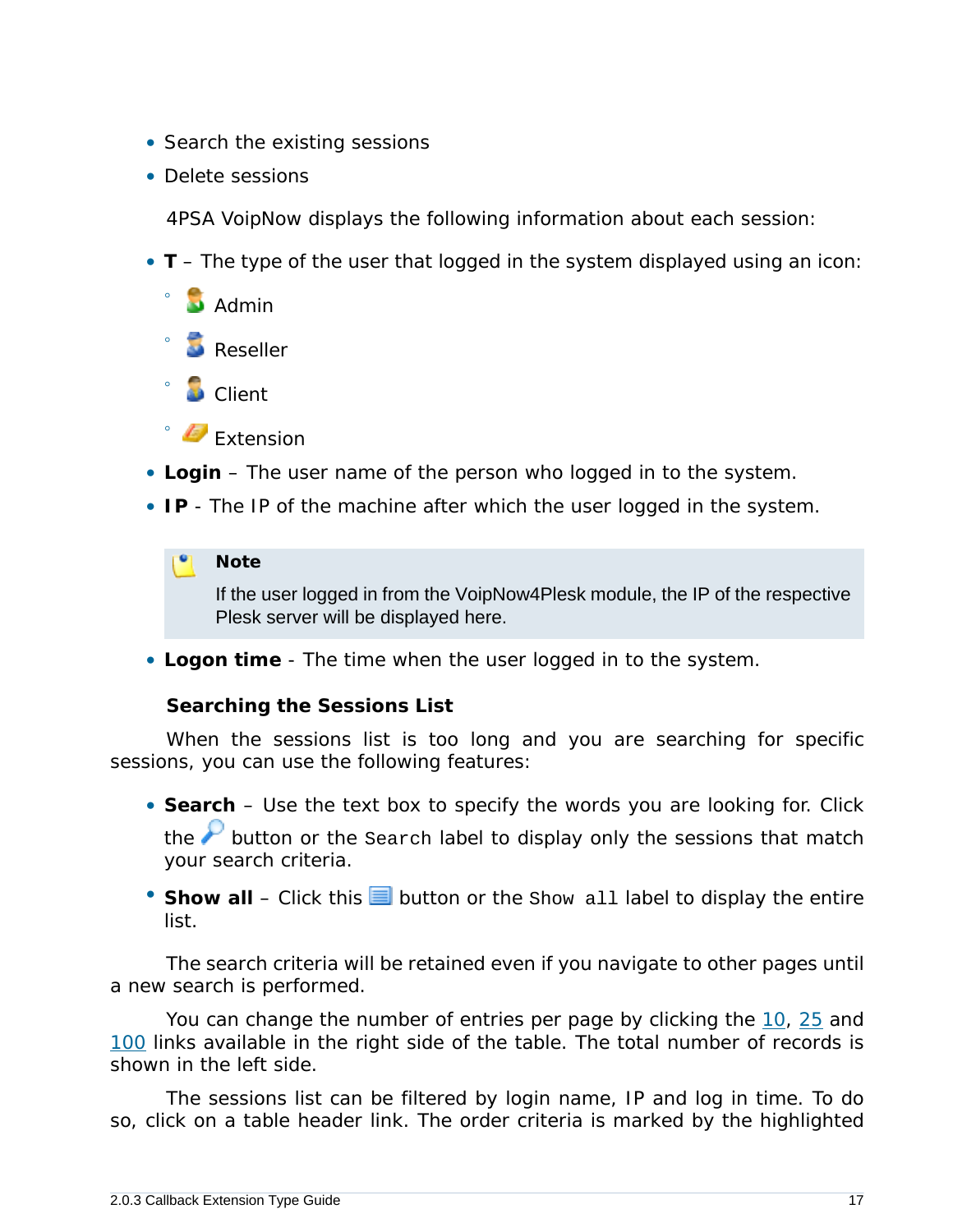table header and the arrow indicates how the sessions list was sorted. The sort direction can be changed by another click on that header.

<span id="page-17-0"></span>**Remove a Session**

To remove registered sessions, follow these steps:

- **1.**Choose the sessions you want to remove by selecting their corresponding check boxes in the **Manage Sessions** page.
- <sup>2</sup> Click the **X** Remove selected link.
- **3.**You will be asked to confirm the removal. If you want to proceed with the removal, click **OK**, otherwise click **Cancel**.

<span id="page-17-1"></span>**Login History**

You are able to see a detailed history of the login sessions by clicking

the **Login history** button located in the Tools section of the **Session Management** page.

The following information is available:

- **T** The user's level is shown using an icon:
	- $\Box$  Admin
	- **Reseller**
	- **D** Client

◦

- Extension
- **Unknown level**
- **O** The icon in this column shows if the respective user is logged in or not. The icon can be:

 $\bullet$ **User is online** 

- **User is offline**
- **Username** The user name of the persons who logged in to the system.
- **Number of logins** The number of login sessions establish by the respective user.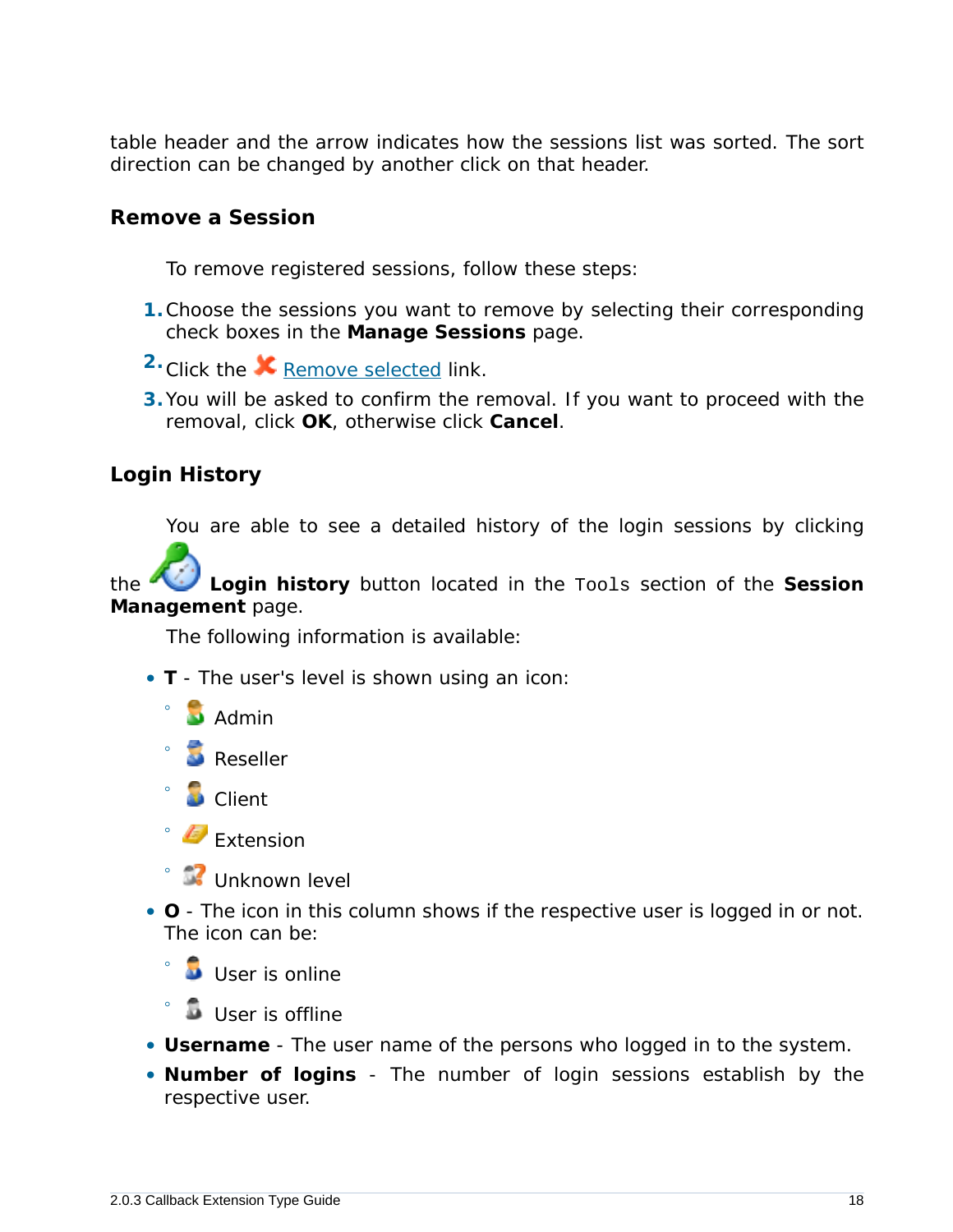- **First login** The date and time when the user logged in for the first time.
- **Last login** The date and time when the user last logged in.

**Searching the Login History List**

When the login history list is too long and you are searching for specific sessions, you can use the following features:

- **Search** Use the text box to specify the words you are looking for. Then click the  $\mathcal P$  button or the Search label to display only the records that match your search criteria.
- Show all Click the  $\equiv$  button or the Show all label to display the entire list.

The search criteria will be retained even if you navigate to other pages until a new search is performed.

You can change the number of entries per page by clicking the 10, 25 and 100 links available in the right side of the table. The total number of records is shown in the left side.

The login history list can be filtered by user name, number of logins, first login date and last login time. To do so, click on a table header link. The order criteria is marked by the highlighted table header and the arrow indicates how the login history list was sorted. The sort direction can be changed by another click on that header.

<span id="page-18-0"></span>**Clear Logs**

You are able to clear logs according to two criteria:

• **Clear logs starting from {date} to {date}** - You can choose to clear the

logs from a distinct period of time. Click the **E** Calendar icon to specify the start and end date of the time interval.

• **Clear logs older than** - You can choose to clear logs older than a specified number of days / weeks / years. Select the time unit from the drop-down list and specify the number of time units in the text box.

#### **Login History of a Specific Account**

You are able to see the login history of a specific account by clicking the respective user name in the login history list. The page containing the login history of a specific account displays the following information:

- **Login time** The date and time when the user logged in.
- **IP address** The IP address the user logged in from.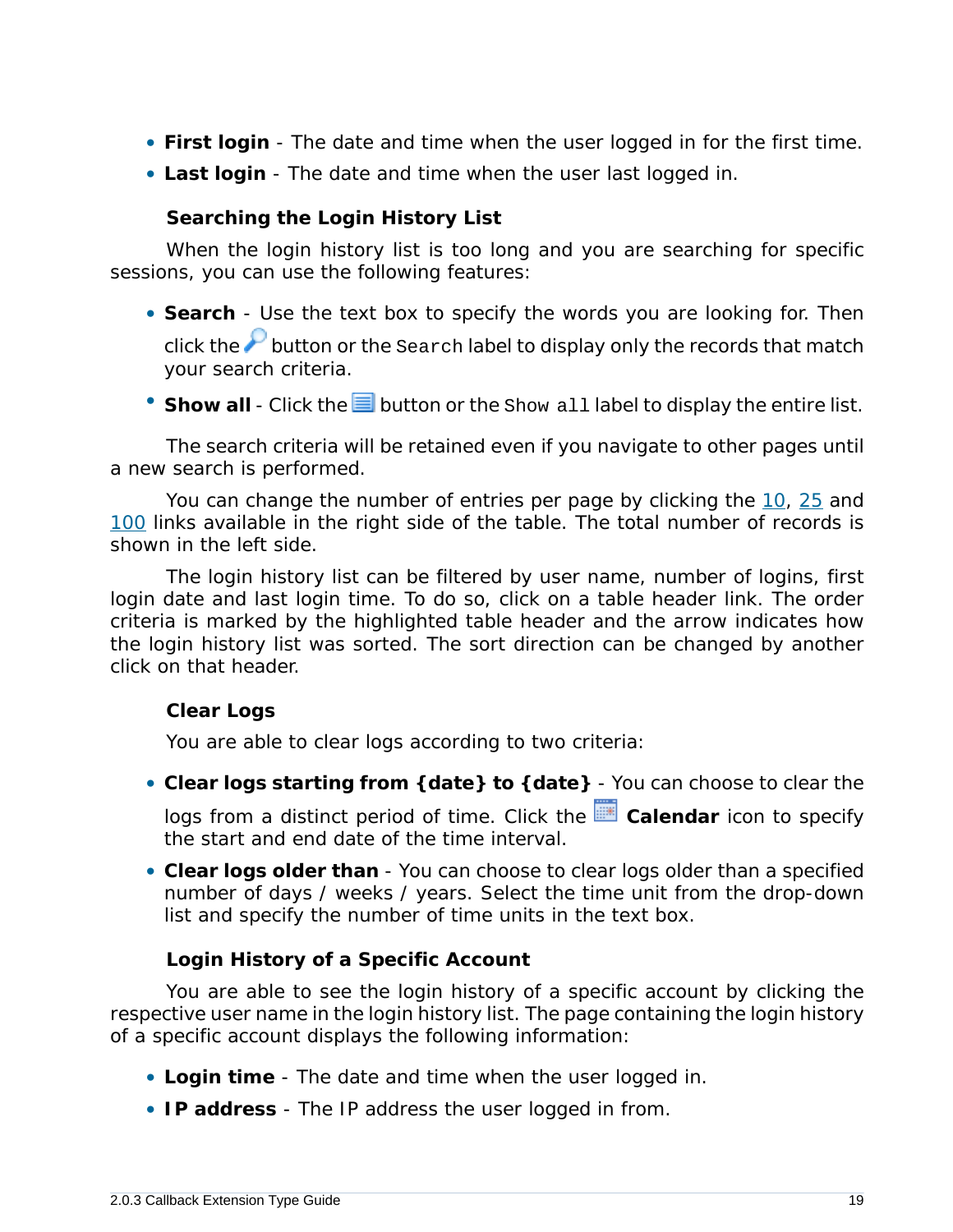**Note**

If the user logged in from the VoipNow4Plesk module, the IP of the respective Plesk server will be displayed here.

- **Hostname** The hostname where the user logged in from
- **L** This column shows whether the user logged in from the interface or by using API:

◦ Control panel log in

◦ CallAPI log in

### **Searching the Account's Login History List**

When the account's login history list is too long and you are searching for a specific record in the list, you can use the following features:

- **Search** Use the text box to specify the words you are looking for. Then click the  $\mathcal P$  button or the Search label to display only the records that match your search criteria.
- Show all Click the  $\equiv$  button or the show all label to display the entire list.

The search criteria will be retained even if you navigate to other pages until a new search is performed.

You can change the number of entries per page by clicking the 10, 25 and 100 links available in the right side of the table. The total number of records is shown in the left side.

The account's login history list can be filtered by login time, IP address, host name and login type. To do so, click on a table header link. The order criteria is marked by the highlighted table header and the arrow indicates how the account's login history list was sorted. The sort direction can be changed by another click on that header.

#### **Clear Logs for an Account**

The procedure is identical to the one described in the [Clear Logs](#page-18-0) section.

<span id="page-19-0"></span>**Failed Logins**

You can see a list of the failed login attempts by pressing the **Failed logins** button in the Tools section of the **Sessions Management** page.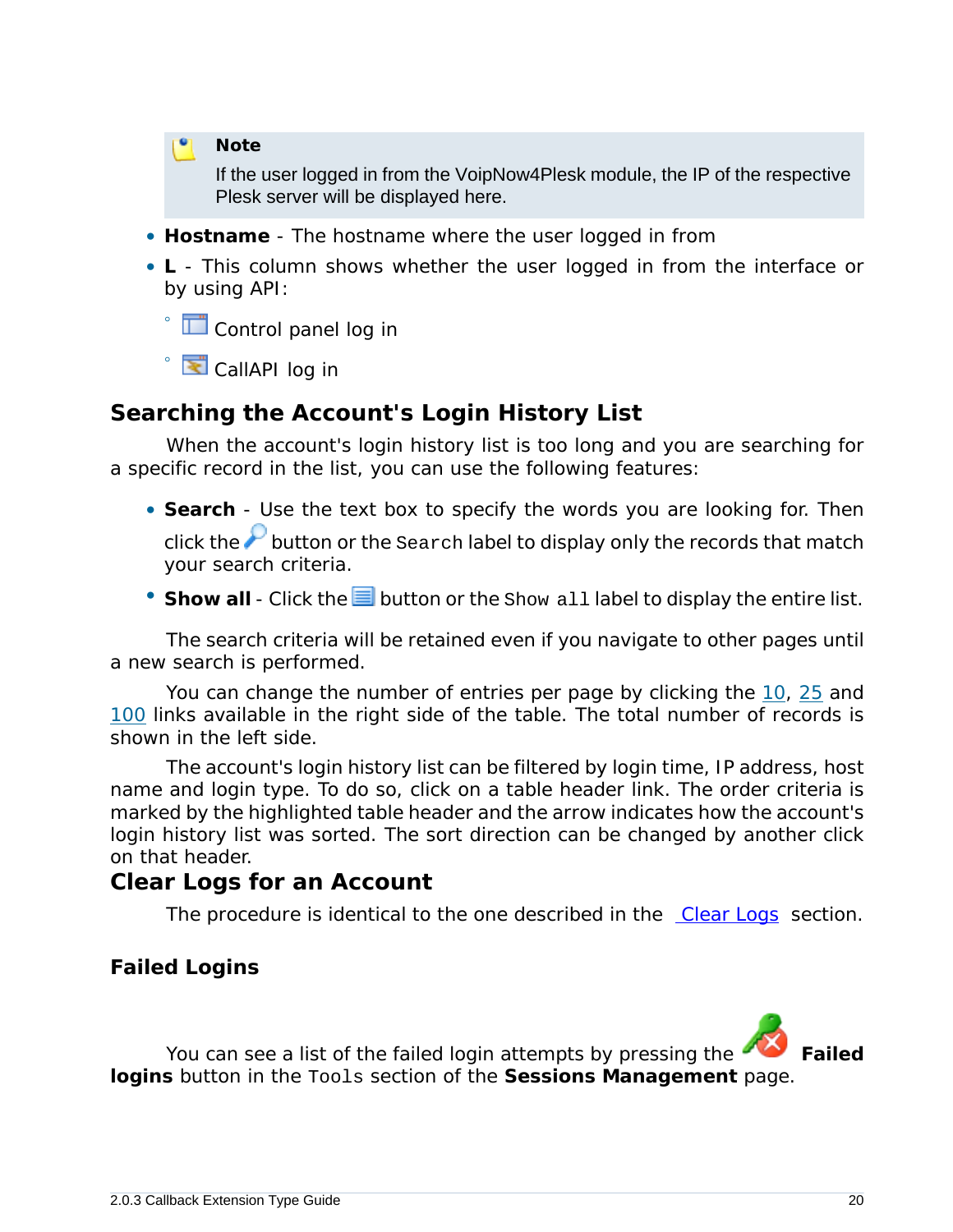The following information is available:

- **L** This column shows whether the user logged in from the interface or by using API.
- **Login time** The date and time of the login attempt.
- **Username** The user name used for the login attempt.
- **Message** The reason for which the login attempt failed.
- **IP Address** The IP address of the user who attempted to log in.

#### **Note**

If the user logged in from the VoipNow4Plesk module, the IP of the respective Plesk server will be displayed here.

• **Hostname** - The hostname of the user who attempted to login.

**Searching the Failed Login History List**

When the failed login history list is too long and you are searching for specific records, you can use the following features:

- **Search** Use the text box to specify the words you are looking for. Then click the  $\mathcal P$  button or the Search label to display only the records that match your search criteria.
- Show all Click the  $\equiv$  button or the show all label to display the entire list.

The search criteria will be retained even if you navigate to other pages until a new search is performed.

You can change the number of entries per page by clicking the 10, 25 and 100 links available in the right side of the table. The total number of records is shown in the left side.

The failed login history list can be filtered by login time, user name, message, IP address and hostname. To do so, click on a table header link. The order criteria is marked by the highlighted table header and the arrow indicates how the failed login history list was sorted. The sort direction can be changed by another click on that header.

#### **Clear Logs**

The procedure is identical to the one described in the [Clear Logs](#page-18-0) section.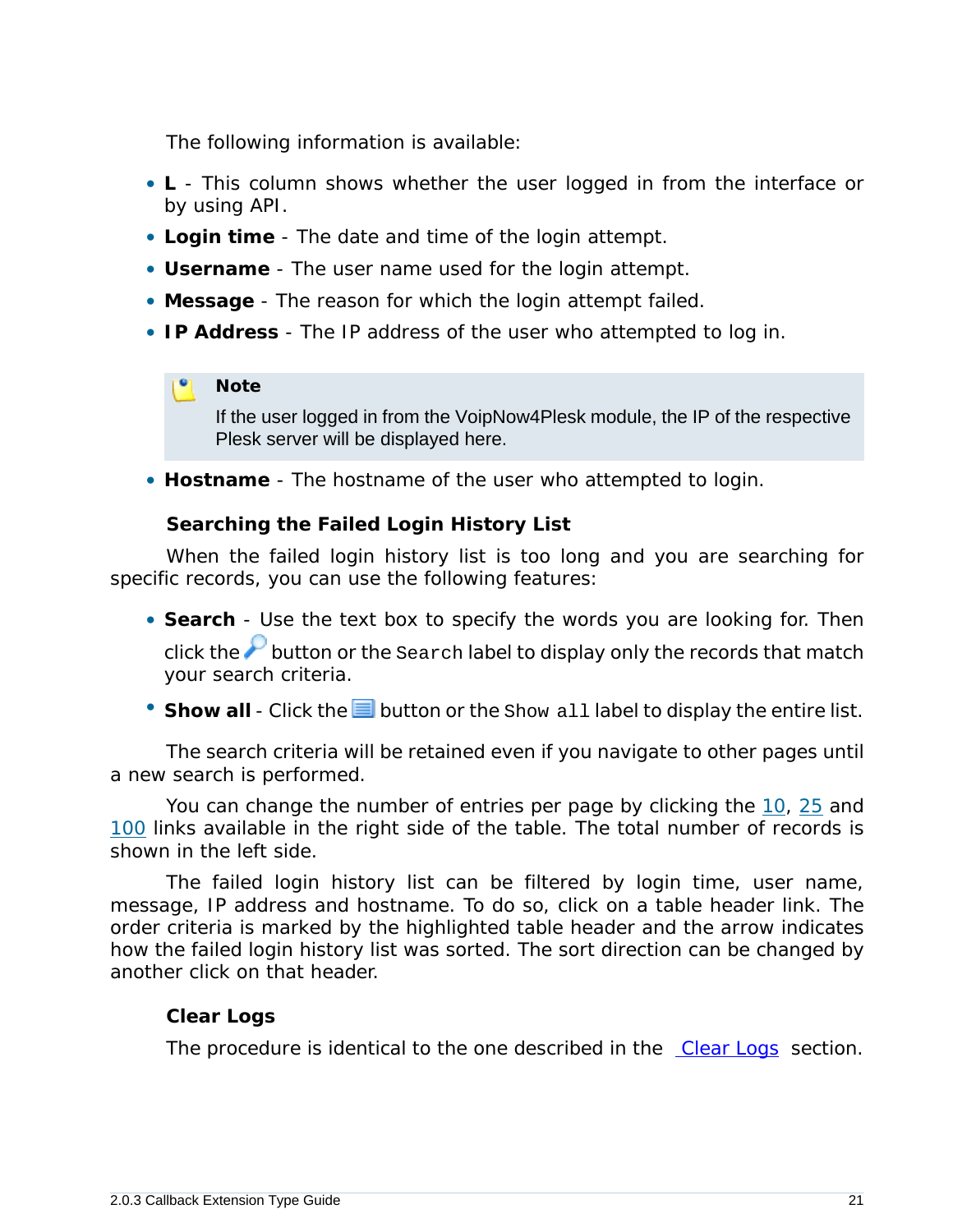## <span id="page-21-0"></span>**Chapter 5 Callback Setup**

This extension type allows system users to call this extension from a phone connected to the public network and then place an outgoing call through the 4PSA VoipNow server.

In order to edit your extension's settings, click the Home link available

in the left navigation panel and than the **Callback setup** icon located in the Tools area.

4PSA VoipNow displays the following options which will allow you configure the extension:

- **Basic settings**
	- **CallerID name in public calls** This option is used when the extension is calling public destinations. You can choose from the drop-down list one of the 3 setup options:
		- Set by server If this option is selected, phones with callerID display the extension owner's name.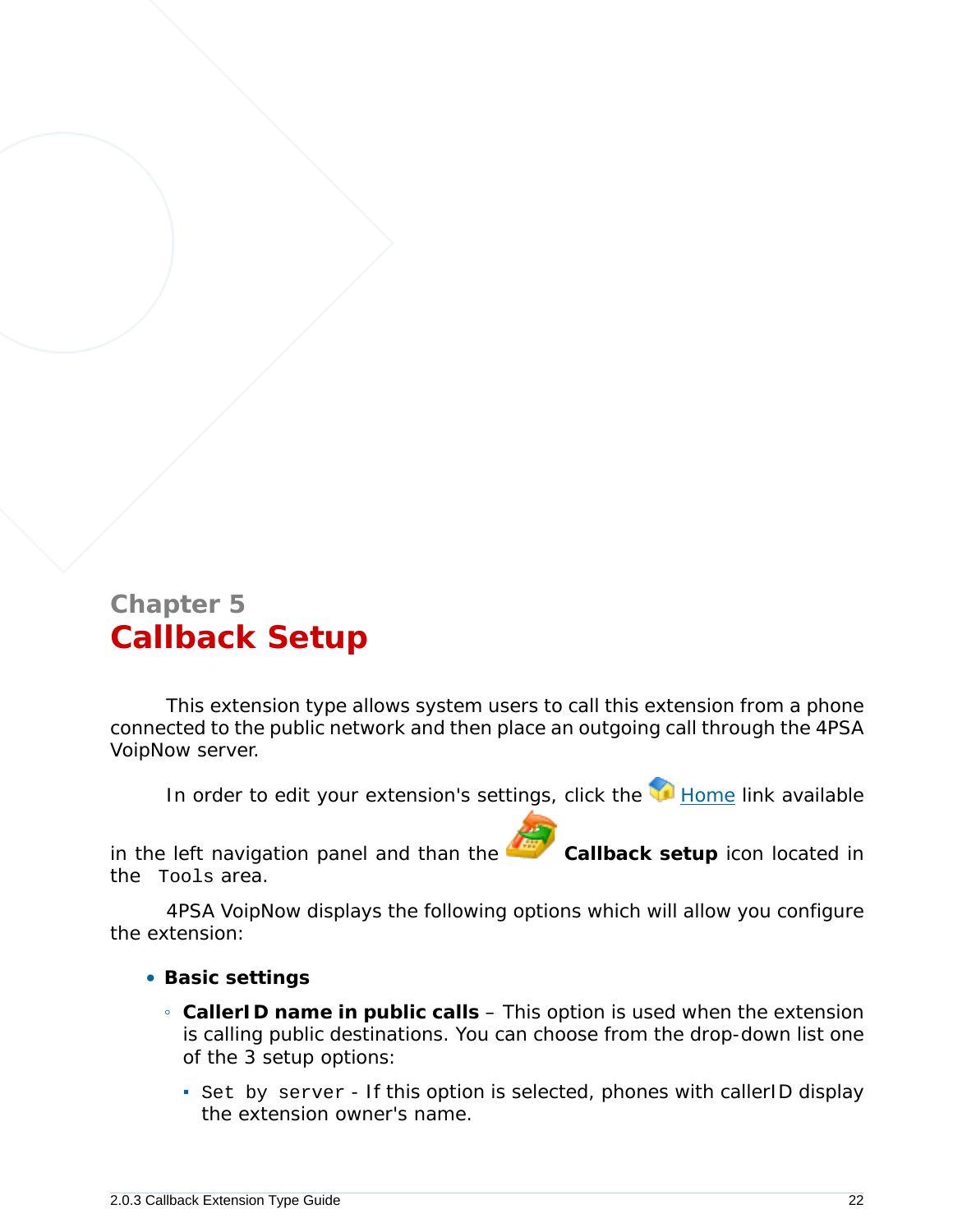- Set by equipment If this option is selected, phones with callerID display the caller name as it is set up from the phone terminal apparatus.
- Anonymous If this option is selected, phones with callerID display the string Anonymous.
- **CallerID number in public calls** This option is used when the extension is calling public destinations. You can choose from the dropdown list one of the 3 setup options:
	- Set by server If this option is selected, phones with callerID display the public phone number of the extension.
	- Set by equipment If this option is selected, phones with callerID display the phone number of that particular phone terminal apparatus.
	- Anonymous If this option is selected, phones with callerID display the string Anonymous.
- **Trigger call return after {x} seconds of ringing** Use this text box to insert the number of seconds a caller should wait until the server transfers his connection.
- **Callback number behavior**
	- **Return calls** Use this drop-down list to select the action. You have the following options:
		- coming from the authorized callerIDs 4PSA VoipNow returns the call only if it is made from an authorized number.
		- to the caller callerID 4PSA VoipNow returns the calls made from any number.
		- to a fixed number 4PSA VoipNow returns the call to a predefined phone number.

#### **Note**

In case the coming from the authorized callerIDs option is selected and a user whose callerID is not included in the authorized ID's list tries to route his call through the server, the server will not call back.

In case the to the caller callerID option is selected, and a user whose callerID is hidden tries to route his call through the server, the server will not call back.

◦ **Number where calls should be returned** - You can use this field only if you previously selected the option to a fixed number in the return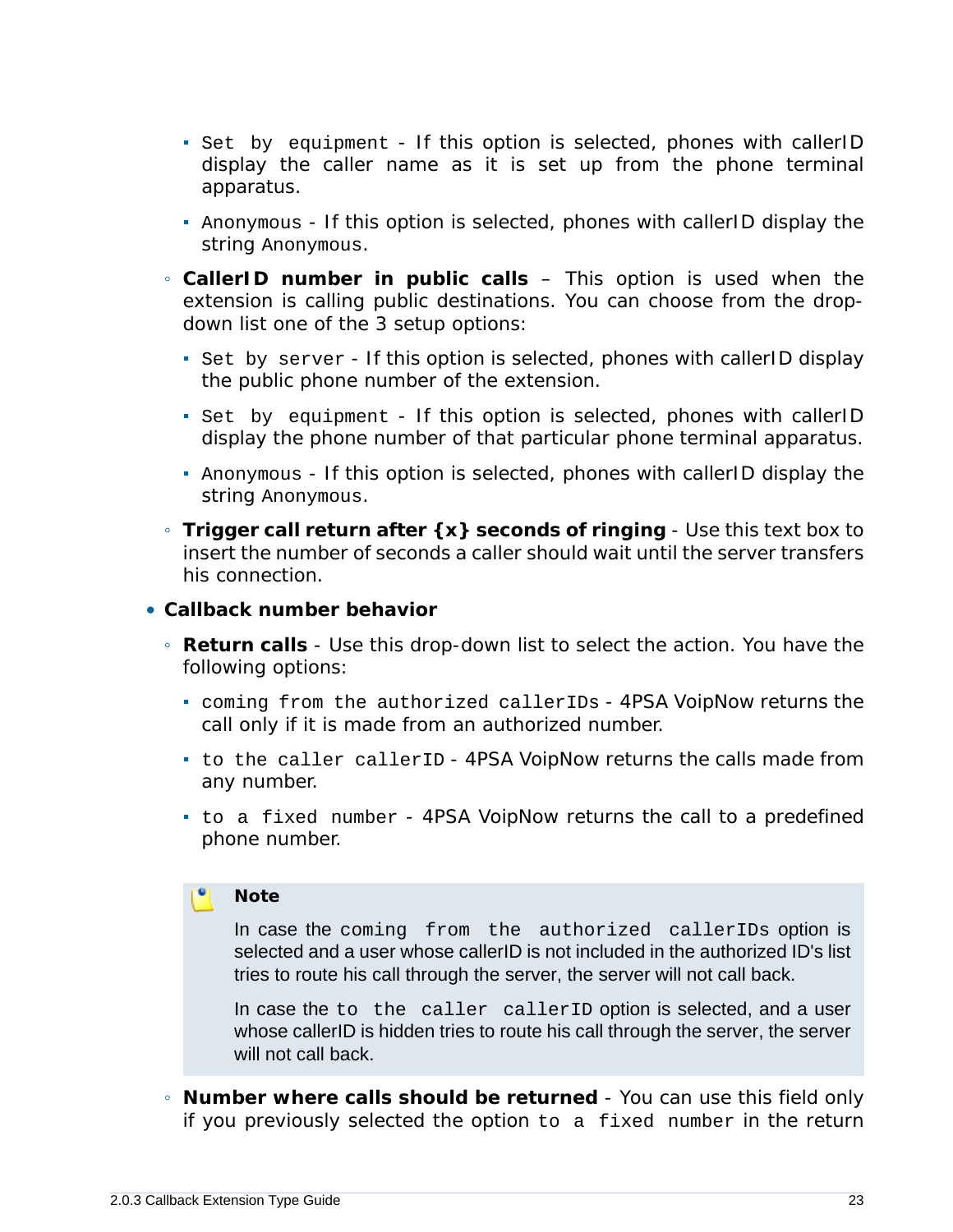calls field. Use this text box to enter a predefined phone number where the server will return all calls.

- **Play before disconnecting the call during conversation** Use this control to select the sound that will be played to the user that made the call, upon automatically interrupting the conversation (e.g.: a sound announcing that credit value is 0).
- **Service client must dial remote party number in** Use this text box to specify the time interval (in seconds), the user has at its disposal for dial the remote party number. After this time interval, 4PSA VoipNow will consider the inserted number as being complete.
- **Service security**
	- **Request the following password on callback** Use this text box to enter the password the system should require to the user wishing to route their calls through the server.
	- **Request password associated with authorized callerID** Select this check box if you want the system to require users their individual passwords, to verify whether they are included in the authorized callerID's list.
	- **User can interrogate the account credit** Select this check box if you want to give the users the possibility to find out their credit value, before starting the conversation. After the user is authenticated with one of the authorized callerIDs he can choose to either interrogate his credit or make a phone call.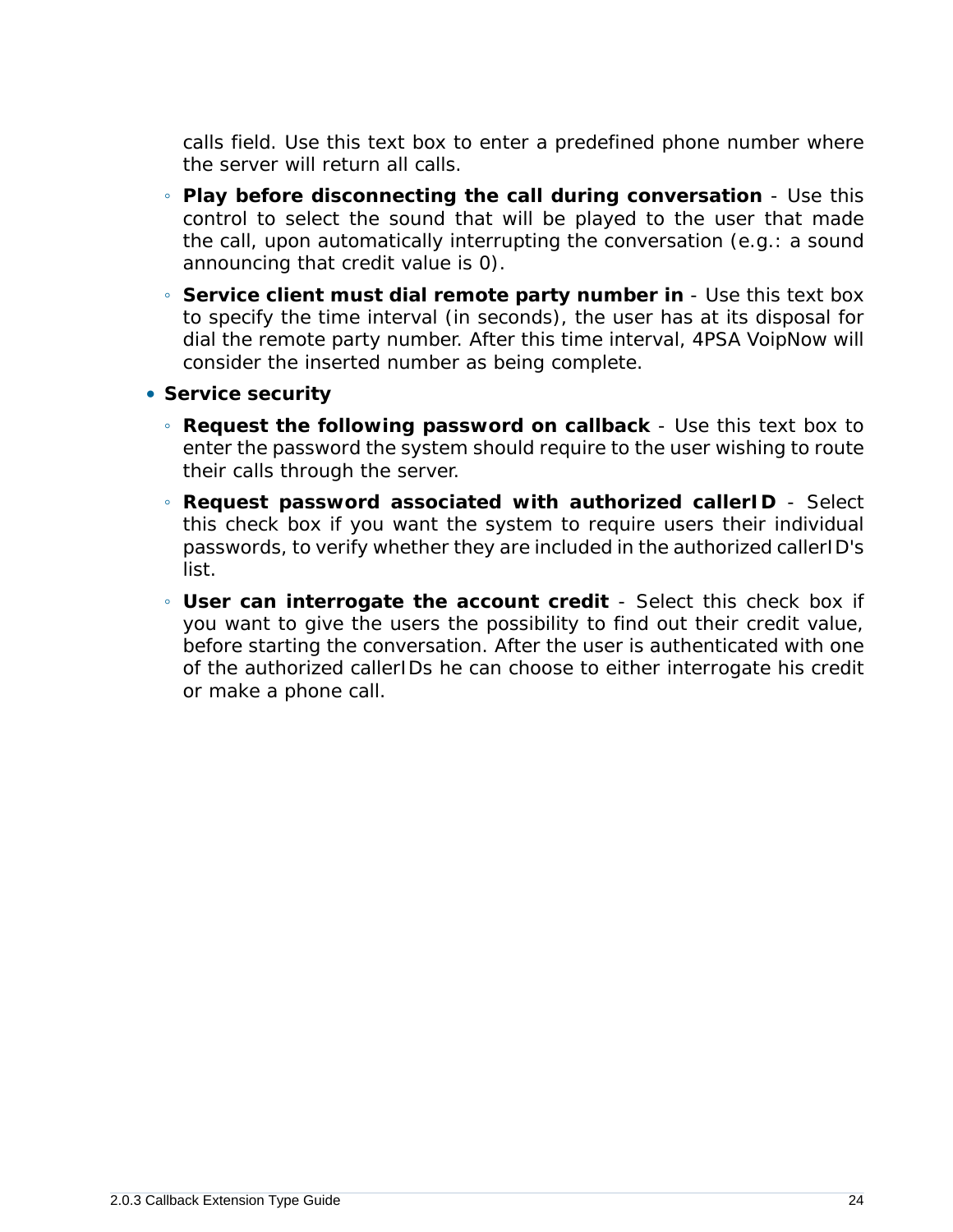### <span id="page-24-0"></span>**Chapter 6 Callback Features**

### <span id="page-24-1"></span>**Manage Callback Authorized CallerIDs**

4PSA VoipNow allows you to authorize the users that should benefit from the callback function.

The Callback extension type allows system users to place calls using the 4PSA VoipNow server even if their phone is only connected to the public network. To do this, the user calls the Callback extension and waits to be called back. After being called back, he will be able to dial any number using the 4PSA VoipNow server.

#### **Note**

It is recommended to restrict this functionality in order to avoid abuse by creating a list of authorized callerIDs. Users will be allowed to route phone calls through the server only if they call from one of those authorized phone numbers.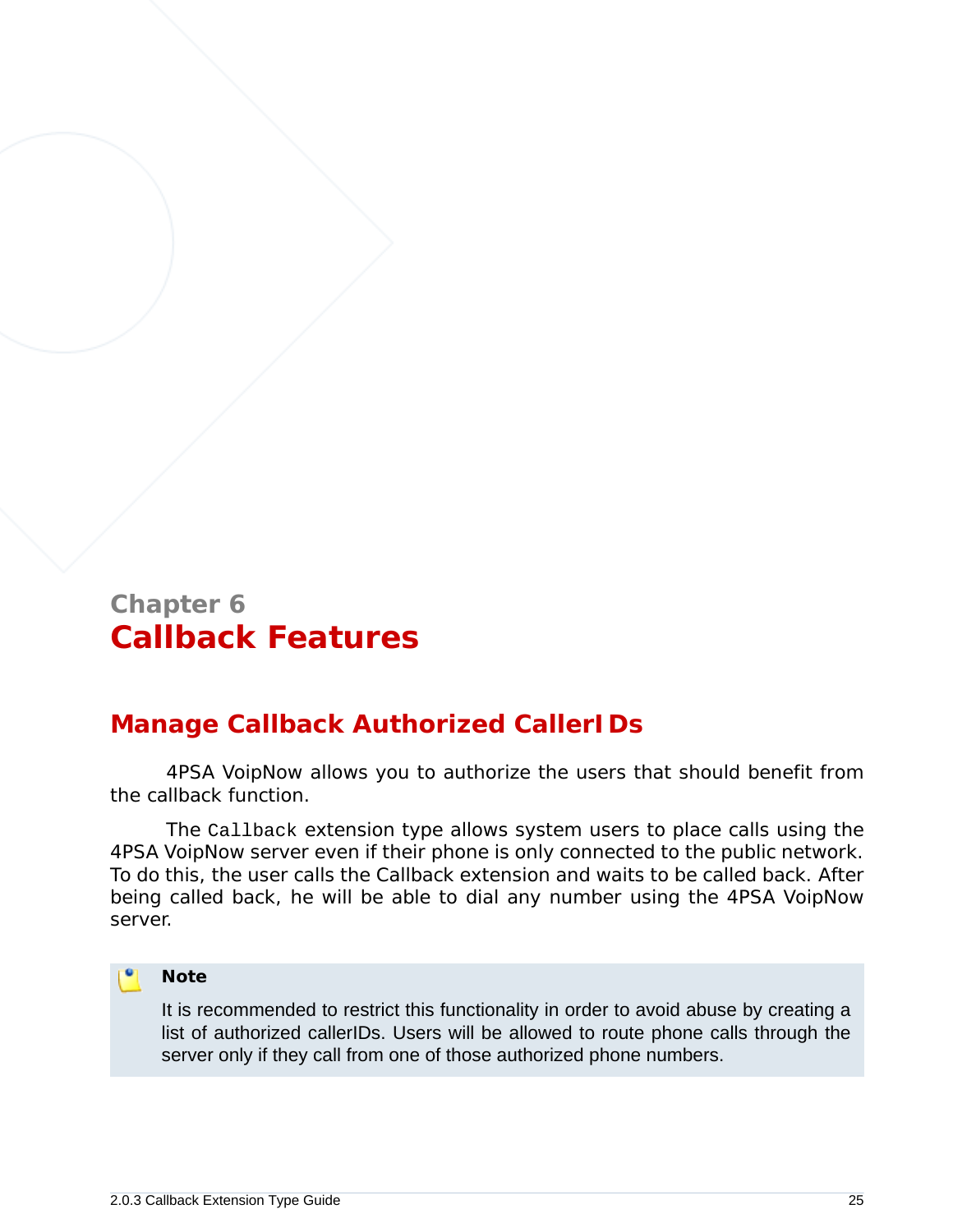### <span id="page-25-0"></span>**View the Callback Authorized CallerIDs List**

4PSA VoipNow allows you to view the authorized users. To access this

information, click the **Authorized callerIDs** icon available in the Tools area.

The table with authorized IDs contains the following columns:

• **S** – The status of the authorized callerID is displayed using an icon:



◦

Disabled

Click on this icon to change the status of the reseller.

- **C** Click this icon if you want to view a report about the costs of the calls that have originated from this callerIDs.
- **Callback number** The callerID that is authorized to use the callback function. Click the link to modify the number or to change the PIN code.
- **PIN** Displays Yes/No whether the user will be asked to introduce his PIN code before being able to use the callback function.
- **Total credit** Displays the user's total initial credit.
- **Available credit** Displays the credit left for using the callback function.
- **Created** Displays the date when the phone number was introduced to the authorized callerID's list.
- **B** Click this icon if you want to access the **CallerID Credit Management** page.

<span id="page-25-1"></span>**Add an Authorized CallerID**

To add an authorized callerID to the list, follow these steps:

Click the **Authorized callerIDs** icon available in the Tools area.

**2.**

**1.**

In the newly opened page, click the **Add authorized callerIDs** icon.

Here you can add callerIDs or upload a file containing multiple callerIDs. Fill in the required fields:

• **Upload authorized callerIDs from file:**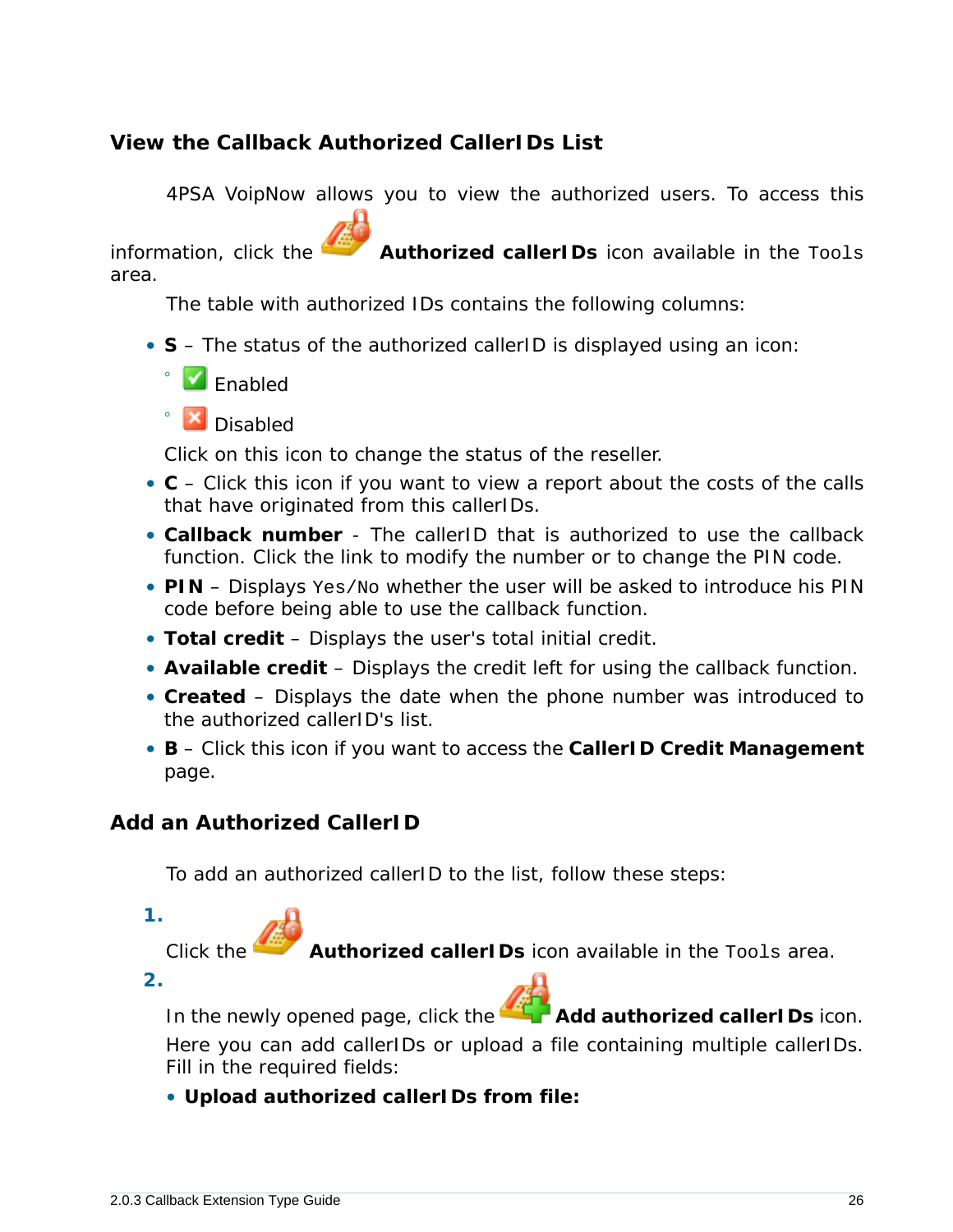- **Upload callerIDs from file** Select this check box in case you want to upload a file containing the data about multiple callerIDs.
- **CallerIDs file** When the **Upload callerIDs from file** option is enabled, you can use the  $\Box$  Browse... button to locate the file containing the callerIDs that you want to upload.

#### **Note**

The uploaded callerID is displayed in the following pattern: callerid, pin, orderno, credit. The credit parameter can take numeric values or the u, unlimited value.

- **Field separator** Use this text box to specify the character that separates the values in the file. The default character is ',' (comma).
- **Add authorized callerIDs**
	- **Accept calls from callerID** Use this field to insert the number of the extension. 4PSA VoipNow will allow callback to this number.
	- **PIN number** Use the text box to insert the PIN code associated to the extension. 4PSA VoipNow will request the user to provide the PIN before allowing him to use the callback extension.
	- **Order number** Use the text box to insert the identification number of the request for allocating this credit.
	- **Add an initial credit of** Use the text box to introduce the amount of money offered to the user when setting up his callerID.
	- Use the  $\pm$  buttons to add/remove several new authorized callerID's at the same time.
- **3.**Click **OK** to add the new authorized callerID to the system. Click **Cancel** to go back to the previous page without adding the callerID.

**Edit an Authorized CallerID**

If you want to edit the details of an authorized callerID, choose it from the **Authorized callerIDs list** and click the callback number. In the new opened page, you can modify the following fields:

- **Accept calls from callerID**
- **PIN number**

For more information on how to edit these fields, see the [Add Authorized](#page-25-1) [CallerID](#page-25-1) section.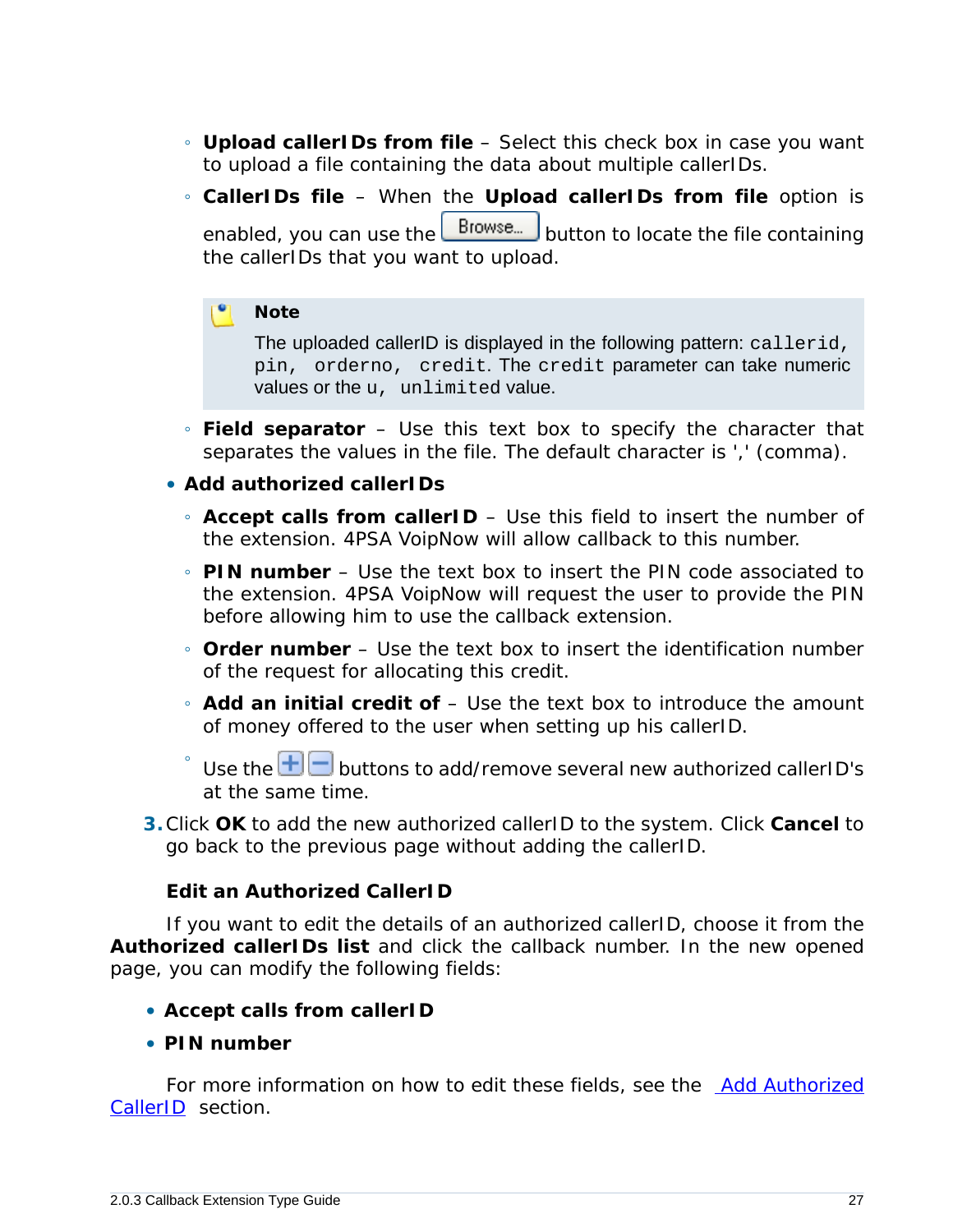<span id="page-27-0"></span>**Manage the Credit Associated to the Authorized CallerID**

4PSA VoipNow allows you to add money to the extension whose callerID is included in the authorized ID's list.

**View the Credit Associated to the Authorized CallerID**

To view an authorized callerID's credit, follow these steps:



Authorized callerIDs icon available in the Tools area.

<sup>2.</sup> In the displayed table, click the **Credit Management** icon corresponding to the desired callerID.

On the next page, in the **Recharge history** section, a new table with credit information is displayed :

- **Order number** Displays the identification number for the credit allocation.
- **Credit added** Displays the amount of money added to this callerID.
- **Credit left** Displays the amount of money available for conversations.
- **Date added** Displays the date when the credit was added to the callerID.

**Add Credit to the Authorized CallerID**

To add credit to an authorized callerID, follow these steps:

**1.**



Click the **Authorized callerIDs** icon available in the Tools area.

**2.** In the displayed table, click the **Credit Management** icon corresponding to the desired callerID.

In the opening page use the **Add credit** section. Fill in the required fields:

- **Add credit** Use this field to introduce the amount of money you want to offer the callerID user.
- **Order number** Use this field to insert the identification number of the request for allocating this credit.
- Click **OK** to add the new credit to the system. Click **Cancel** to go back to the previous page without adding the credit.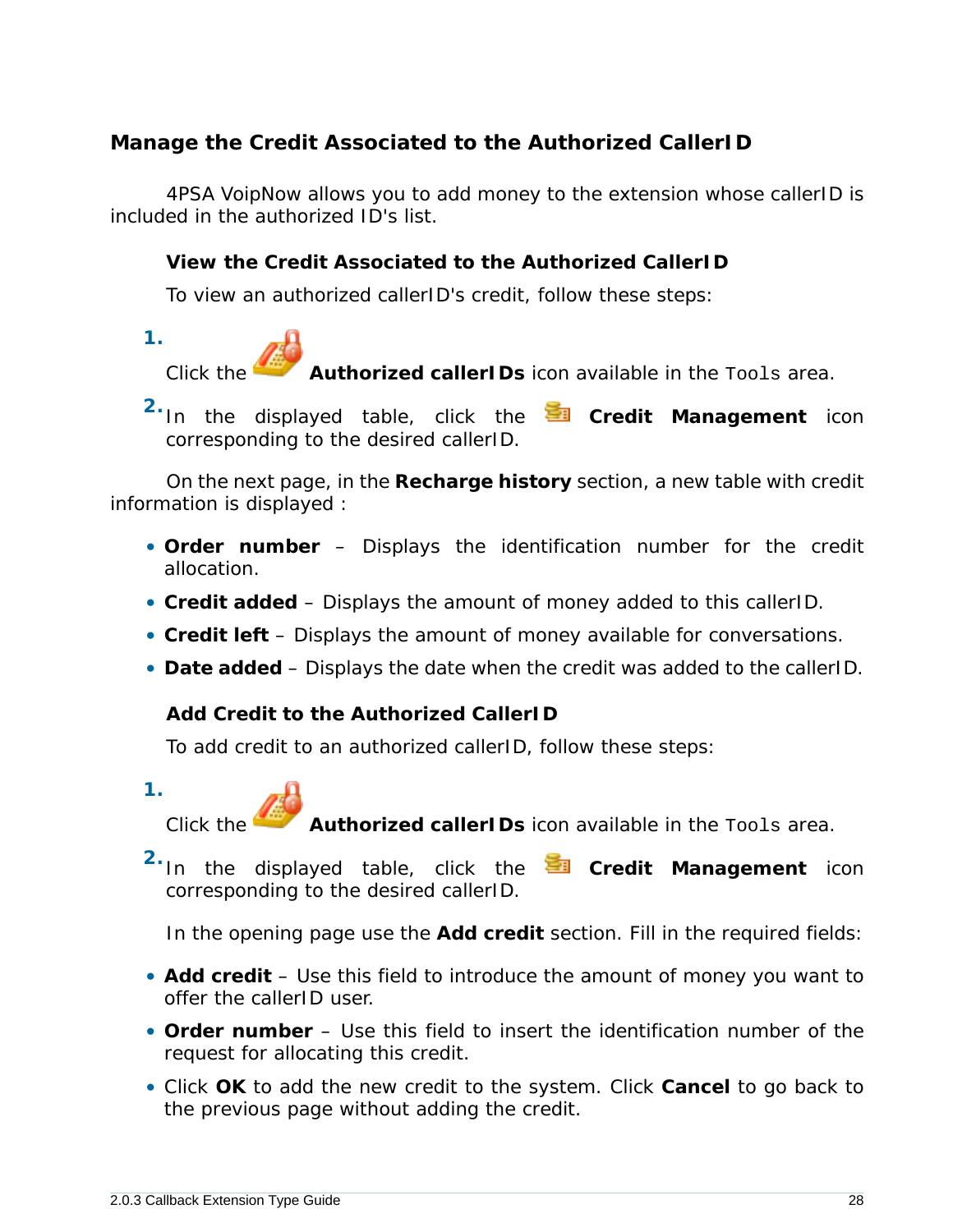The newly added credit will be displayed in the table below.

#### <span id="page-28-0"></span>**Remove an Authorized CallerID**

You can access this option by clicking the **Authorized callerIDs** icon available in the Tools area.

To remove an existing callerID from the system, follow these steps:

- **1.**Choose the callerIDs you want to remove by selecting the corresponding check boxes.
- 2. Click the **X** Remove selected link.
- **3.**You will be asked to confirm the removal. Select the Confirm the removal check box and click the **OK** button to delete the authorized callerID, or **Cancel** to return to previous page without any change.

<span id="page-28-1"></span>**Export to an Easy-to-Edit Format**

In the **Authorized CallerIDs Management** page, you have the option to export the authorized callerIDs list to an easy-to-edit format:

- **EXPORT THE EXPORT OF EXCEL** – Click this button to export the call costs report to a Microsoft Excel file.
- **Export to CSV** - Click this button to export the call costs report to a .csv format file.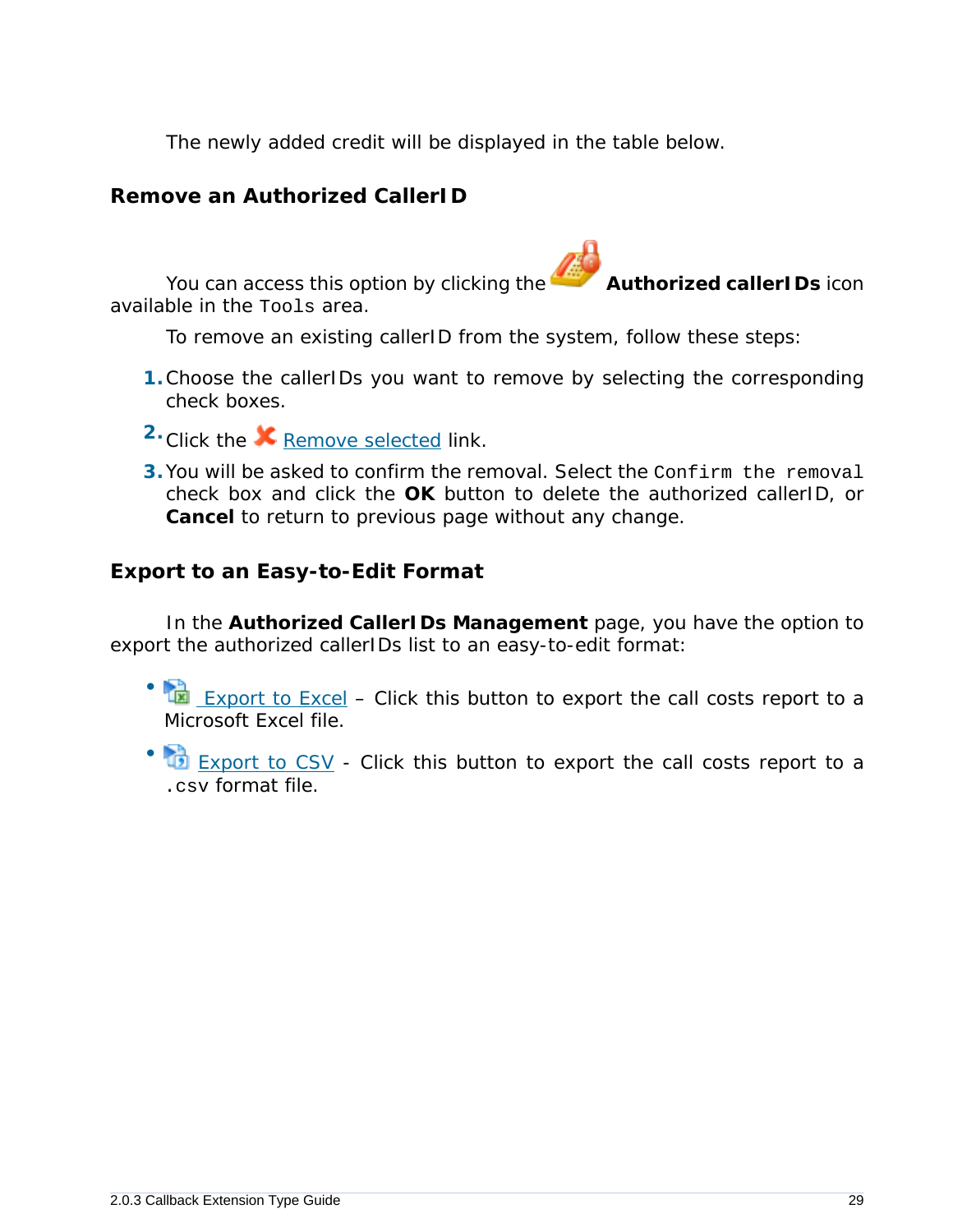## <span id="page-29-0"></span>**Chapter 7 Edit Your Extension's Permissions and Phone Numbers**

To modify the permissions and phone numbers of your extension, follow these steps:

Click the **Extension permissions and phone numbers** icon available in the Tools area.

- **2.**A new page opens, allowing you to modify the following fields:
	- **Permissions**
		- **Sound management** This option allows the extension to manage sound files, folders, and languages.
	- **Limits**

**1.**

◦ **Maximum disk space for sound files** – Use the available text box to specify the maximum storage space reserved for the sounds created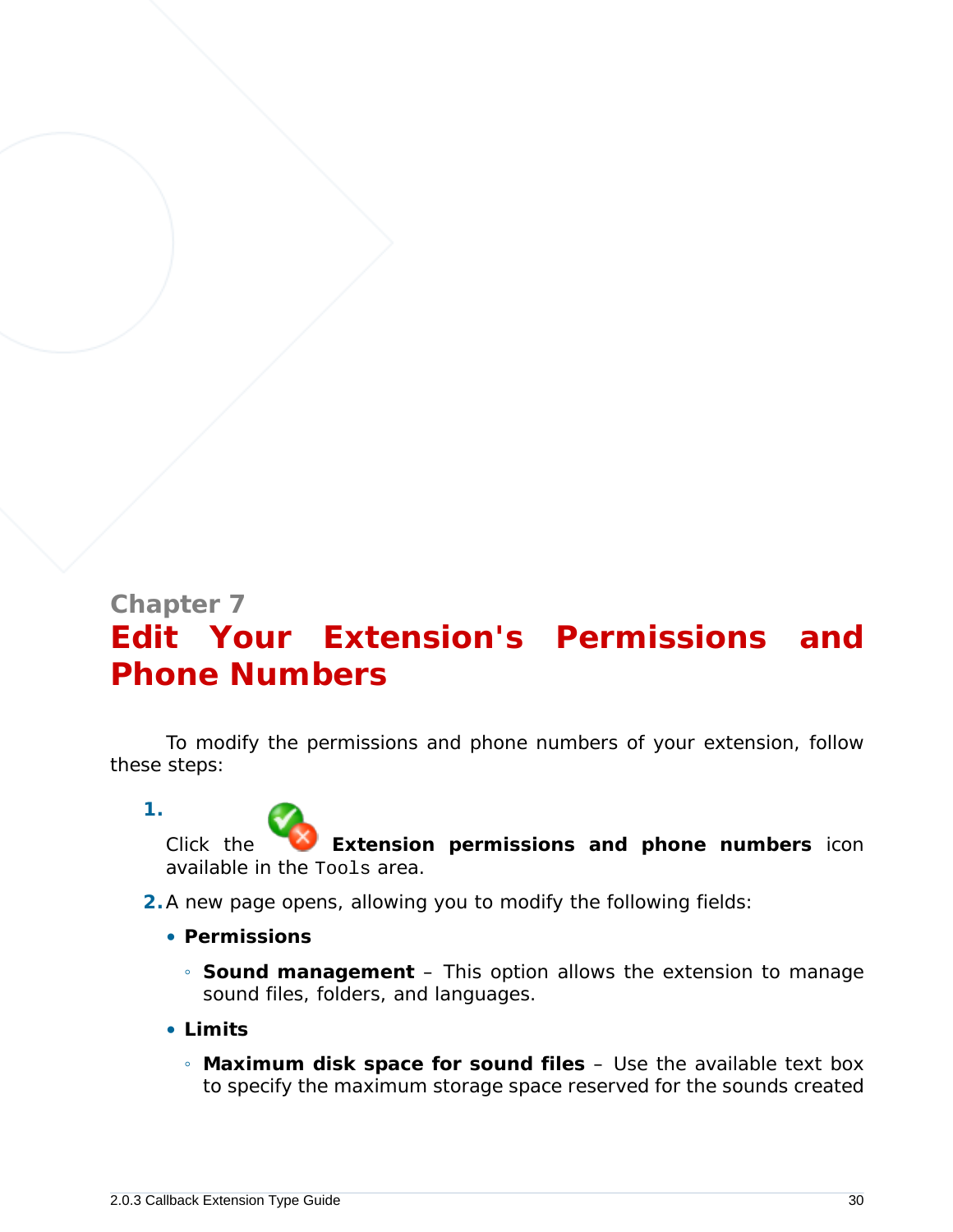by the extension user. If you do not want to limit the disk space, select the Unlimited check box.

- **Maximum disk space for music on hold files** Use the available text box to specify the maximum storage space reserved for the music on hold files. If you do not want to limit the disk space, select the Unlimited check box.
- **Maximum concurrent calls** Use the available text box to limit the number of external calls that can be active at the same time. If you do not want to limit the extension, select the Unlimited check box.
- **Maximum concurrent text to speech** Use the available text box to limit the number of calls that are allowed to use the text to speech application at the same time. If you do not want to limit the extension, select the Unlimited check box.

#### **Note**

This line is available only if the **Allow text to speech** option was enabled

from the Unified Communications >> **System Preferences** page.

In order to use the text to speech functions, you must make sure that:

- **There is at least one Cepstral voice engine installed on your server.**
- There is at least one voice support license and one concurrency port license installed on your server (licenses can be purchased from the 4PSA store).

More details about the Cepstral engine installation can be found in the 4PSA VoipNow release notes.

◦ **Account expiration date** – To specify the date when the extension account becomes invalid, deselect the Unlimited check box and

provide a date using the text box or the available **calendar button**.

• **Incoming phone number selection** – Use the two lists to associate one or more public phone numbers from the client's pool with the extension.

#### **Note**

This section is displayed only if there are phone numbers available in the client account where the extension is located.

When you assign a public phone number to an extension, the phone number becomes exclusive to that extension. No other extension can use it. From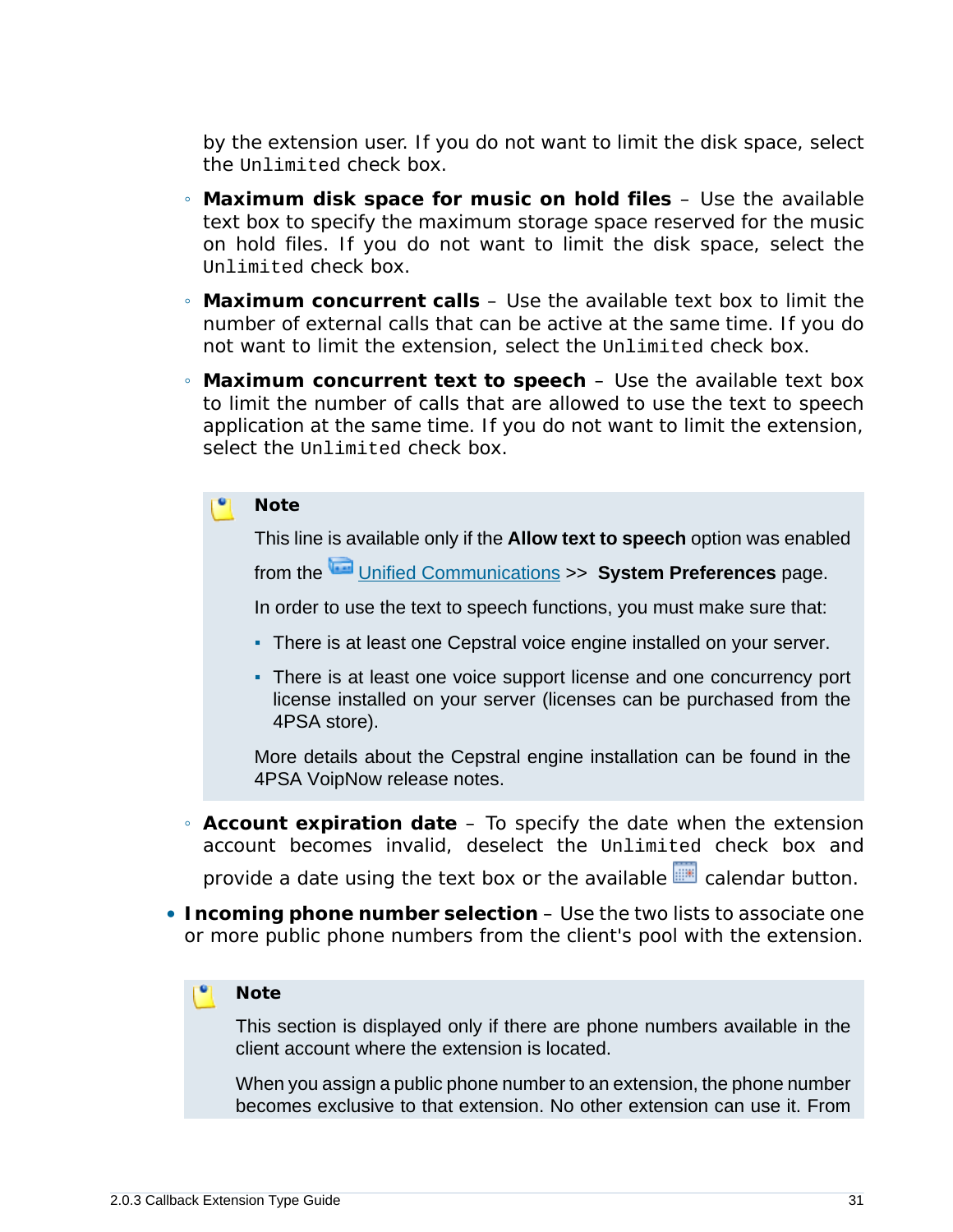that moment on, callers from outside the 4PSA VoipNow system can reach that extension by dialing the phone number.

**3.**Click **OK** to save the changes to the account. Click **Cancel** to return to the previous page without saving the changes.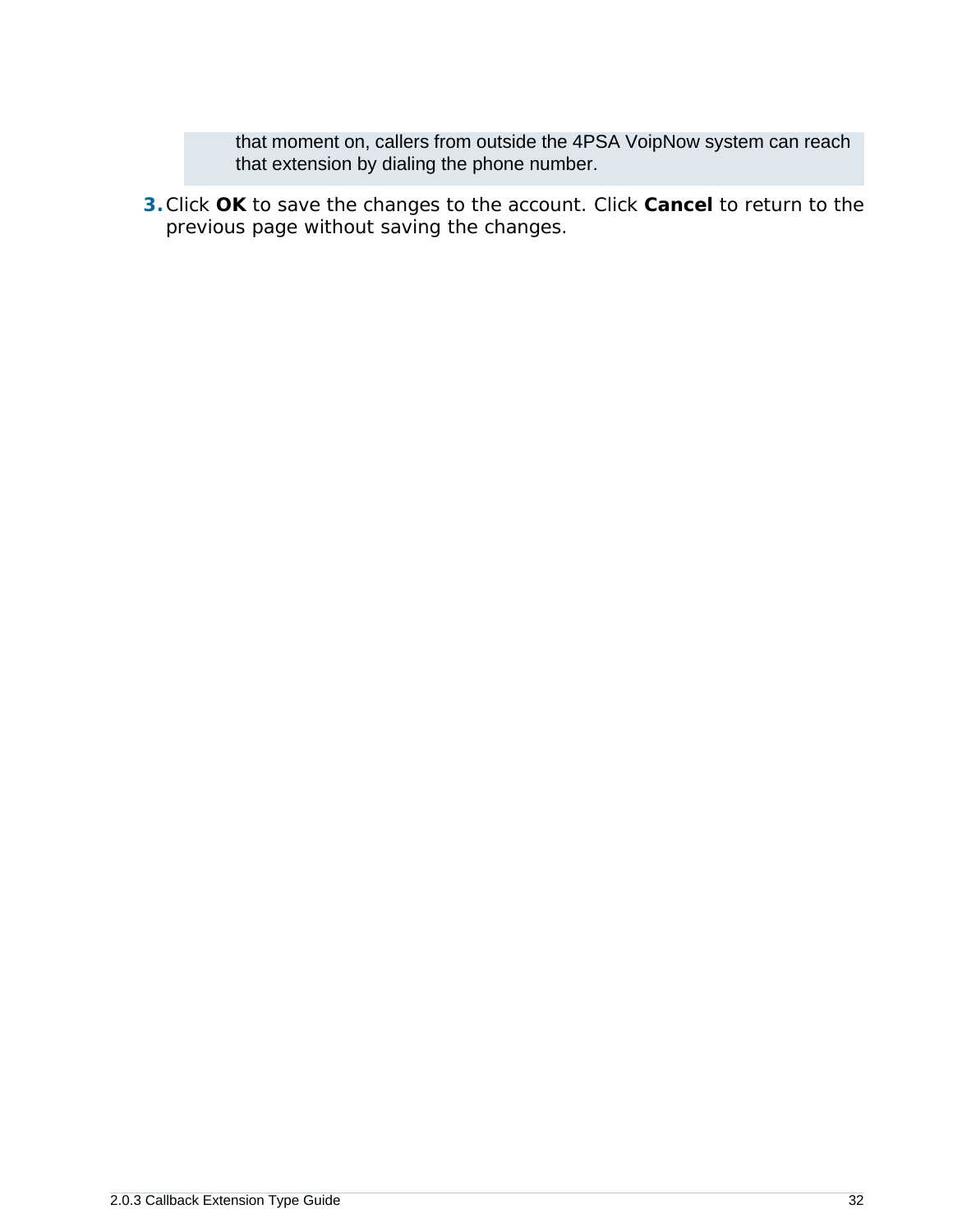## <span id="page-32-0"></span>**Chapter 8 View Your Personal Charging Plan**

4PSA VoipNow allows you to view detailed information about your account's current charging plan. To access this information, click the Home link available

in the left navigation panel and than the **Charging plans** icon situated in the Tools area.

Depending on the charging plan type (prepaid or postpaid) and its settings, you can view one or more of the following sections:

- **Charging plan description**
	- **Charging plan name** The descriptive name of the charging plan.
	- **Charging plan type** The type of the charging plan: prepaid or postpaid.
	- **Allow incoming calls Yes** 4PSA VoipNow displays this information only if your extension can receive calls from extensions that belong to the system as well as from extensions outside the system.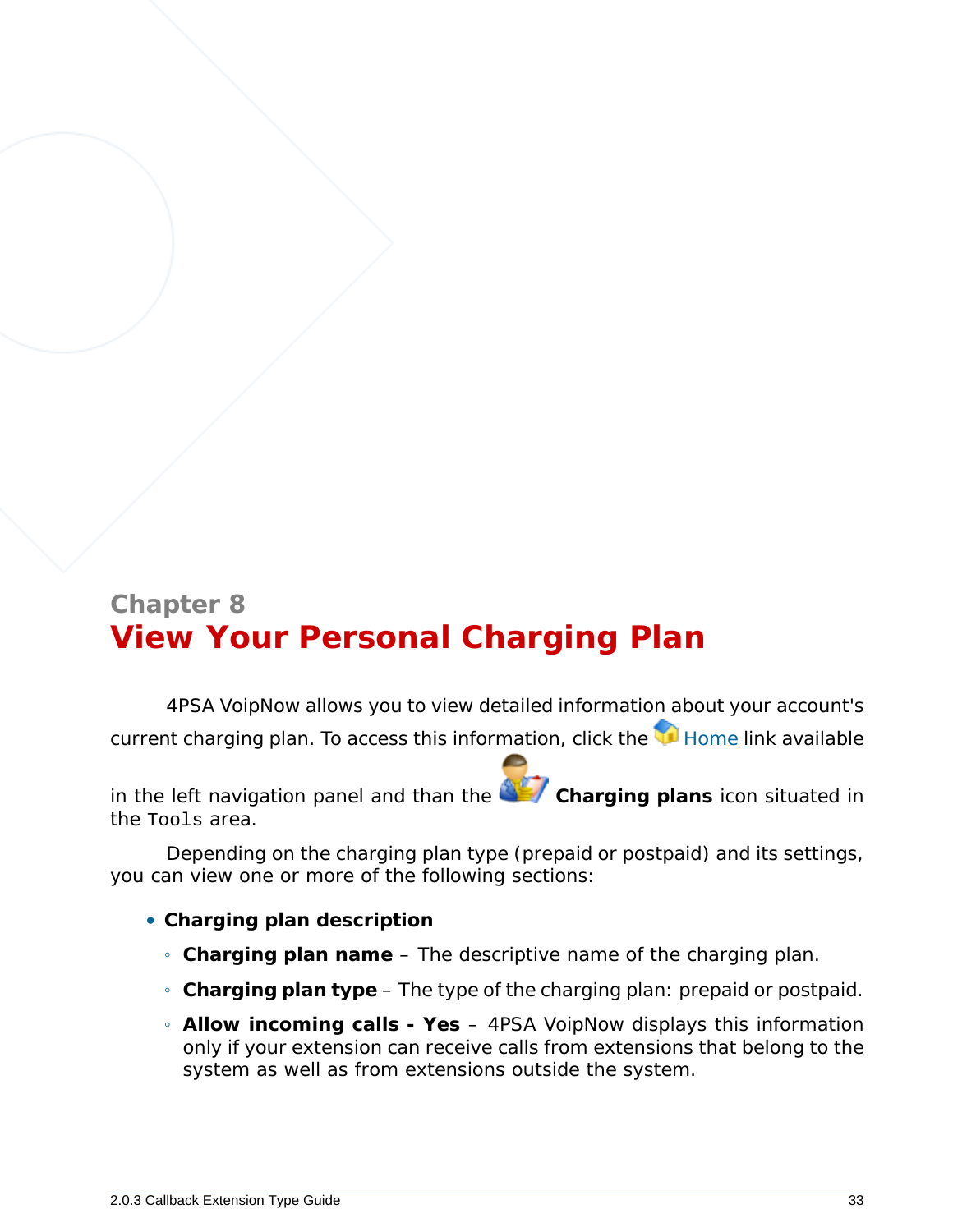- **Allow outgoing external calls Yes** 4PSA VoipNow displays this information only if your extension can make calls to destinations outside the system.
- **Allow outgoing local calls Yes** 4PSA VoipNow displays this information only if your extension can call other extensions on the same client account.
- **Allow outgoing extended local calls Yes** 4PSA VoipNow displays this information only if your extension can call other extensions in the system (not on the same client account).
- **Remaining incoming calls credit** The amount currently available for incoming calls.



This information is available only for prepaid charging plans.

◦ **Remaining outgoing calls credit** – The amount currently available for outgoing calls.



This information is available only for prepaid charging plans.

◦ **Number of recharges**

#### **Note**

This information is available only for prepaid charging plans.

◦ **Incoming money limit** – The supplementary credit for external incoming calls.



This information is available only for postpaid charging plans.

◦ **Outgoing money limit** – The supplementary credit for external outgoing calls.



This information is available only for postpaid charging plans.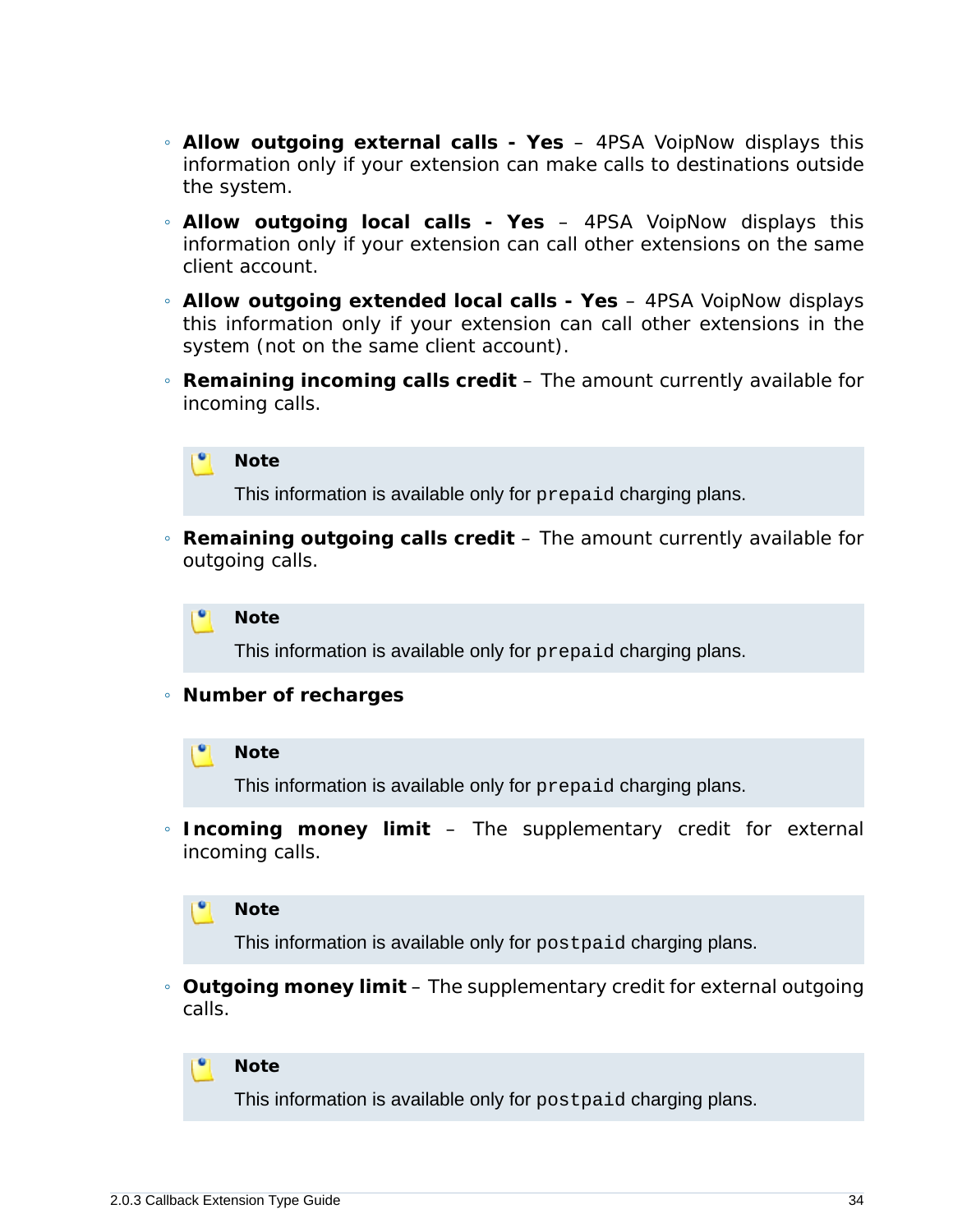• **External outgoing limits** – Number of outgoing minutes available, per time interval. The number of outgoing minutes is displayed for each time interval included in the charging plan in the format:

**{m} minutes limit in time interval {T}**

The number of remaining minutes in current month is also displayed in format:

**{m} minutes limit in over usage. {m} minutes and 0 seconds remaining in {m} remaining in {month}**

#### **Note**

This information is available only for postpaid charging plans.

4PSA VoipNow displays this section only if the extensions on the client account can make calls to destinations outside the system.

- **Outgoing calls charges** These are the charges applied to conversations after the user has exceeded the number of available minutes.
	- **Calls are charged indivisible for the first {T} seconds and then every {T} seconds** - For the first **{T}** seconds the call is taxed as one minute; afterwards, taxing is done every **{T}** seconds.
	- **Local calls are charged {money unit} / second** The fee charged for calls between extensions on the same client account.

#### $\bullet$ **Note**

4PSA VoipNow displays this information only if the extensions can call locally.

◦ **Extended local calls are charged {money unit} / second** – The fee charged for calls between extensions belonging to different client accounts from the system.

#### **Note**

4PSA VoipNow displays this information only if the extensions can call locally to extensions on different client accounts.

If the charges for external calls are computed using a fixed prices method, 4PSA VoipNow displays the costs for each time interval in the following format:

◦ **Calls made in time interval {T} are charged with {money unit} / second** – The price charged for external calls made in time interval **{T}**.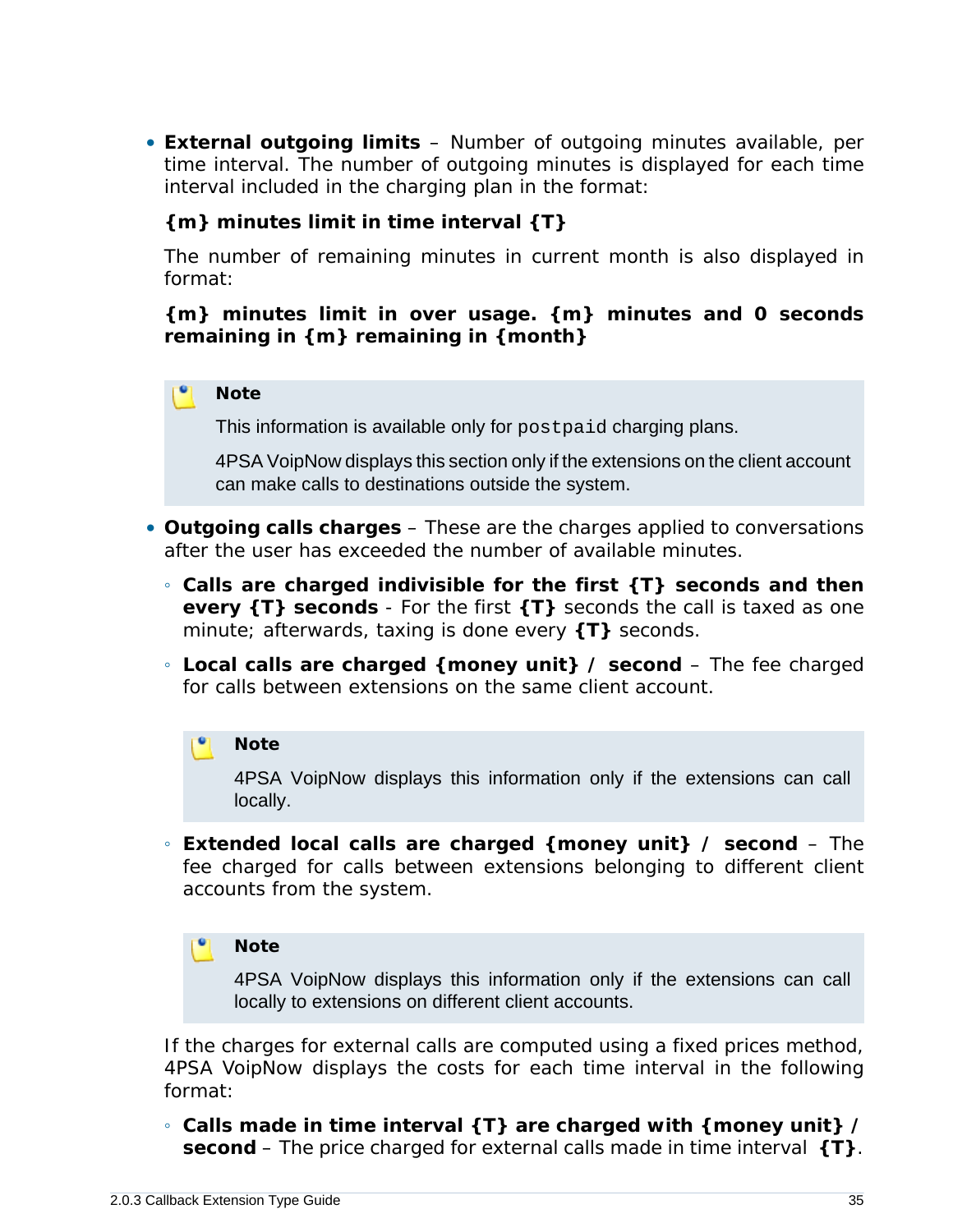4PSA VoipNow displays the costs for the calls outside the time intervals specified above:

- **Calls made outside these time intervals are charged {money unit} / second** – The price charged for external calls made outside time interval **{T}**.
- **External incoming calls charges** These charges apply to calls received from outside the system.

#### $\bullet$ **Note**

4PSA VoipNow displays this information only if the extensions are allowed to receive external calls.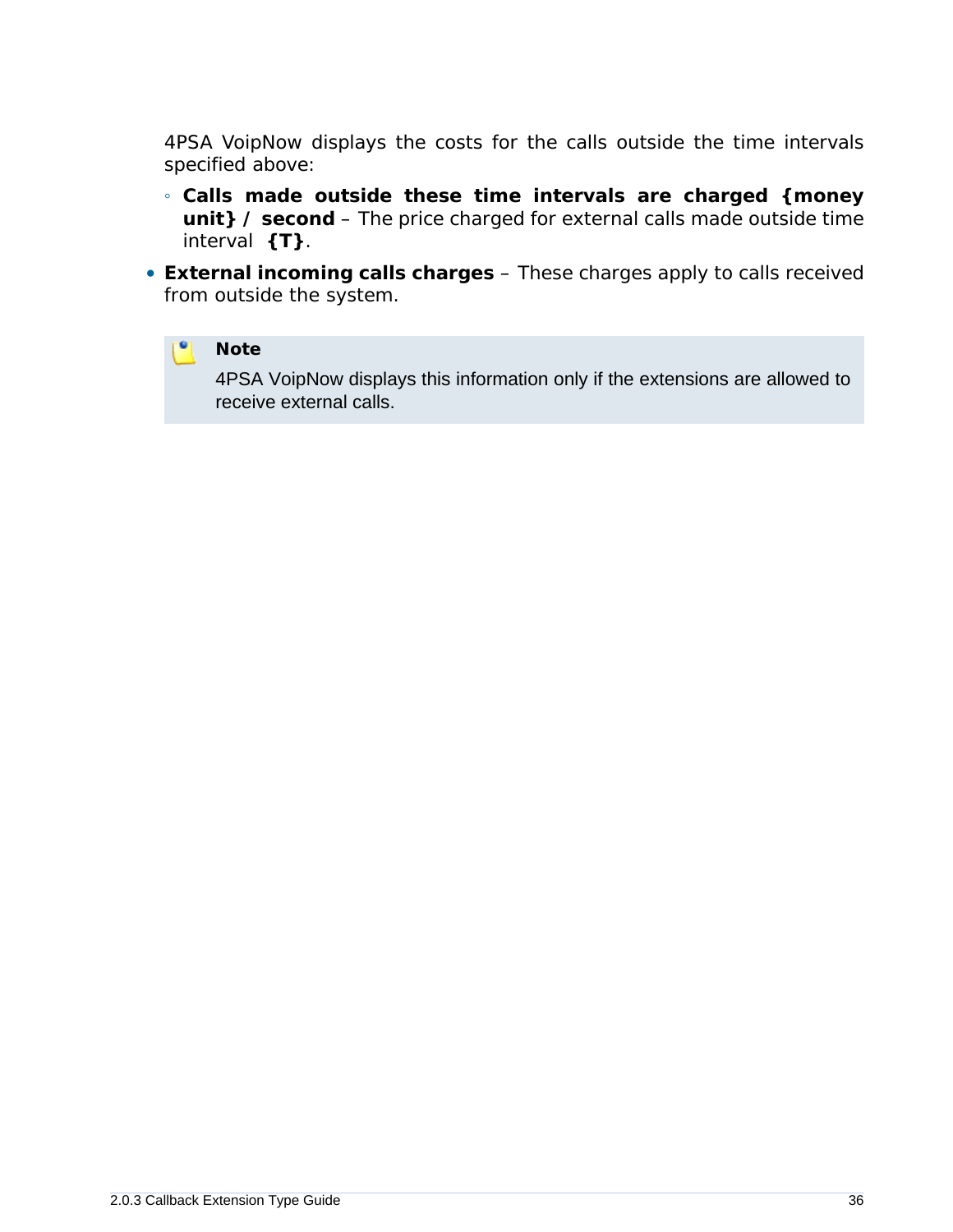# **Chapter 9 View Your Charging Limits History**

4PSA VoipNow allows you to view detailed information about a extension's

charging limits. To access this information, click the **Charging limits** icon available in the Tools area.

The charging limits history table contains the following columns:

- **Incoming money limit** Displays the supplementary credit for external incoming calls.
- **Outgoing money limit** Displays the supplementary credit for external outgoing calls.
- **Over usage minutes** Displays the supplementary over usage minutes limit.
- **Every month** Displays the time frame for the charging limits: current month or monthly.
- **Order number** Displays the number of the request for allocating the new charging limits.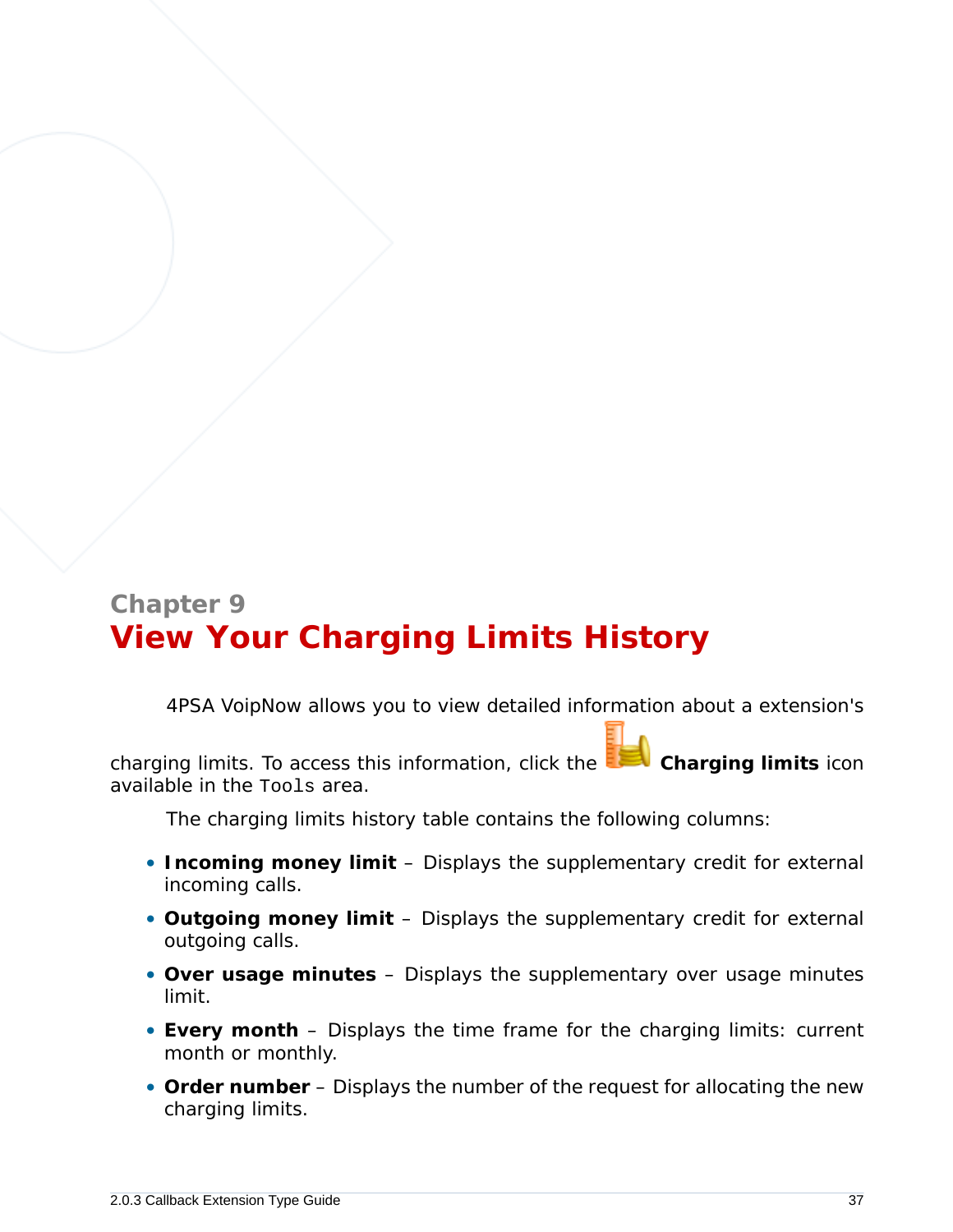• **Date added** – Displays the date when the charging limits were enforced.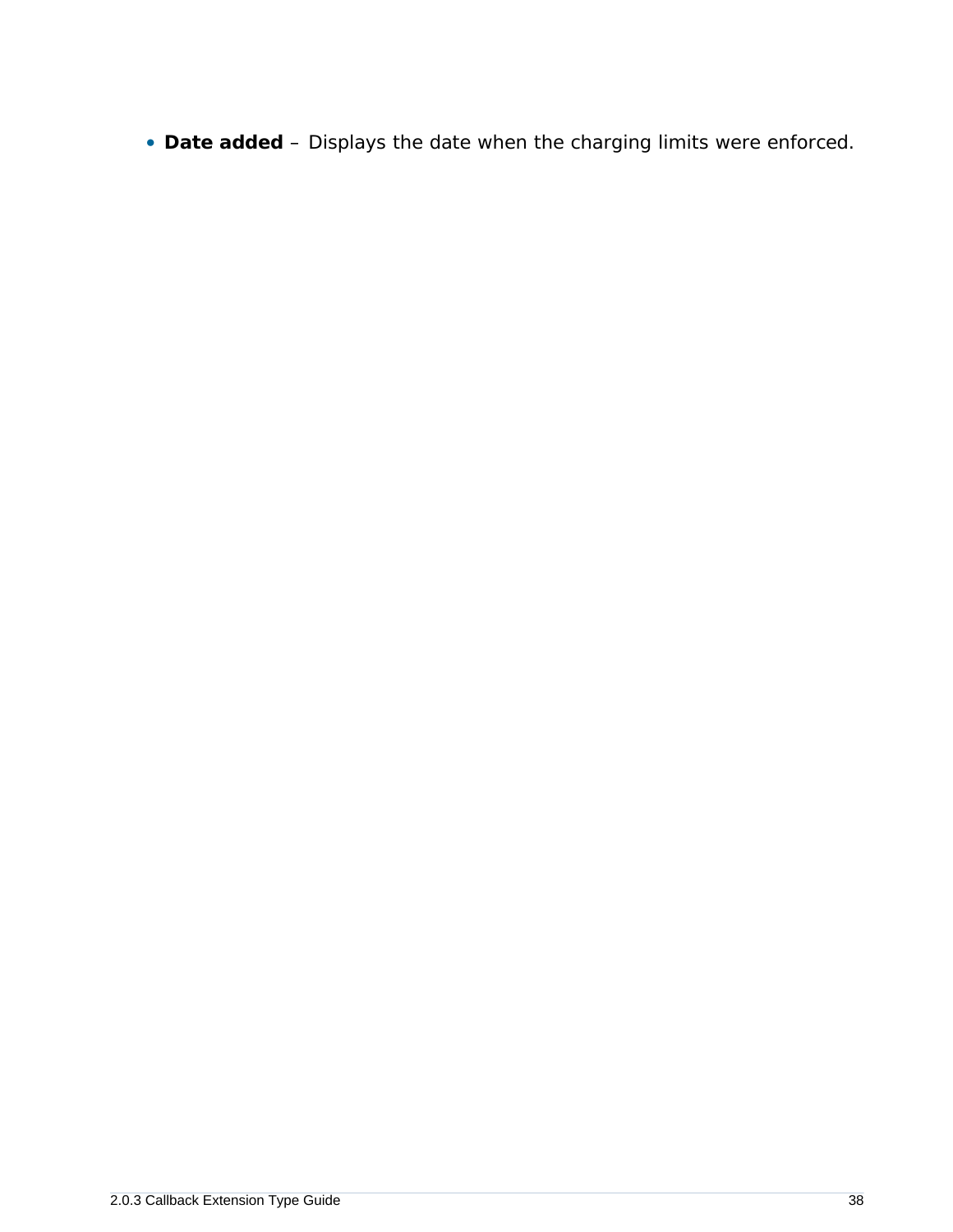# **Chapter 10 View Extension's Charging Credits History**

4PSA VoipNow allows you to view detailed information about the history of recharges for the extension's charging credit. To access this information, click the



**Charging credits** icon available in the Tools area.

The charging credits history table contains the following columns:

- **Incoming calls credit** Displays the supplementary credit for incoming calls.
- **Outgoing calls credit** Displays the supplementary credit for outgoing calls.
- **Order number** Displays the number of the request for allocating the new charging credits.
- **Date added** Displays the date when the charging credits were enforced.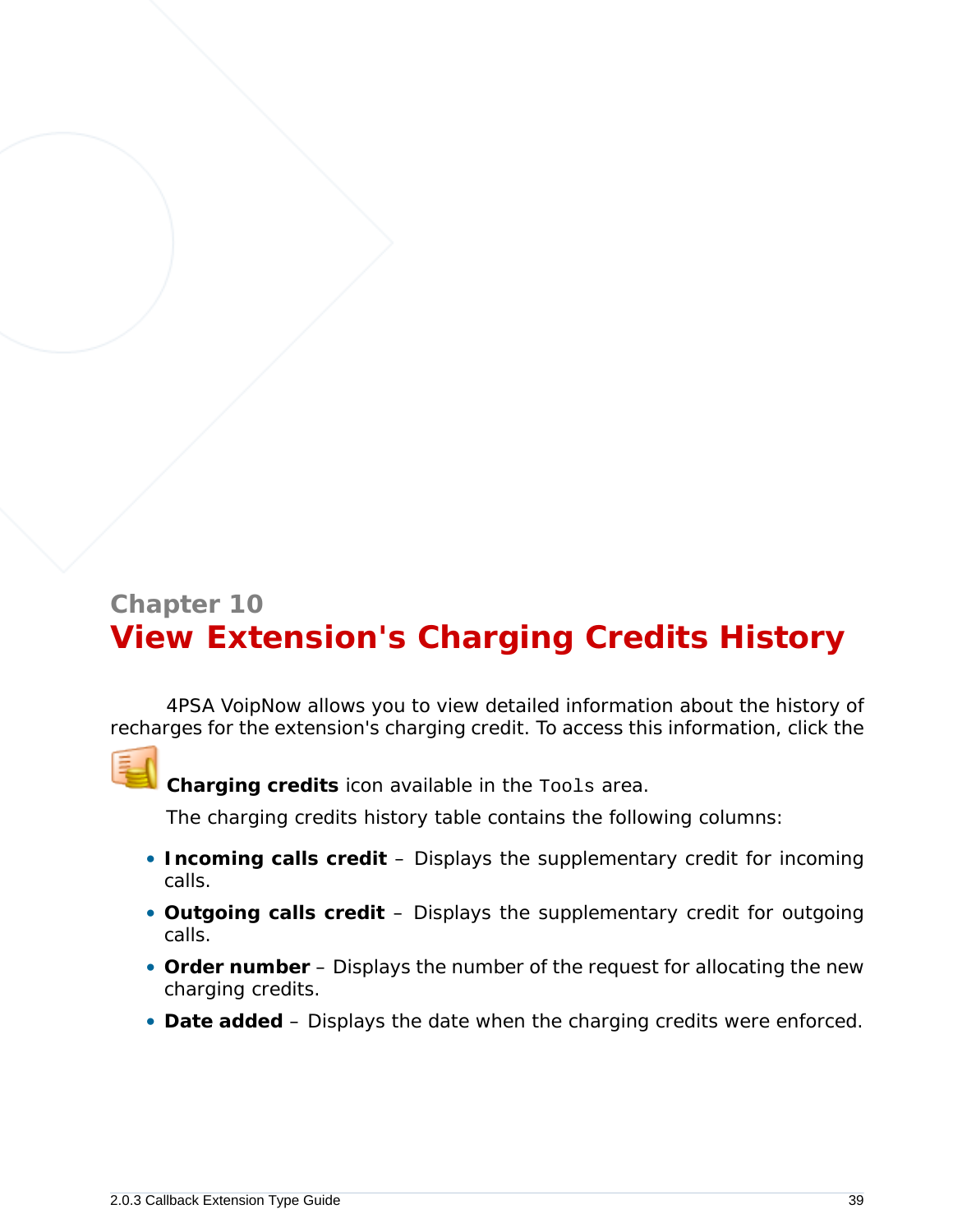# **Chapter 11 Manage Your Time Intervals**

## **View Time Intervals**

Time intervals are used to match calls to a certain period of time. This can be done for charging reasons or in order to filter incoming/ external calls. In the **Time Interval Management** page, you can view a list of all the available time intervals added to the system.

To access this page, click the Home link in the left navigation panel.

Next, click the **Time intervals** icon available in the Tools area. Multiple operations can be performed:

- Add a new time interval
- Searching the time intervals list
- Edit an existing time interval
- Delete time intervals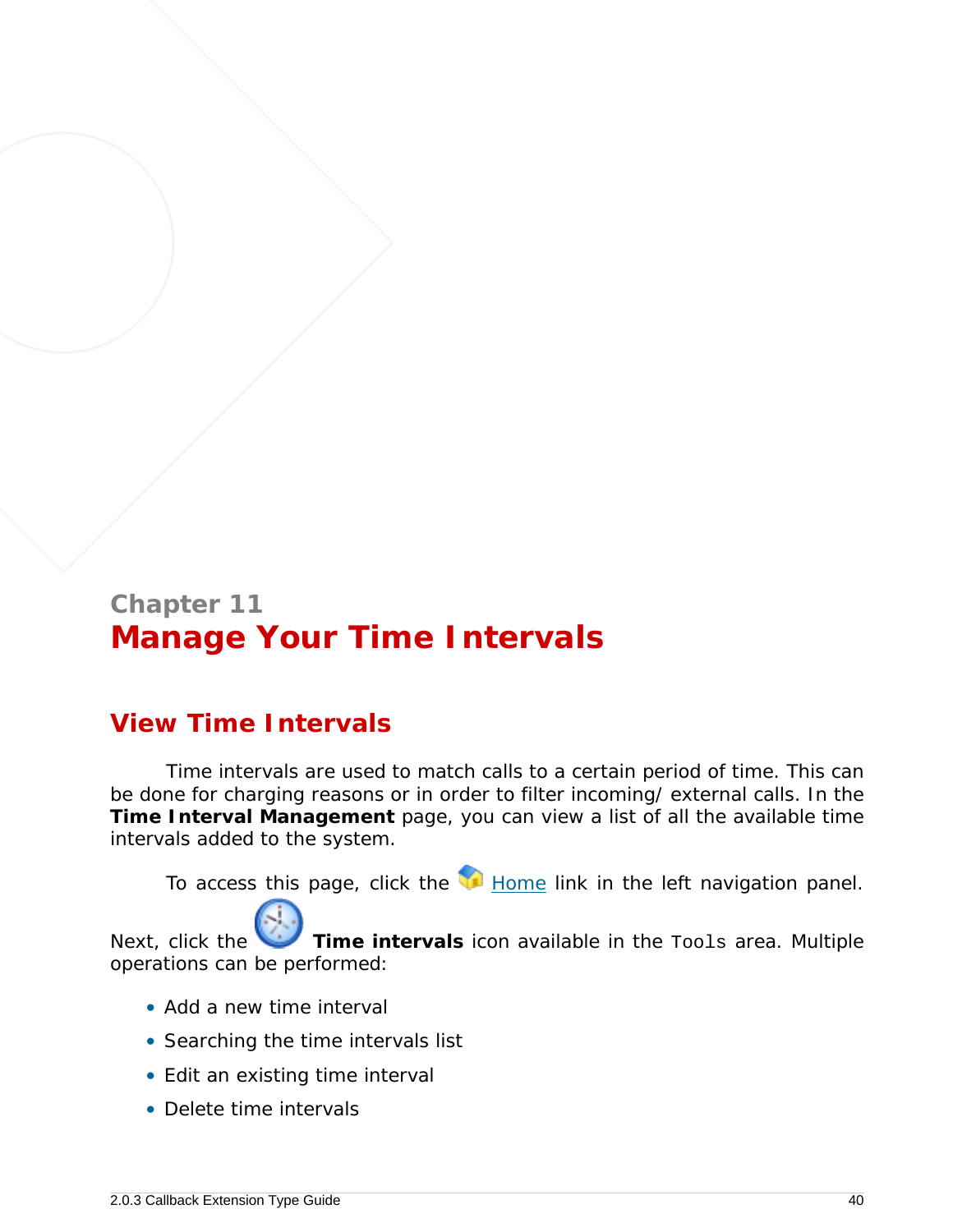4PSA VoipNow displays the following information about each time interval:

- **T** The method used to define the time interval:
	- ® <mark>⊞</mark> Individual days method
	- **O** Interval method
- **Name** The time interval's descriptive name. Click this link to edit the time interval's information.
- **Intervals** The number of different time intervals defined for the specific time interval block. Click the number displayed to see further information regarding the time intervals:
	- **Hours** The hours used as the time interval limits.
	- **Week days** The days used as the time interval limits.
	- **Days of the month** The month period to which the time interval applies.
	- **Month** The month to which the time interval applies.
- **Created** The date when the time interval was created.

### **Note**

There is one default time interval for each user in the system named Full month that covers the entire month.

## **Searching the Intervals List**

When the time intervals list is too long and you are searching for a specific one, you can use the following features:

- Search – Fill in the text you are looking for in the text box. Click the button or the Search label to display only the time intervals whose name contain that text.
- Show all Click this  $\equiv$  button or the Show all label to display the entire list.

The search criteria will be retained even if you navigate to other pages until a new search is performed.

You can change the number of entries per page by clicking the 10, 25 and 100 links available in the right side of the table. The total number of records is shown in the left side.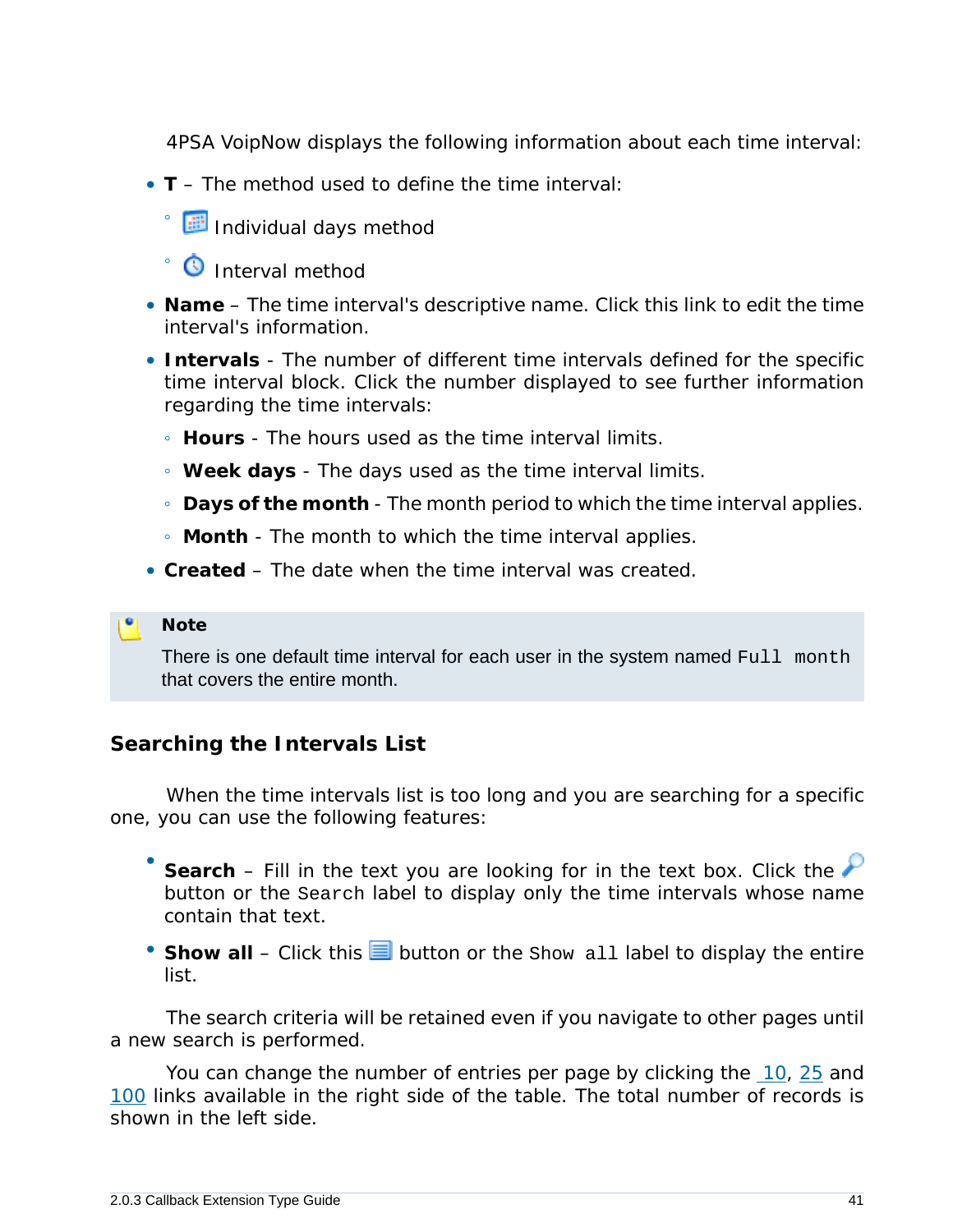The time intervals list can be filtered by name and creation date. To do so, click on a table header link. The order criteria is marked by the highlighted table header and the arrow indicates how the time intervals list was sorted. The sort direction can be changed by another click on that header.

## <span id="page-41-0"></span>**Add a New Time Interval**

Time intervals are used on call filtering, call routing, charging plans, etc. Whenever a new account is created, the extension must have a charging plan associated to this account. The extension can be charged differently based on the call time interval.

To add a new time interval, click the  $\blacksquare$  Home link in the left navigation

panel. Next, click the **Time intervals** icon available in the Tools area and follow the next steps:

**1.**



In the Time Interval Management page, click on the **intervals** icon.

- **2.**A new page opens, allowing you to enter information about the new time interval:
	- The **Time interval definition** area has two fields which represent the generic description of the time interval block:
		- **Name** Use the text box to fill in a descriptive name which will help identifying the time interval.
		- **Matching algorithm** A time interval block can be described in two ways:
			- **Individual days** This method allows 4PSA VoipNow to match the same time interval in different days. See the example below.
			- **Interval** This method allows 4PSA VoipNow to match a continuous time interval that extends over several days. See the example below.
		- **Timezone** Use the drop-down list to select the time zone in which your time interval is defined. The default value is server default.

### **Note**

This information is also displayed in the list of time intervals, next to the name of the time interval.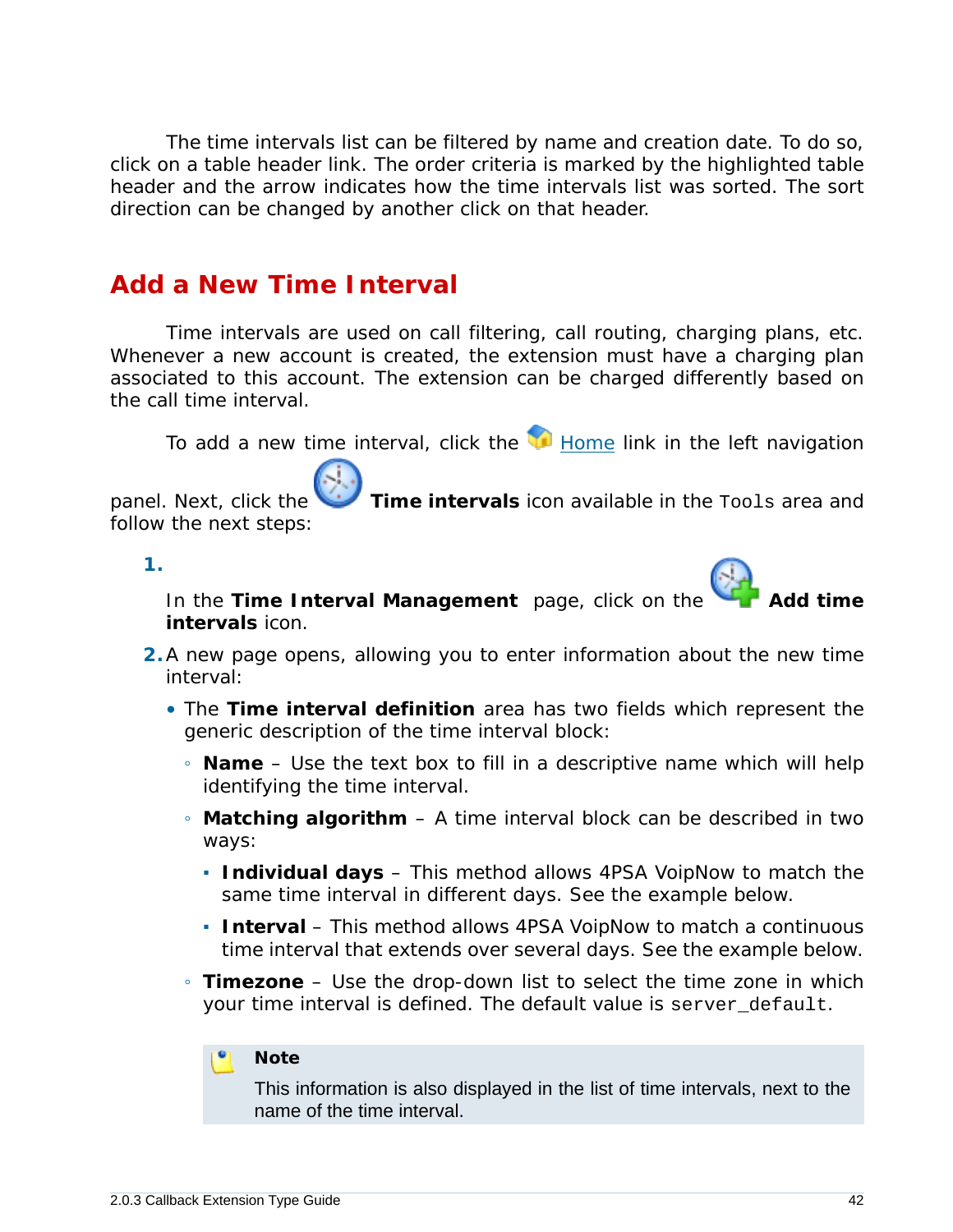In the description of a charging plan, this information is listed in the Outgoing calls charges area.

- The **Matching intervals** area allows you to enter multiple time intervals in order to have a more complex and comprehensive overview of the calls. Here you can enter the following parameters:
	- **Start at hour** and **End at hour** Use the available text boxes to specify the limits of the time slot.
	- **Start weekday** and **End weekday** Use these drop-down lists to select the days of the week that define the time slot.
	- **Start day of month** and **End day of month** Use these drop-down lists to select the days of the month that define the time slot.
	- **Month** Use this drop-down list to select the month that defines the time slot.
- $3.$  Use the  $\Box$  **+** buttons to add several time intervals at the same time:
	- $\Box$  removes the corresponding Time interval.
	- **+** adds another rime interval.
- **4.**Click **OK** to add the new time interval(s). Click **Cancel** to go back to the previous page without adding the interval(s).

**Note**

You can enter up to **ten** different time intervals to a single time interval block.

**Example of a time interval defined in individual days**

In the below time interval, 4PSA VoipNow matches the calls made or received between 8:00 – 20:00 hours, on Monday, Tuesday, Wednesday, Thursday and Friday between 1 and 31 of every month.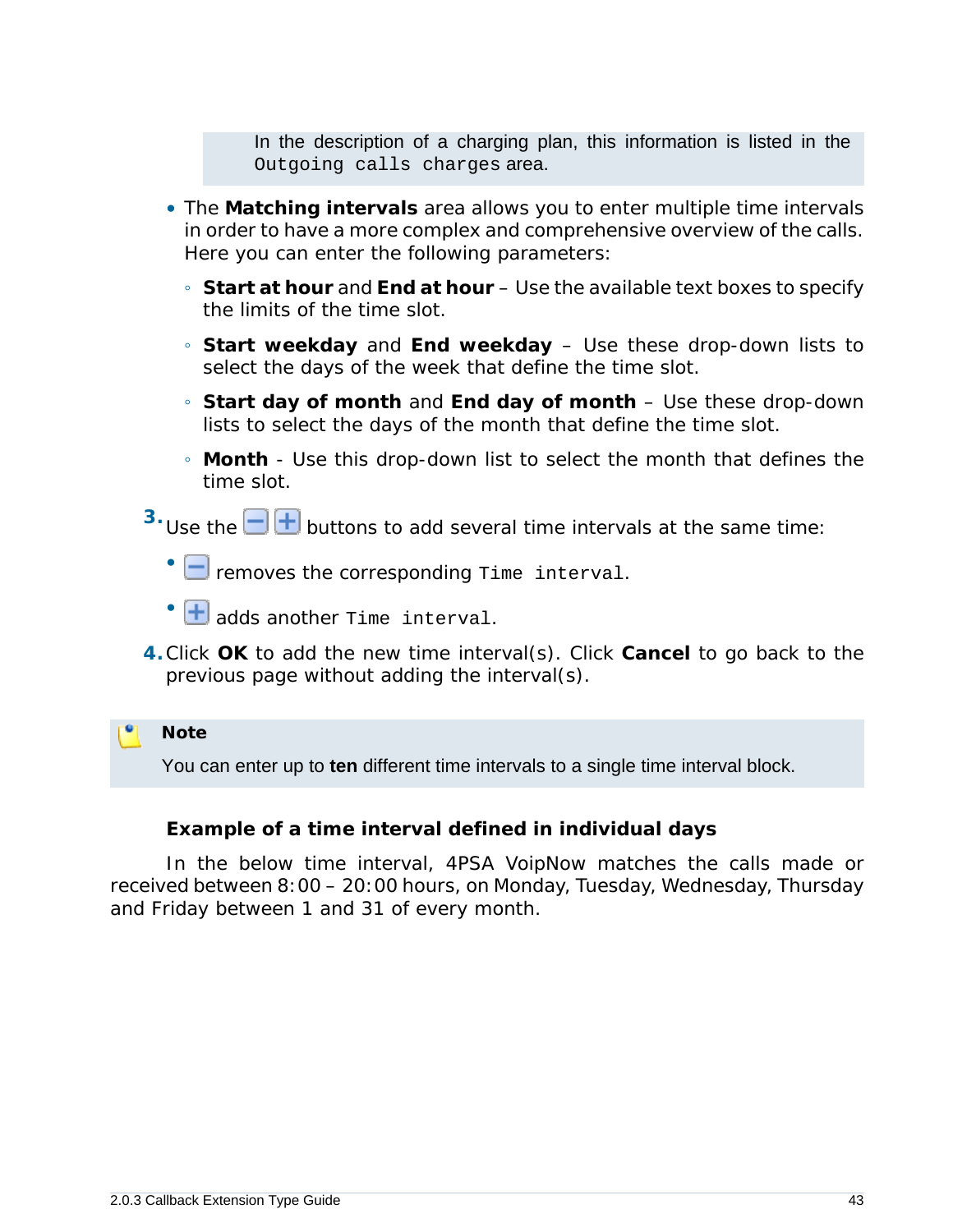| <b>Time interval definition</b> |                             |                      |
|---------------------------------|-----------------------------|----------------------|
| Name <sup>*</sup>               | Individual                  |                      |
| Matching algorithm              | Individual days             | v                    |
| <b>Matching intervals</b>       |                             |                      |
| Start at hour *                 | $\vert$ : $\vert$ 00<br>08. |                      |
| End at hour *                   | 20 : 00                     |                      |
| Start weekday                   | Monday                      | $\checkmark$         |
| End weekday                     | Friday                      | $\checkmark$         |
| Start day of the month          | $\mathbf{1}$                | $\blacktriangledown$ |
| End day of the month            | 31                          | $\mathbf{v}$         |
| Month                           | $-$                         | $\checkmark$         |

**A time interval defined in individual days**

**Example of a contiguous time interval**

In the below time interval, 4PSA VoipNow matches the calls made or received between Monday, 8:00 and Friday, 20:00, between 1 and 31 of every month.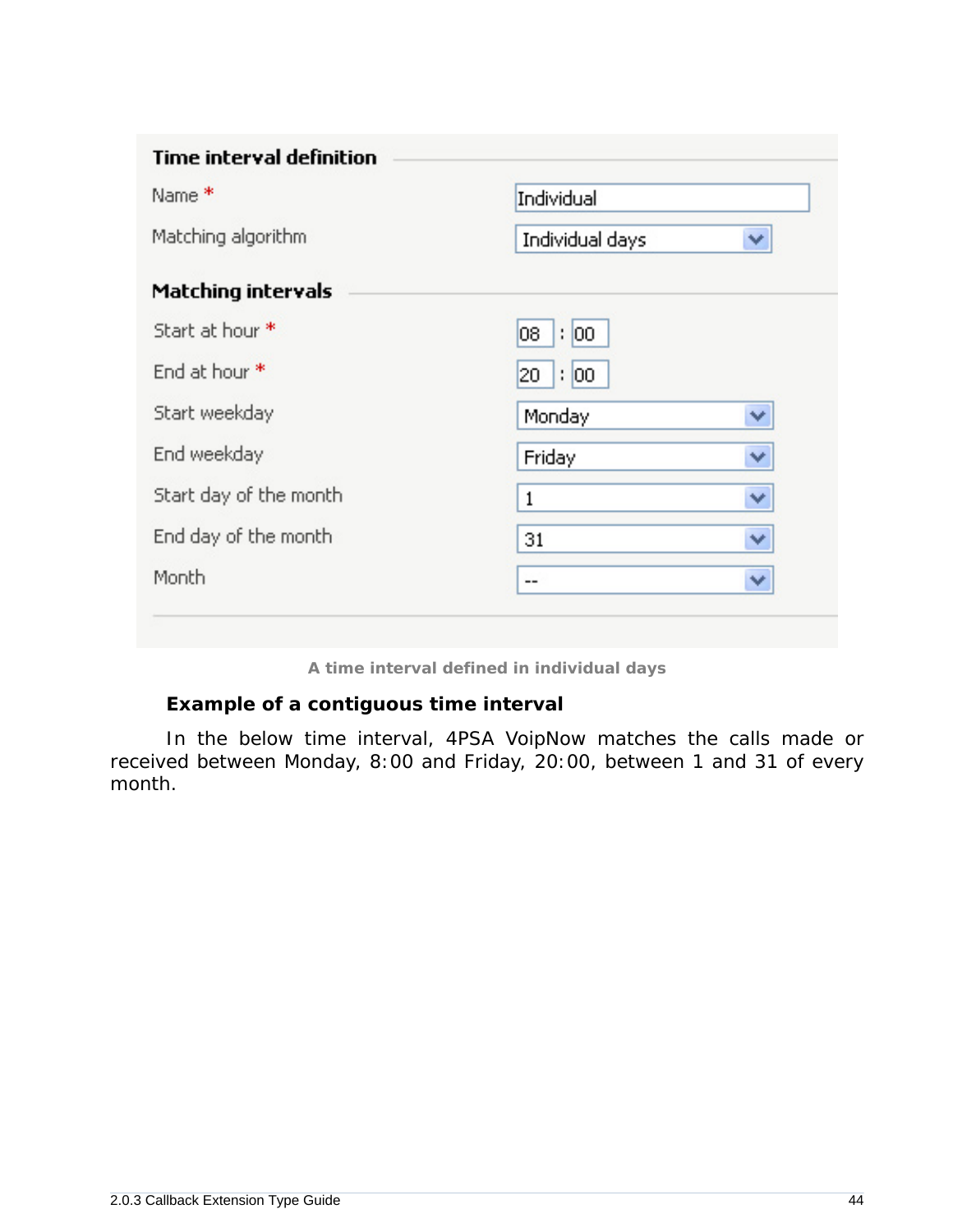| <b>Time interval definition</b> |                             |                      |
|---------------------------------|-----------------------------|----------------------|
| Name <sup>*</sup>               | Interval                    |                      |
| Matching algorithm              | Interval                    | w                    |
| <b>Matching intervals</b>       |                             |                      |
| Start at hour *                 | $\vert$ : $\vert$ 00<br>08. |                      |
| End at hour *                   | 20 : 00                     |                      |
| Start weekday                   | Monday                      | $\checkmark$         |
| End weekday                     | Friday                      | $\blacktriangledown$ |
| Start day of the month          | $\mathbf{1}$                | $\checkmark$         |
| End day of the month            | 31                          | $\checkmark$         |
| Month                           |                             | $\mathbf{v}$         |

### **A continuous time interval**

**Example of a time interval block with two different time intervals defined for individual time frames**

In the below time interval block, 4PSA VoipNow matches the calls made or received between 8:00 - 18:00 hours on Monday, Tuesday, Wednesday, Thursday and Friday, every month between 1 and 31, as well as the calls made or received between 18:01 - 07:59 hours on Monday, Tuesday, Wednesday, Thursday and Friday, every month between 1 and 31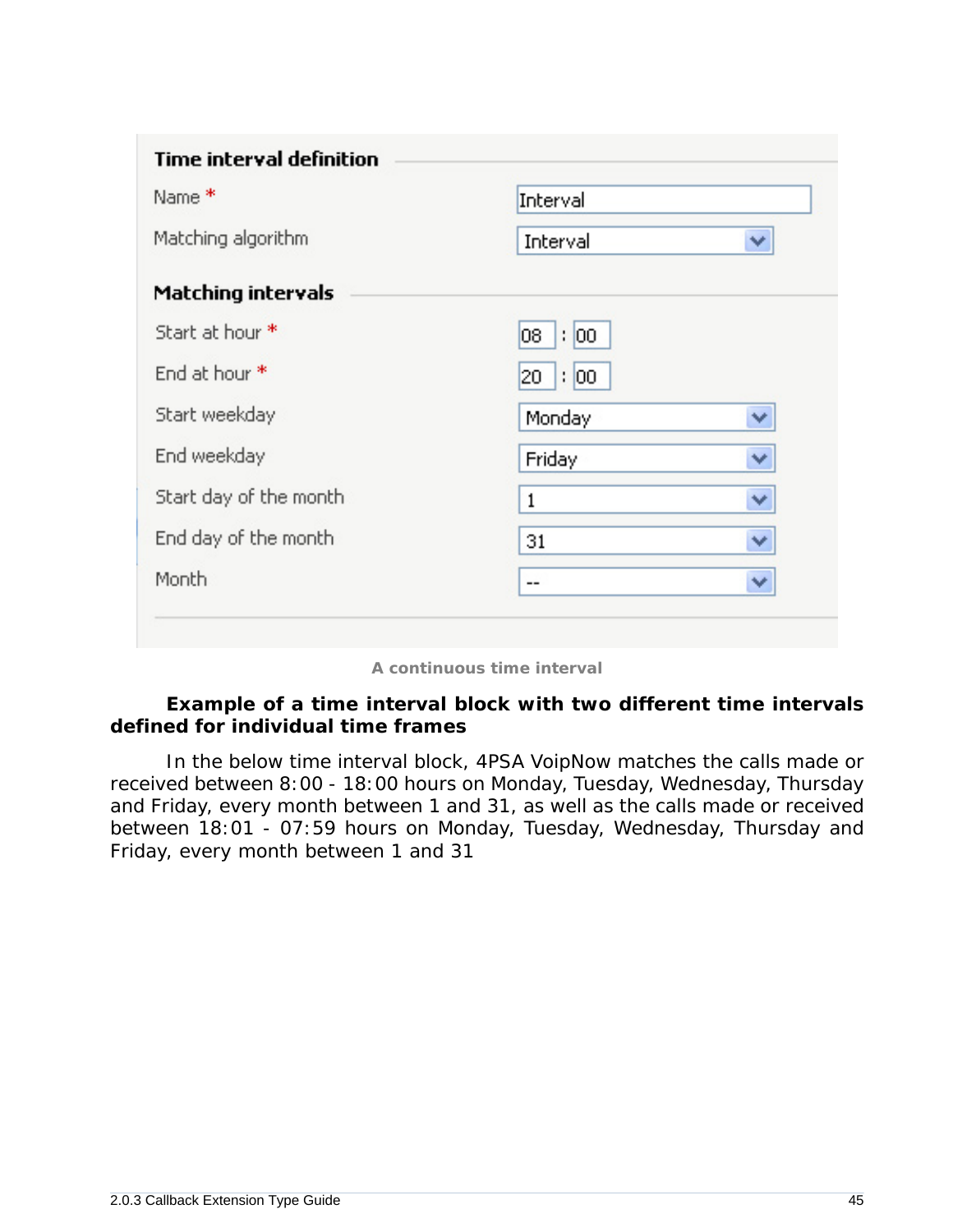| <b>Time interval definition</b> |                          |              |
|---------------------------------|--------------------------|--------------|
| Name <sup>*</sup>               | Different time intervals |              |
| Matching algorithm              | Interval                 | v            |
| <b>Matching intervals</b>       |                          |              |
| Start at hour *                 | OB.<br>$\frac{1}{2}$ 00  |              |
| End at hour *                   | $\frac{1}{2}$ 00<br>18   |              |
| Start weekday                   | Monday                   | v            |
| End weekday                     | Friday                   | $\checkmark$ |
| Start day of the month          | $\mathbf{1}$             | $\checkmark$ |
| End day of the month            | 31                       | $\checkmark$ |
| Month                           |                          | $\forall$    |
| Start at hour *                 | $\frac{1}{2}$ 01<br>18   |              |
| End at hour *                   | : 59<br>07               |              |
| Start weekday                   | Monday                   | v            |
| End weekday                     | Friday                   | $\checkmark$ |
| Start day of the month          | $\mathbf{1}$             | v            |
| End day of the month            | 31                       | v            |
| Month                           |                          | v            |

**A time interval block with two different time intervals**

## **Edit a Time Interval**

To edit the properties of a time interval, click the **Time intervals** icon available in the Toolsarea and follow these steps: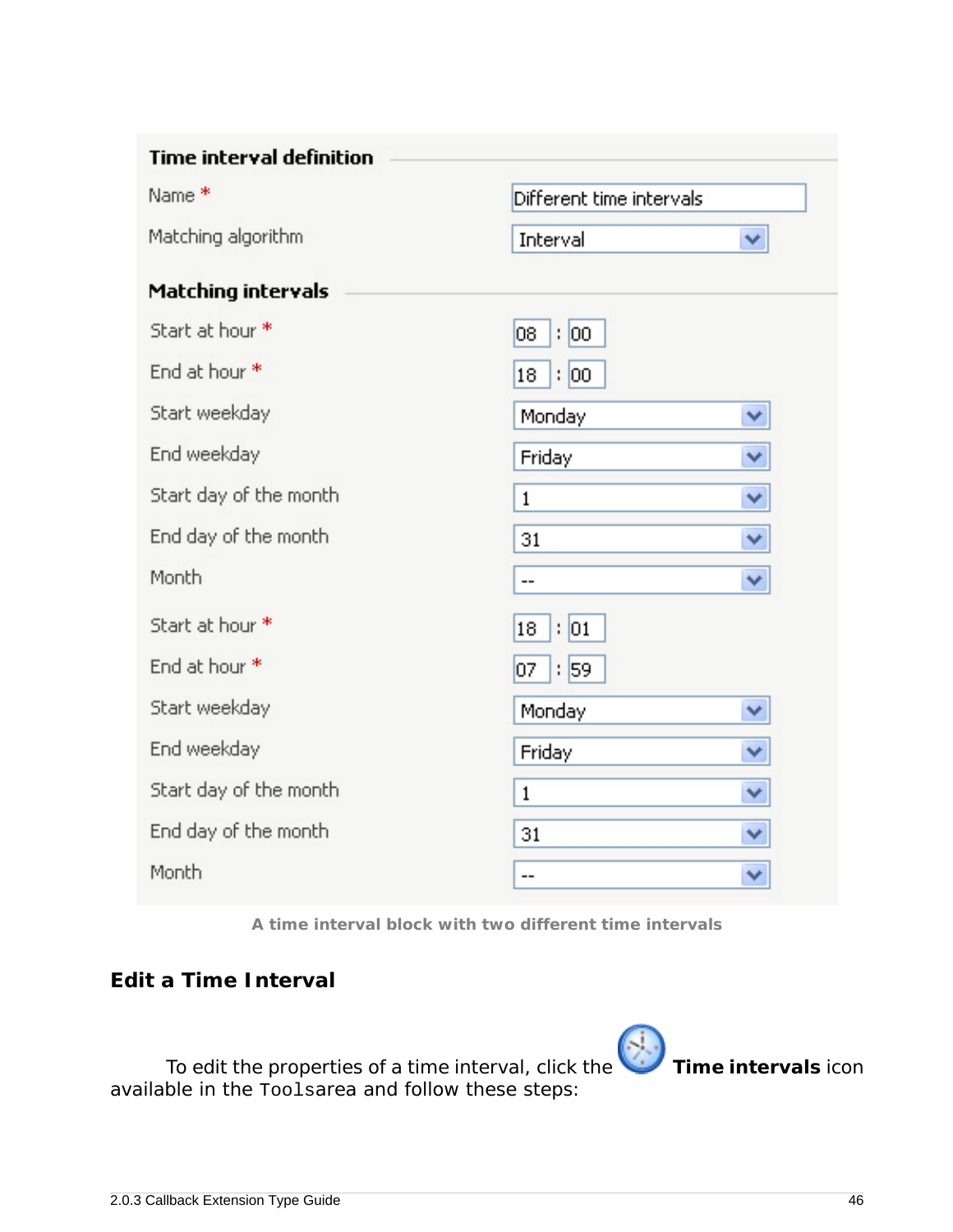- **1.** In the time interval list, click the name of the time interval you want to change.
- **2.**A new page where you can rename the time interval and modify its start/end hours, days, dates will open. You can also change the matching algorithm.



**3.**Click **OK** to save the changes you have made to the time interval. Click **Cancel** to return to the previous page without saving the changes.

## **Remove a Time Interval**

To remove a time interval, click the **Time intervals** icon available in the Tools area and follow the next steps:

- **1.**Choose the time intervals you want to remove by selecting their corresponding check boxes.
- 2. Click the **X** Remove selected link.
- **3.**You will be asked to confirm the removal. If you want to proceed with the removal, click **OK**. Otherwise, click **Cancel**.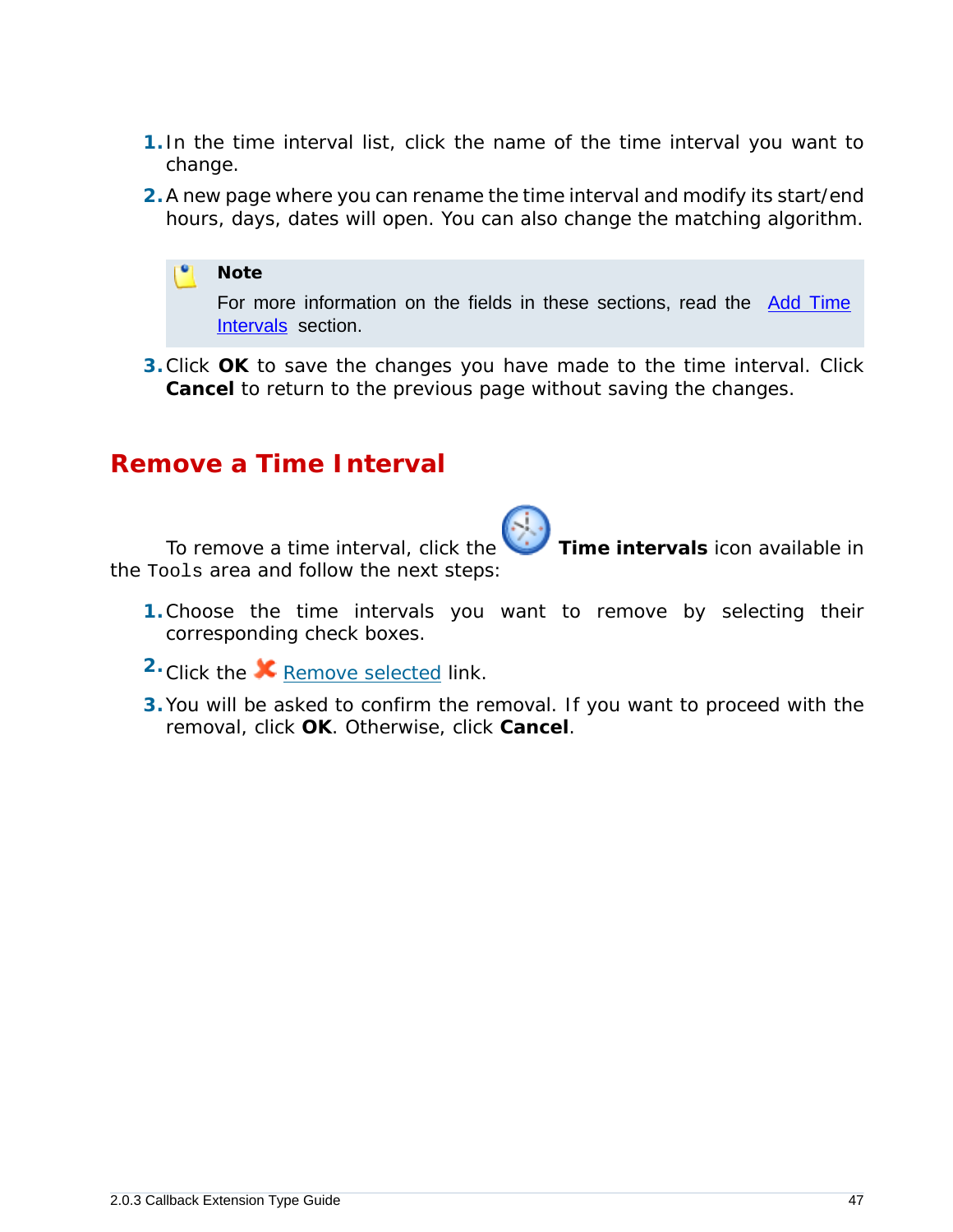# **Chapter 12 Manage Your Extension's Call Rules**

## **Manage Your Extension's Incoming Call Rules**

## **Incoming Call Rules Overview**

4PSA VoipNow allows you to filter an extension's incoming calls. As a result, when a caller is trying to reach the extension, 4PSA VoipNow can perform a set of predefined actions. For example, let's assume that from 9:00 to 17:00 the extension owner is working and he is waiting for an important. All he has to do is to define a rule that will transfer all the calls from his personal extension to other one to which he can answer.



To access this option, click the **Incoming call rules** icon available

In the **Edit Information on the Incoming Call Rules** page, you can view a list of the incoming call rules available in the extension account. The following operations can be performed:

in the Tools area.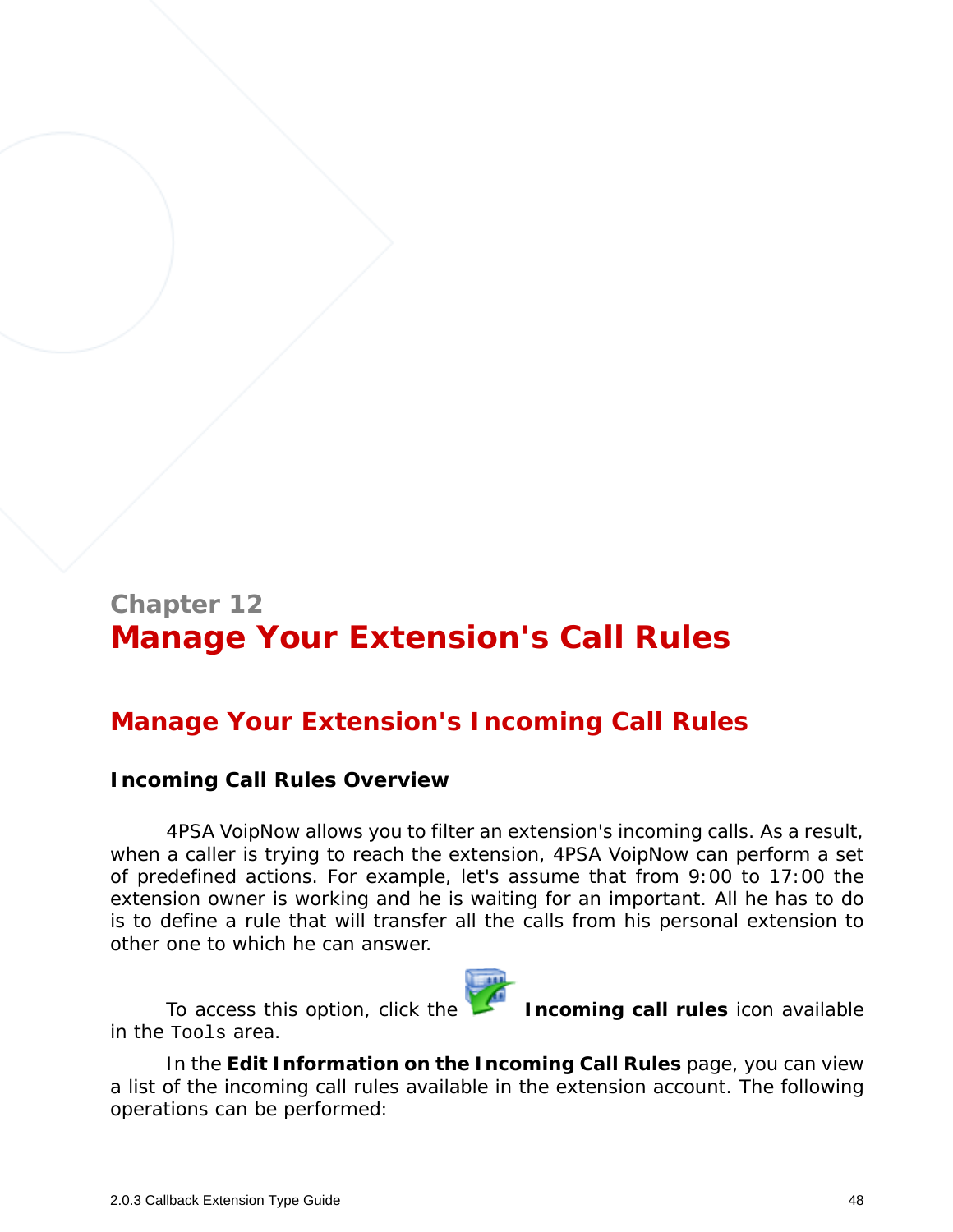- Add new incoming call rules
- Change the priorities of the rules
- Delete existing incoming call rules

4PSA VoipNow displays the following information about each existing call rule:

- **No** The position of the rule inside the group.
- **S** The status of the rule is displayed using an icon:



◦

**X** Disabled

Click the icon to change the status of the rule.

### **Note**

After you add a new rule, 4PSA VoipNow automatically sets its status as enabled. To disable the rule, click the corresponding  $\blacksquare$  icon.

• **P** – Use the available  $\triangleq$  up and  $\triangleq$  down arrows icons to change the position of the rule in the group.

### **Note**

Any change made is countered in the left side of the list table:  $\{x\}$  changes pending in the rules order. The counter is increased for each rule with a different position than the initial one.

- **Action** The action performed when the caller's number matches the rule. The possible actions are:
	- **Busy** 4PSA VoipNow plays a "busy signal" to let the caller know that the number he is trying to reach is engaged in another call.
	- **Congestion** 4PSA VoipNow plays a "fast busy signal" (known in telephony as a "congestion tone") to let the caller know that the call was unsuccessful.
	- **Hang up** 4PSA VoipNow hangs up the incoming call.
	- **Set call priority** 4PSA VoipNow sets a certain priority for the incoming call in order to be answered faster by the operators in a queue. This action is only available for the Queue extension type. The value of the priority parameter is also displayed here.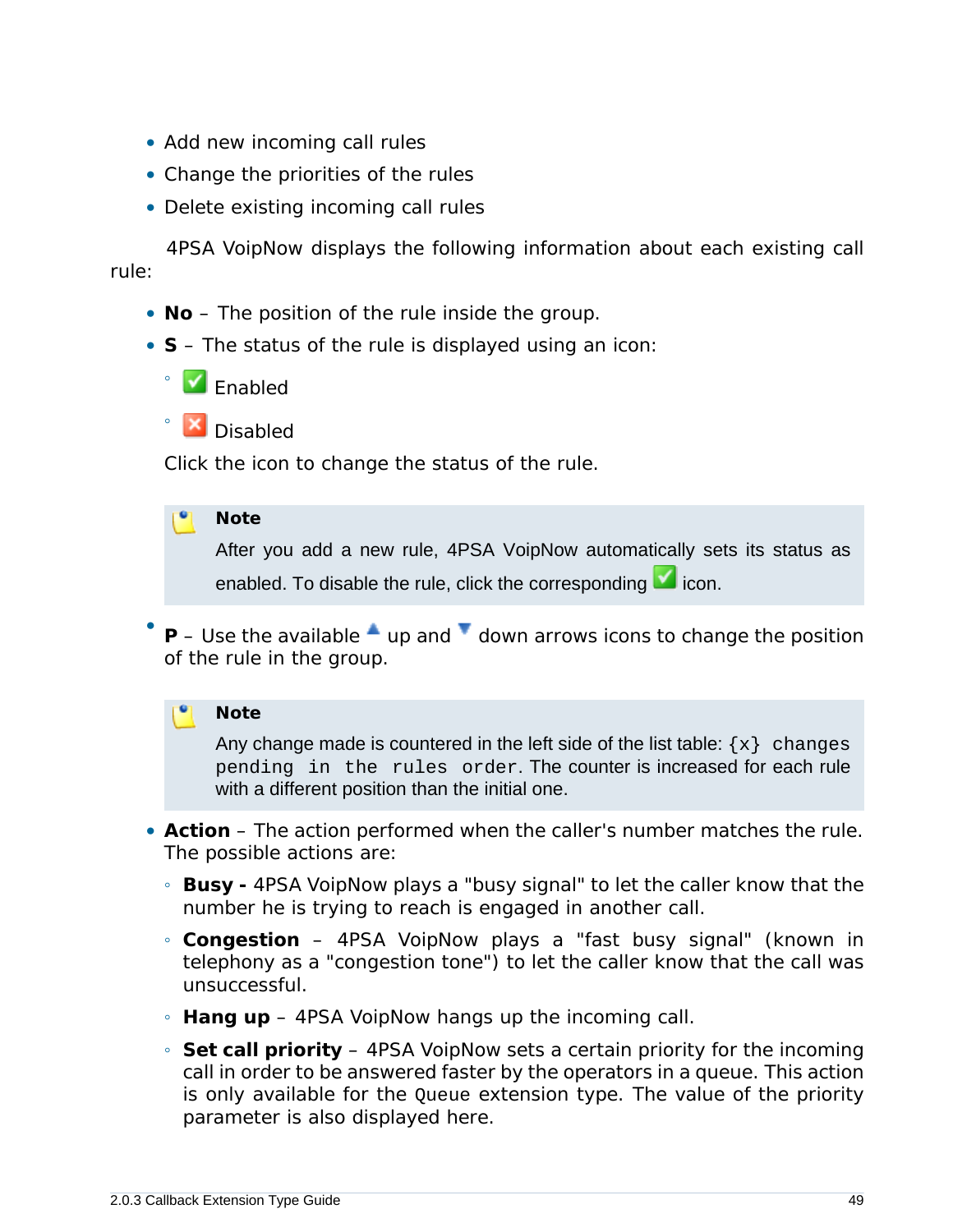- **Transfer to internal** 4PSA VoipNow transfers the call to another extension on the same client account if the called extension has assigned to it a charging plan that allows calls to internal destinations and **Multiuser aware** permission enabled. This calls will be charged to the called extension.
- **Transfer to external** 4PSA VoipNow transfers the call to an external destination if the called extension has assigned to it a charging plan that allows calls to external destinations. This calls will be charged to the called extension.
- **Follow me to** 4PSA VoipNow routes the call simultaneously to all the extensions or the external destinations specified by the user. If the call is answered by another extension than the initial one, the call will be charged like a transfer between those two destinations.

### **Note**

If the user has specified two or more external destinations in the 'Follow me to' rule, these destinations are called simultaneously using the first outgoing call rule defined for each of them. If in the first attempt the call fails, a second attempt is made. To initiate the second attempt the system searches for a routing rule which has not been used in the first attempt. If at least one such rule is found, all the destinations are called again. The rules used in the second attempt are:

- **Rules that have not been used in the first attempt** in the case of destinations for which there is at least one unused routing rule remaining after the first attempt. For a destination that falls into this category, the rule employed in the second attempt is the first unused rule on the list of routing rules defined for that particular destination.
- **Rules which have already been used in the first attempt** in the case of destinations for which unused routing rules are not available. For a destination that falls into this category, the rule employed in the second attempt is the first one available on the list of routing rules defined for that particular destination.

In case the second attempt is not successful, the system tries to initiate a third attempt using the algorithm described above (for the second attempt). There are two possibilities:

▪ If there are no unused rules available for any destination, the system stops trying to contact the external destinations defined in the 'Follow me to' rule and thus the call has failed.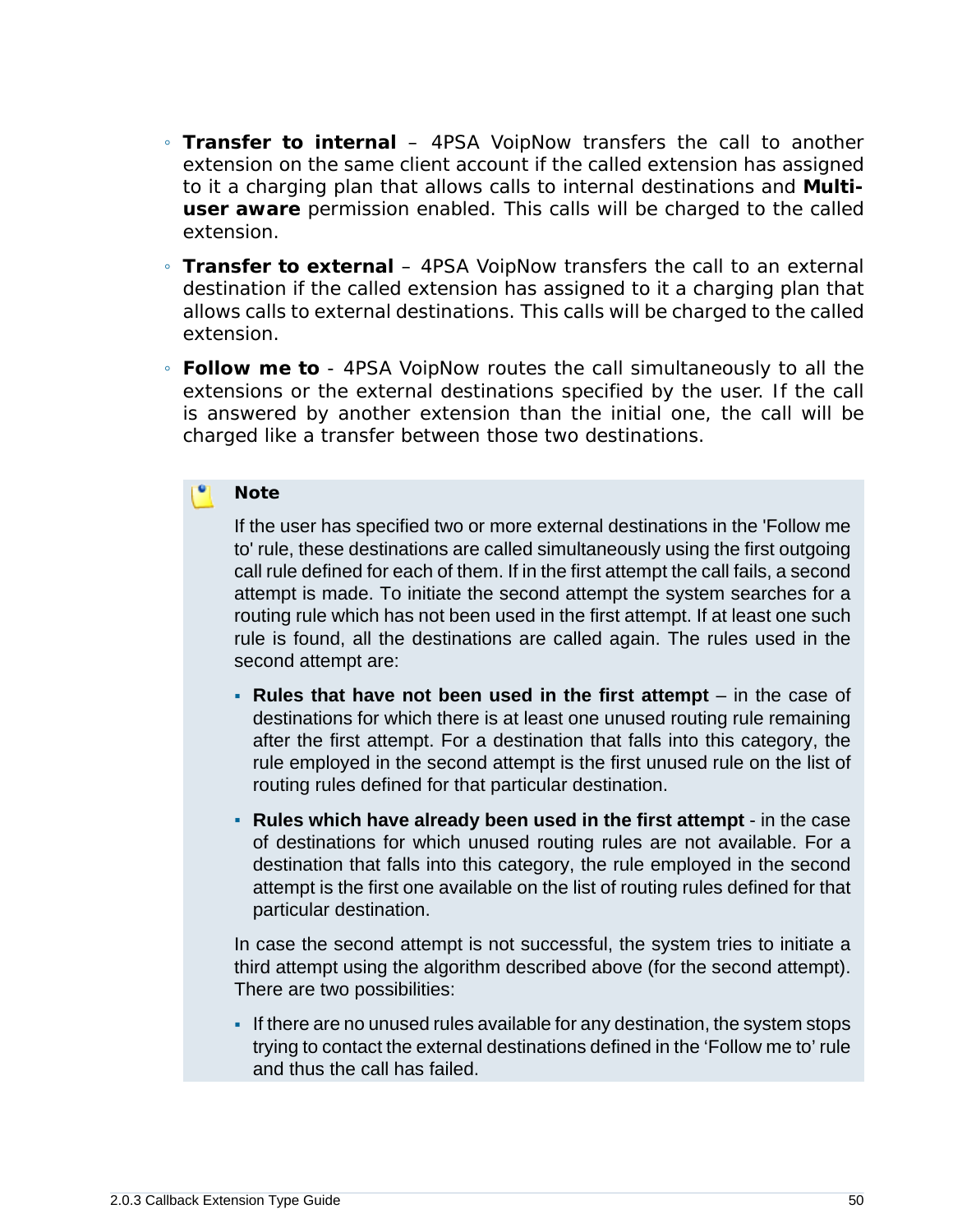▪ If there is at least one outgoing call rule which has not been used in the second attempt, the condition to initiate the third attempt is met and the whole procedure is started once more.

The attempts to contact the external destinations defined in the 'Follow me to' rule continue until all the outgoing call rules (for all the destinations) have been employed at least one time.

- **Number check** 4PSA VoipNow can apply the rule to the calls that match or do not match the phone number specified by the rule. The two possible values of this field are:
	- **Matches** The incoming call matches the number.
	- **Does not match** The incoming call doesn't match the number.
	- **Is anonymous** The incoming call does not have caller-ID information.
- **In time interval** The time interval when the rule will be executed.
- **To extension** In case the action is Transfer, this column displays an extension user name and number where the call will be redirected.

In case the action is Transfer to external, this column displays an external phone number where the call will be redirected.

• **Key** - The text box displays the key that can be used to enable/disable the routing rule from the phone terminal pad by dialing \*74 {key}. You can use

this text box to update the key: edit the current key and click the  $\bigotimes_{\text{Apply}}$ changes link available in the right side of the table.

**Add an Incoming Call Rule**

To add new incoming call rules, click the **Incoming call rules** icon available in the Tools area.

In the Add incoming call rules section you can find buttons, text boxes, and drop-down lists allowing you to define one or more incoming rules. The following steps should be followed:

- **1.**Use the first drop-down list to choose the action that will be performed if the number is matched. The available actions are:
	- **Busy** 4PSA VoipNow plays a "busy signal" to let the caller know that the number he is trying to reach is engaged in another call.



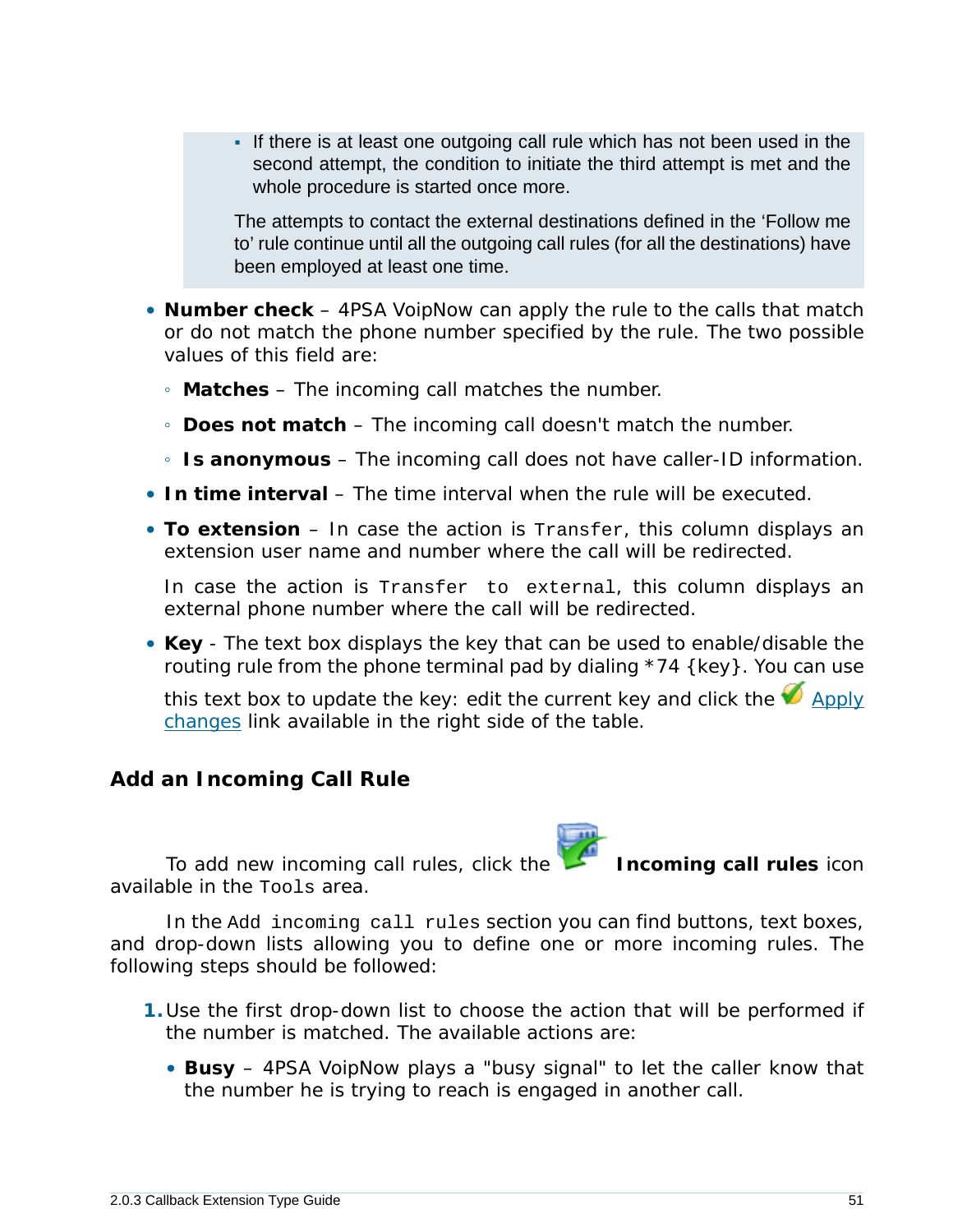- **Congestion** 4PSA VoipNow plays a "fast busy signal" (known in telephony as a "congestion tone") to let the caller know that the call was unsuccessful.
- **Hang up** 4PSA VoipNow hangs up the incoming call.
- **Set call priority** 4PSA VoipNow sets a certain priority for the incoming call in order to be answered faster by the operators in a queue. This action is available only for the Queue extension type.
- **Transfer to internal** 4PSA VoipNow transfers the call to another extension on the same client account.
- **Transfer to external** If the extension has assigned a charging plan that allows calls to external destinations, calls can be diverted to this destination. The called extension will be charged for these calls.
- **Follow me to** 4PSA VoipNow transfers the call when the extension user switches terminals.
- **2.**Use the second drop-down list to choose whether the action will be performed for incoming calls that match or do not match the expression you will specify later at Step 3.
	- **Matches** The incoming call matches the number.
	- **Does not match** The incoming call doesn't match the number.
	- **Is anonymous** The incoming call does not have caller-ID information.

### **A** Caution

Number matching is based on caller-ID. If the remote party does not send a caller-ID, no matching can be performed; however you can use the Is anonymous option to route anonymous calls.

Pay attention to the number entry. You can specify the number as a combination of the digits 0-9 and the characters '+', 'X', 'Z', 'N', 'J', '', '', '\*'.

The number entry supports the Asterisk number matching. You can enter an expression that matches multiple numbers. Remember that:

- X matches any digit from 0-9
- Z matches any digit form 1-9
- N matches any digit from 2-9
- [] matches any digit or letter in the brackets
- . matches one or more characters
- \* matches 0, 1 or any number of the previous expression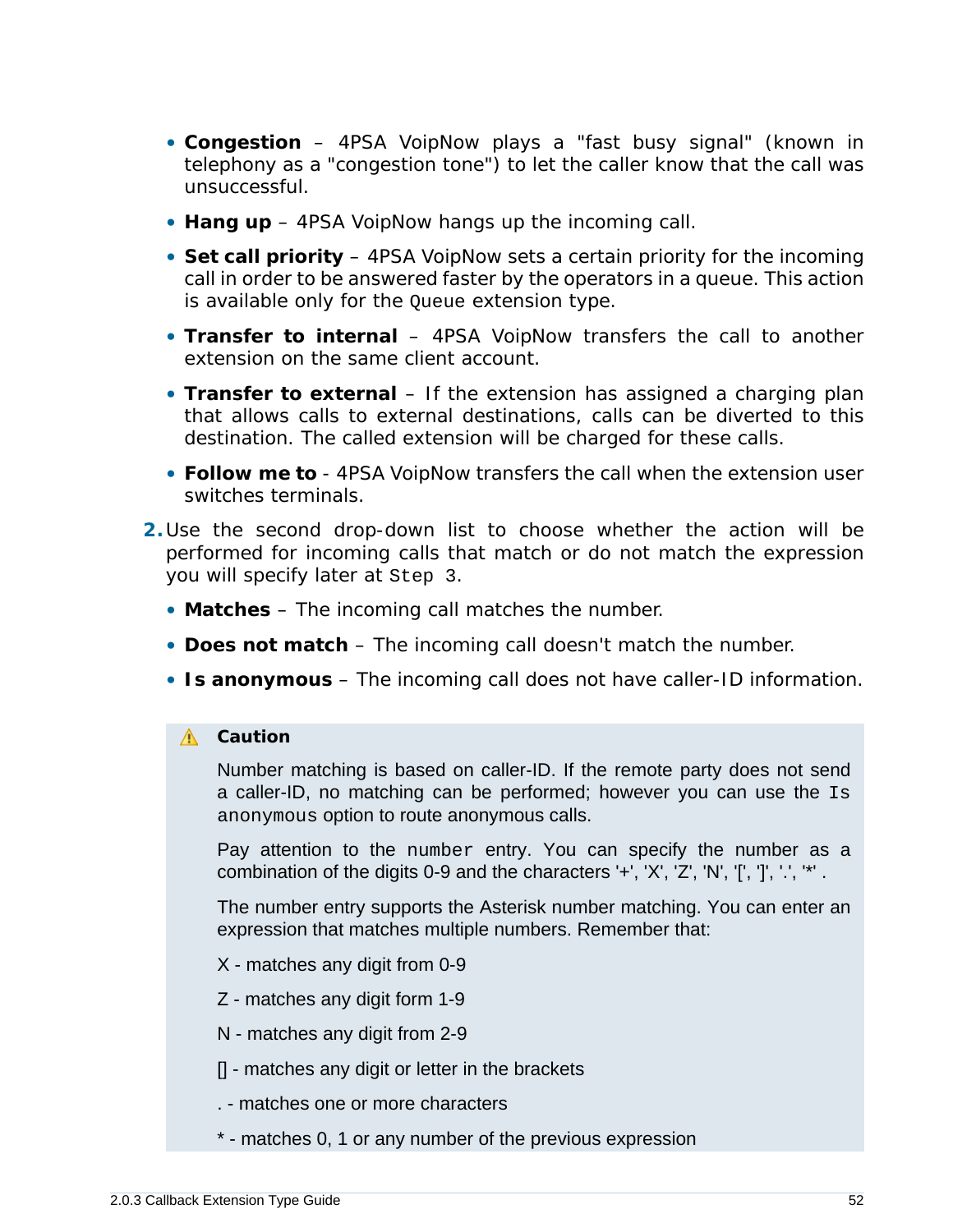For example:

- Number 0. will match any number starting with 0.
- Number 1X[123]N will match any number starting with 1, followed by any digit between 0 and 9, followed by 1,2 or 3 and followed by any digit between 2 and 9.
- **3.**Use the first text box to specify the extension number or a regular expression that matches the incoming call.
- **4.**Use the third drop-down list to choose the time interval when the calls must be checked.
- **5.**Use the **Add in position** text box to specify the rule's order in the list.

## **A** Caution

The rule's position in the group is very important because it defines the order in which 4PSA VoipNow verifies the call rules in case of an incoming call.

The checking is made in order and all rules are final (meaning that the program stops checking when the first rule is matched).

- **6.**Use the **With key** text box to specify a key that can be used to enable/ disable the routing rule from the phone terminal pad by dialing \*74 {key}.
- **7.**The **Set call priority**, **Transfer to internal**, **Transfer to external** and **Transfer on event** actions have additional parameters.
	- When you select the **Set call priority** action, 4PSA VoipNow displays an additional text box. Use it to fill in the priority that will be assigned to the call before entering the queue.
	- When you select the **Transfer to internal** action, 4PSA VoipNow displays an additional drop-down list. Use it to select the final extension destination of the call.
	- When you select the **Transfer to external** action, 4PSA VoipNow displays an additional field. Use it to enter the number where you want the call diverted.
	- When you select the **Transfer on event** action, 4PSA VoipNow displays several additional fields:
		- Use the first drop-down list to select the event when the transfer will be performed.
		- Use the second drop-down list to choose whether the call will be transferred to an internal or external number. The external transfer option is available if the extension's charging plan allows calls to external destinations.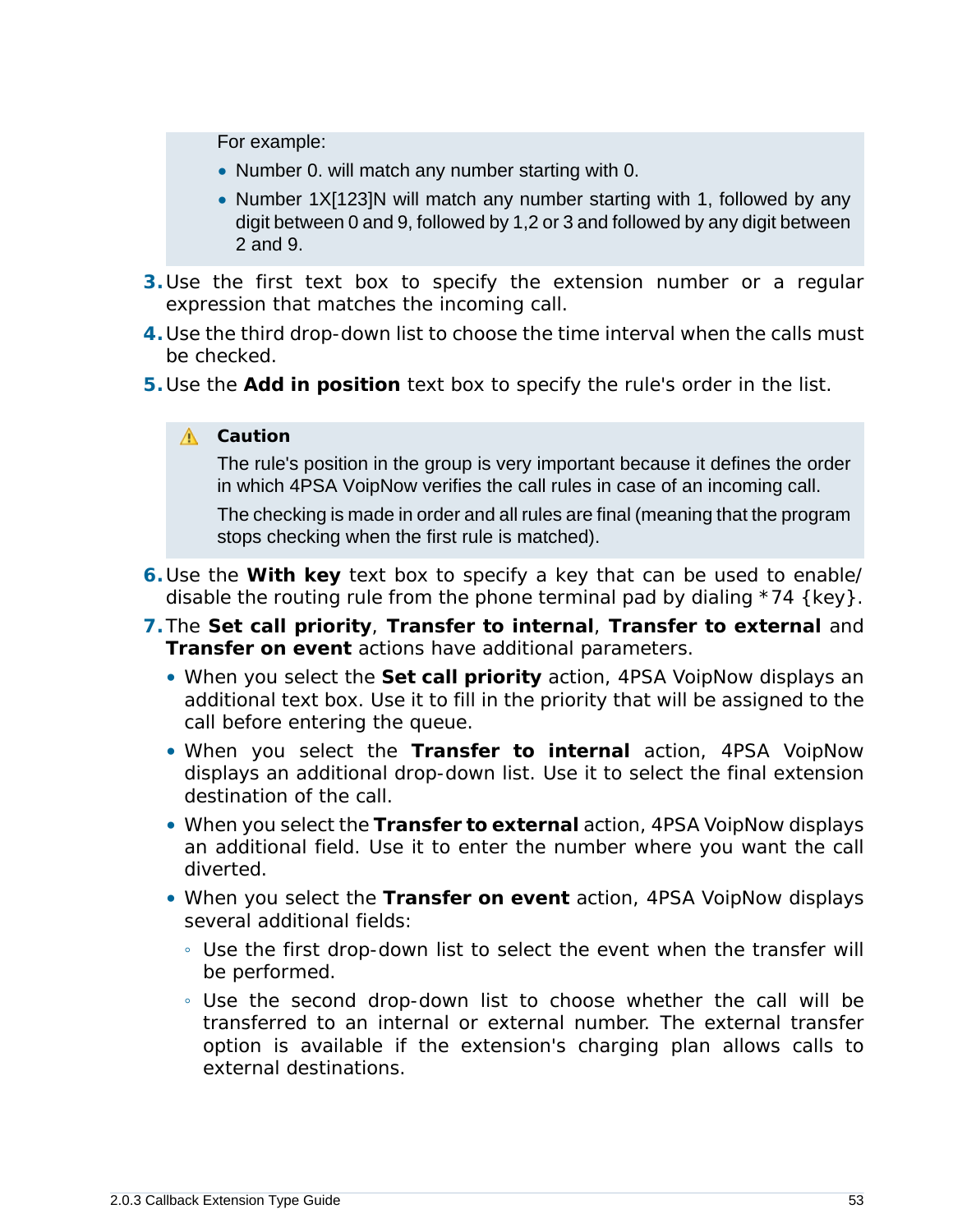◦ Use the last control (drop-down list or text box) to specify the final destination of the call.

The example below means that if a call from number 555122 arrives at 13:30, the call is transferred to extension 0006.

| v number Matches<br>Transfer to internal |                       | $\vee$ number 555122     |          |
|------------------------------------------|-----------------------|--------------------------|----------|
| in time interval Full month (provider)   | $\vee$ to queue (003) | $\vee$ Add in position 1 | with key |

**Example of a valid incoming rule**

- $8.8$  Use the  $\Box$  buttons to add several new call rules at the same time:
	- $\bullet$  Click the  $\overline{\pm}$  button to add a new set of buttons, text boxes, and dropdown lists allowing you to create an additional rule.
	- $\bullet$  Click the  $\Box$  button to delete its corresponding rule.
- **9.**Click **OK** to add the new rule(s) to the list. Click **Cancel** to go back to the previous page without changing the incoming rules.

**Change the Incoming Call Rules Order**

The rule's position in the group is very important because it defines the order in which 4PSA VoipNow verifies the existing rules in case of an incoming call. The program verifies the conditions of the rules and stops checking when it finds the first rule whose conditions are true.

To change the rule's order, click the **Incoming call rules** icon available in the Tools area.

<sup>1.</sup> In the call rules list, to move a certain rule to a higher position, click the  $\triangle$ 

up arrow. To move a certain rule to a lower position, click the  $\blacksquare$  down arrow.

**Note**

When you change the order of the call rules in the list, 4PSA VoipNow displays the number of changes you have performed to remind you to save them before navigating away from the page. In the top left corner of the call list 4PSA VoipNow displays  $\{x\}$  changes pending in the rules order.

<sup>2</sup>. Click the **Apply changes link to save the changes you have made on the** list of call rules.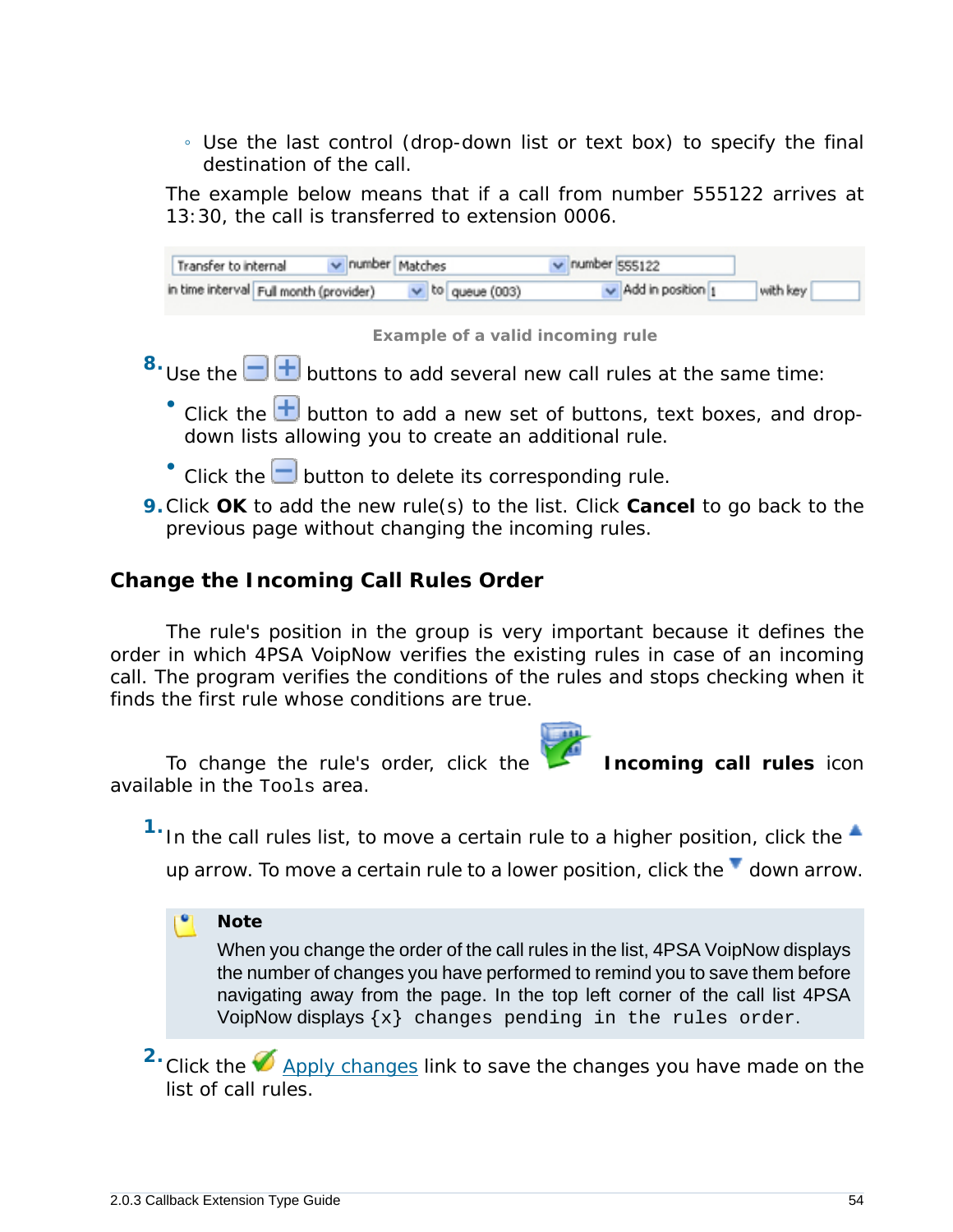## **Remove an Incoming Call Rule**



To remove call rules, click the **Incoming call rules** icon available in the Tools area and follow the next steps:

- **1.**Choose the rules that you want to delete by selecting their corresponding check boxes.
- 2. Click the **X** Remove selected link.
- **3.**You will be asked to confirm the removal. If you want to proceed with the removal, click **OK**. Otherwise, click **Cancel**.

**A** Caution

There is an implicit rule that accepts **ALL** the calls from **ALL** the destinations in **ANY** time interval that is not shown!

## **Manage Your Extension's Outgoing Call Rules**

4PSA VoipNow allows extensions to block certain outgoing calls, based on the time interval when the call was dialed and the caller-ID of the system user that dialed the number.

**Outgoing Call Rules Overview**



To access the outgoing call rules option, click the **Outgoing call rules** 

icon available in the Tools area.

In the **Edit the Outgoing Call Rules** page, you can view a list of the outgoing call rules available in the extension account. The following operations can be performed:

- Add new outgoing call rules
- Change the priorities of the rules
- Delete existing outgoing call rules

4PSA VoipNow displays the following information about each group:

• **S** – The status of the group is displayed using an icon: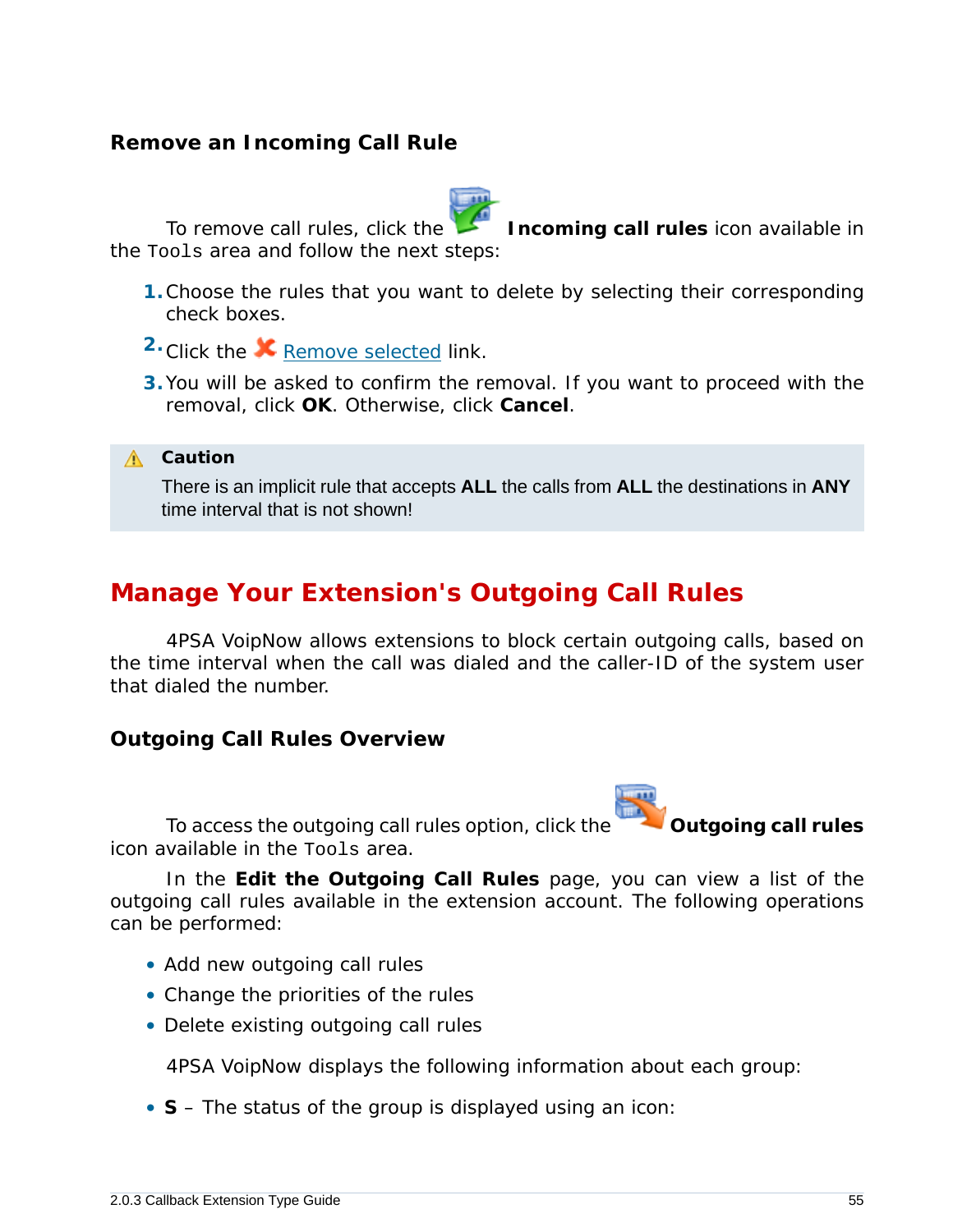

◦ **X** Disabled

Click on this icon to change the status of the group.

- **Name** The descriptive name of the outgoing routing rules group. Click this link to edit the group's details.
- **Action** The measures taken by the application against a certain phone number.
- **Number** The phone number affected by the chosen action.
- **In time interval** The time frame in which the rule is applied.

## **Add an Outgoing Call Rule**

To add new outgoing call rules, click the **Outgoing call rules** icon available in the Tools area.

In the **Add new outgoing routing rules** section you can find buttons, text boxes, and drop-down lists that allow you to define one or more routing rules for outgoing calls. The following steps should be followed:

- **1.**The first drop-down list displays the available actions. 4PSA VoipNow blocks the call to that number if the number is matched.
- **2.**Use the **number** text box to match the number dialed by the extension user.

## **A** Caution

Pay attention to the **number** entry. The number supports the Asterisk number matching system. You can enter an expression that matches multiple numbers. Remember that:

- X matches any digit from 0-9
- Z matches any digit form 1-9
- N matches any digit from 2-9
- [] matches any digit or letter in the brackets
- . matches one or more characters
- \* matches 0, 1 or any number of the previous expression
- For example: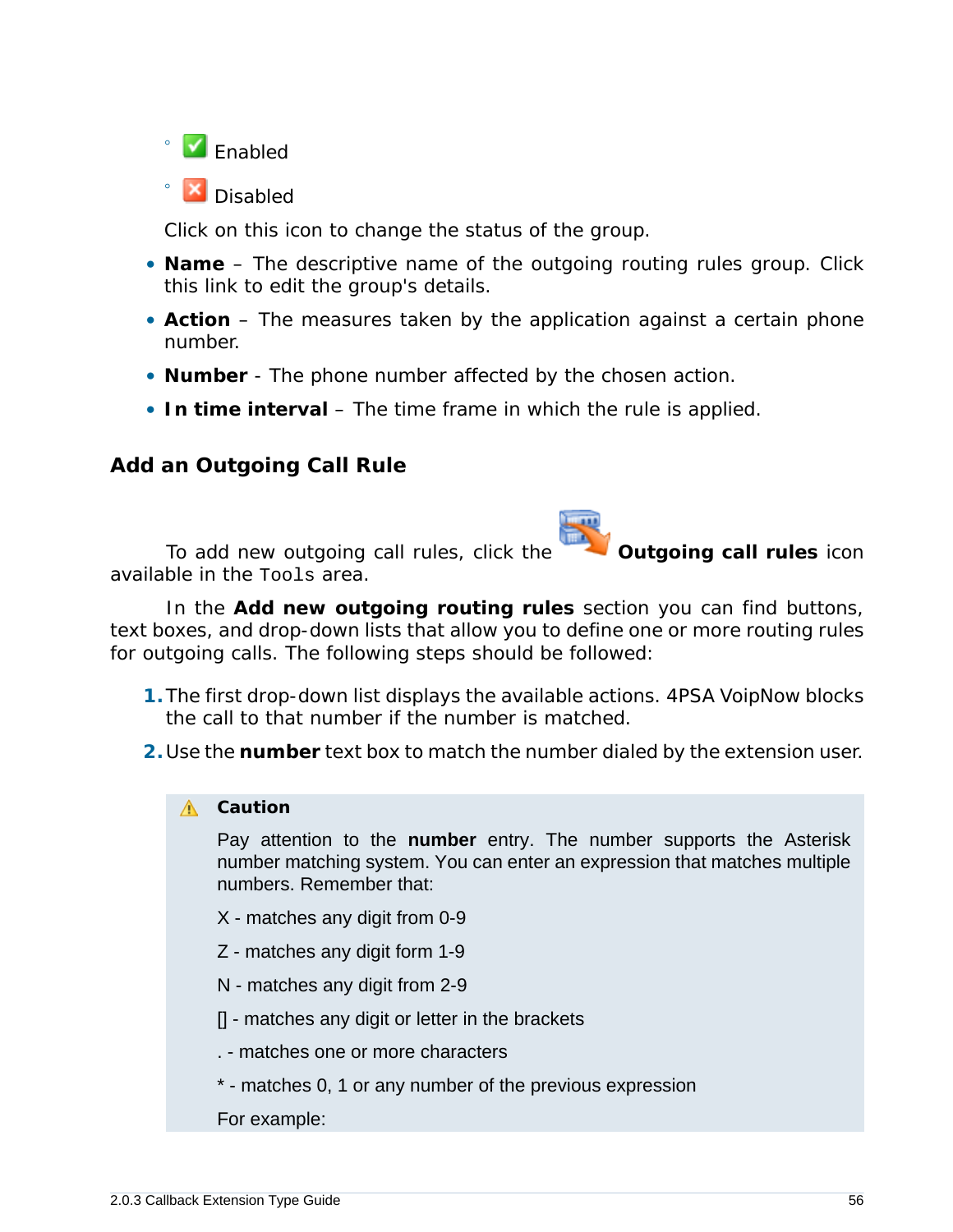- Number 0. will match any number starting with 0.
- Number 1X[123]N will match any number starting with 1, followed by any digit between 0 and 9, followed by 1,2 or 3 and followed by any digit between 2 and 9.
- **3.**Use the third drop-down list labeled **if in time interval** to select the time interval when this rule will be applied.

## A Caution

The Block rule is final. This means that when the rule is matched, other rules are no longer checked.

**4.**Click **OK** to add the new routing group to the system. Click **Cancel** to go back to the previous page without adding the rule group.

**Remove an Outgoing Call Rule**



To remove call rules, click the **Outgoing call rules** icon available in the Tools area and follow the next steps:

- **1.**Choose the rules that you want to delete by selecting their corresponding check boxes.
- 2. Click the **X** Remove selected link.
- **3.**You will be asked to confirm the removal. If you want to proceed with the removal, click **OK**. Otherwise, click **Cancel**.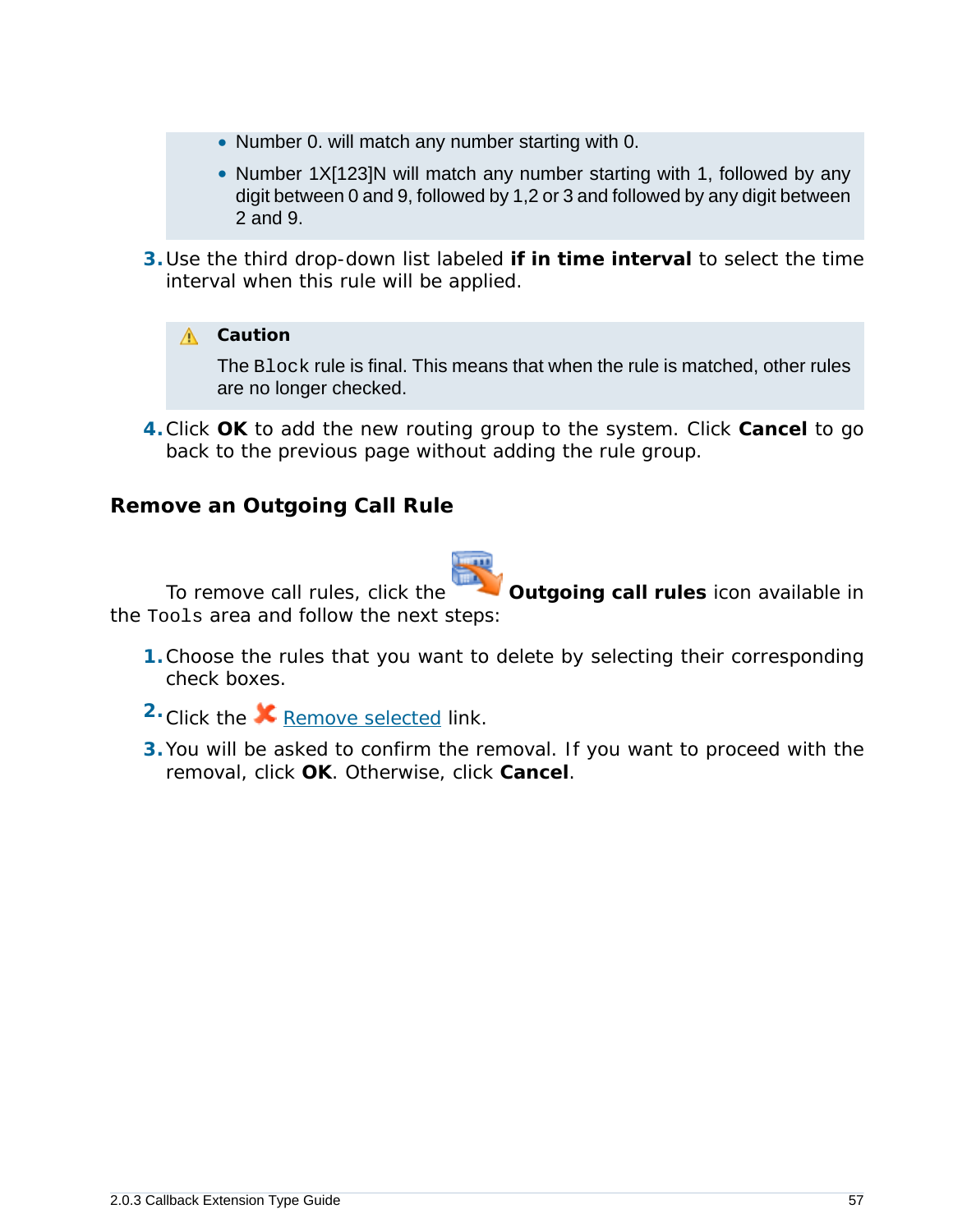# **Chapter 13 Manage Your Phone Numbers Collections**

The phone numbers collections can be used for screening the outgoing calls of a phone terminal extension.

## **View the Phone Numbers Collections**

To access this page, click the **Phone number collections** icon available in the Tools area.

The **Phone Numbers Collections** page displays a list of all phone numbers that are assigned to categories. The following information is available:

- **Number** The screening number. Click on it to modify its settings.
- **Category** The category the screening number belongs to.
- **Tag** Identification tags.
- **Owner** The category's owner.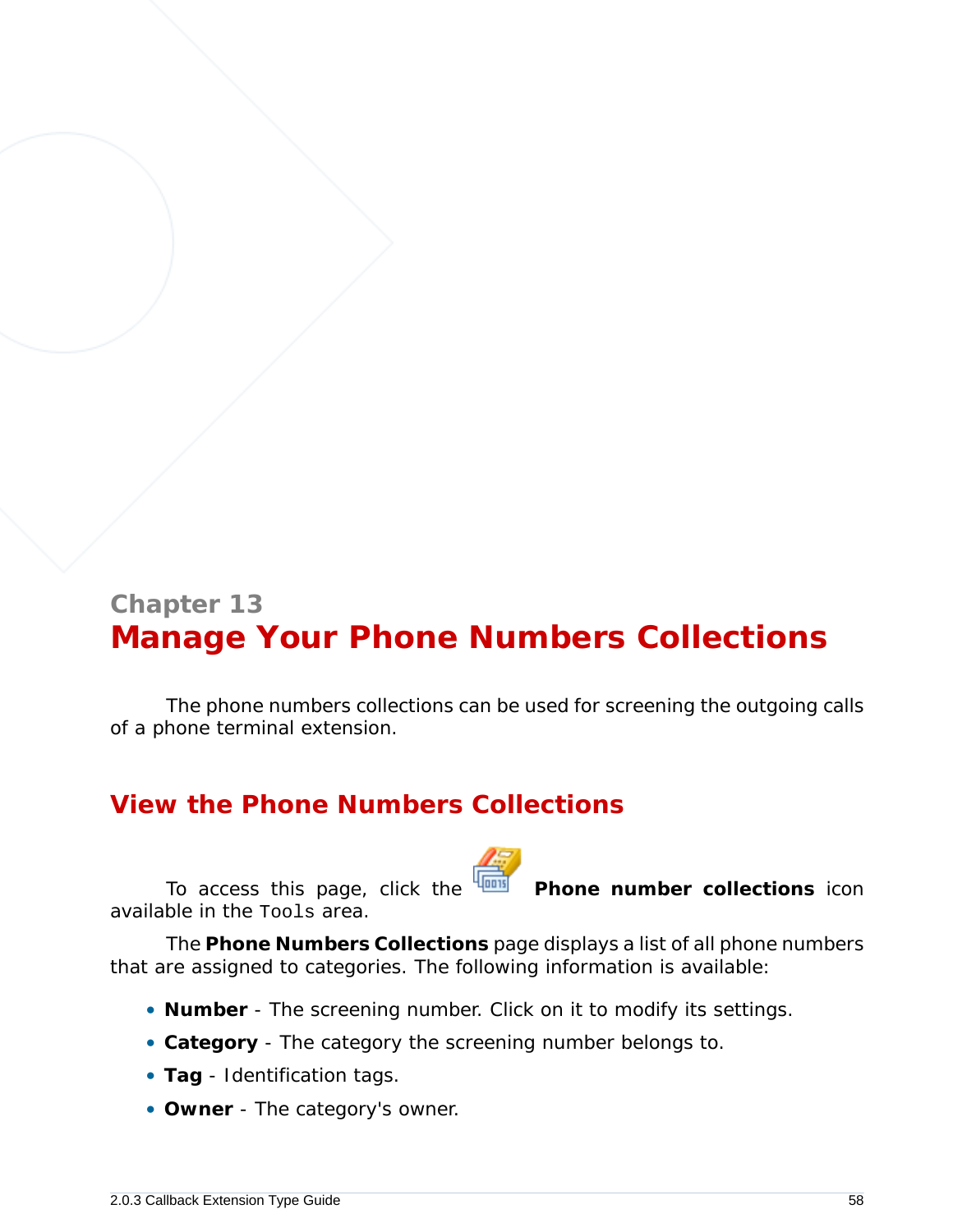**Searching the Phone Numbers Collection**

When the phone numbers collection is too long and you are searching for a specific number, you can use the following features:

- **Search** Fill in the number you are looking for in the text box. Click the button or the search label to display only the names that match the searching criteria.
- Show all Click this  $\equiv$  button or the Show all label to display the entire list.

Even if you navigate to other pages, the search criteria will be retained until a new search is performed.

You can change the number of entries per page by clicking the 10, 25 and 100 links available in the right side of the table. The total number of records is shown in the left side.

<span id="page-58-0"></span>Also, use the **View numbers in category** drop-down list to see all the numbers belonging to a certain category.

## **Add a New Collection Number**

To add a new number to a certain collection, follow these steps:

**1.**

Click the **Add number** icon, located in the Tools area of the **Phone Numbers Collections** management page.

#### r. **Note**

In order to add numbers, at least one category must be defined. For more information on adding a new category, see the [Add a Phone Number Category](#page-61-0) section.

- **2.**These numbers can be imported from a file or manually added from the web interface. The information is grouped into two sections:
	- **Import collection numbers** Use this sections if you wish to manually import the numbers from a file.
		- **Import numbers from file** Select this check box to add the collection numbers from an existing file. If this option is disabled, so are the next two fields.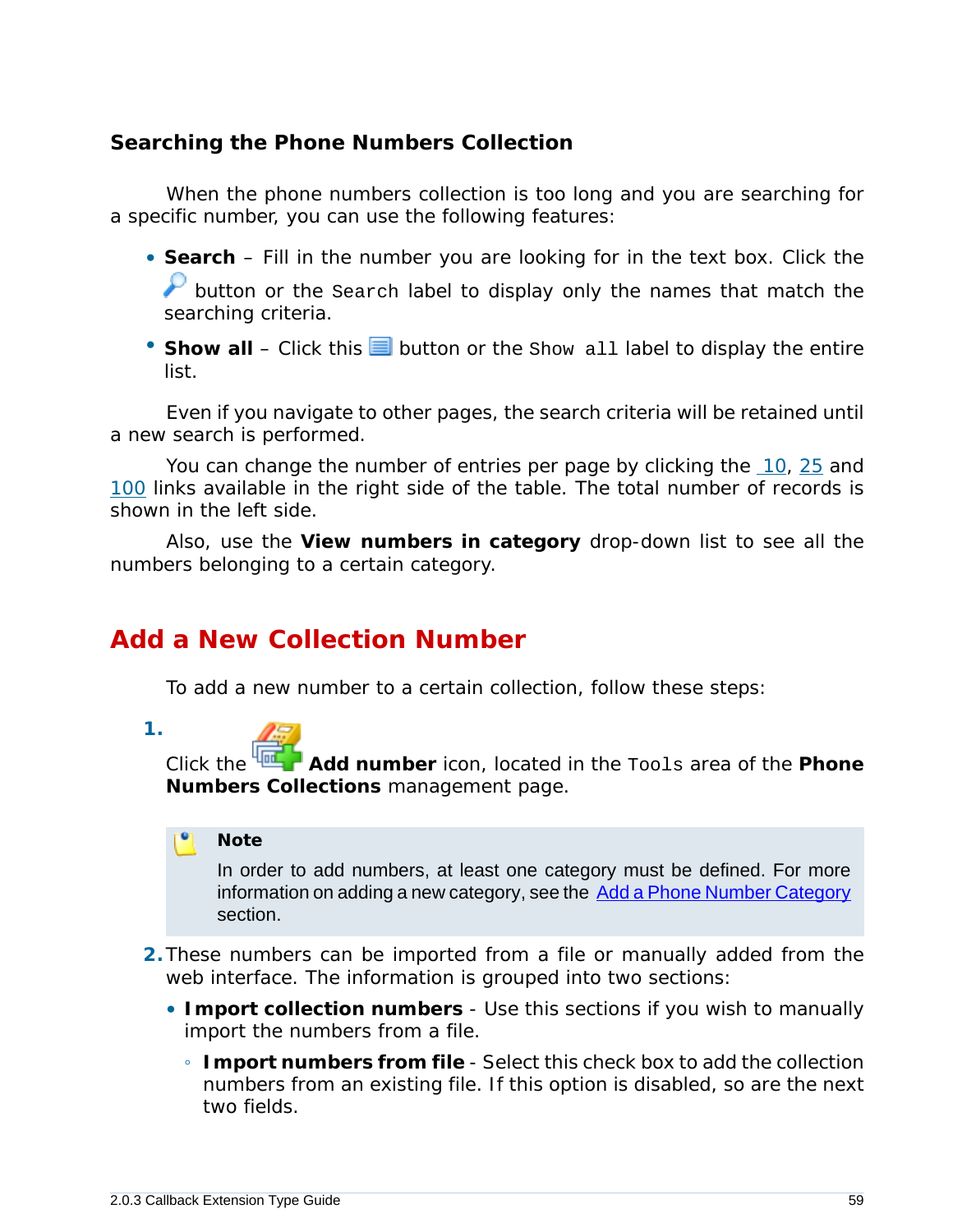- Import file Use this text box or the **Browse...** button to specify the location of the file containing the collection numbers.
- **Field separator** Use this text box to specify the field separator character. The default value is ','.

### **Note**

 $\ddot{\circ}$ 

The uploaded file entries must be in the following format:

```
{phone number},{category_name}
```
- **Add collection numbers** Use this section if you want to manually add the collection numbers. If you have previously selected the **Import numbers from file** check box, this section will be disabled.
	- **Number** Use this text box to fill in the collection number.
	- **Category** Use the drop-down list to select one of the available phone numbers collections.

You can add/ remove several numbers by using the **interest and the constant of the interest** icons.

**3.**Click **OK** to add the new number(s). Click **Cancel** to go back to the previous page without adding any numbers.

**Edit a Collection Number**

If you want to edit an existing phone number, follow these steps:

- **1.** In the **Phone Number Collections** management page, choose the desired number and click on it.
- **2.** In the new opened page, the information is grouped into two sections:
	- **Import collection numbers**
	- **Modify collection number**

### **Note**

For more details on how to edit a collection number, see the [Add a New](#page-58-0) [Collection Number](#page-58-0) section.

**3.**Click **OK** to save the changes. Click **Cancel** to go back to the previous page without saving anything.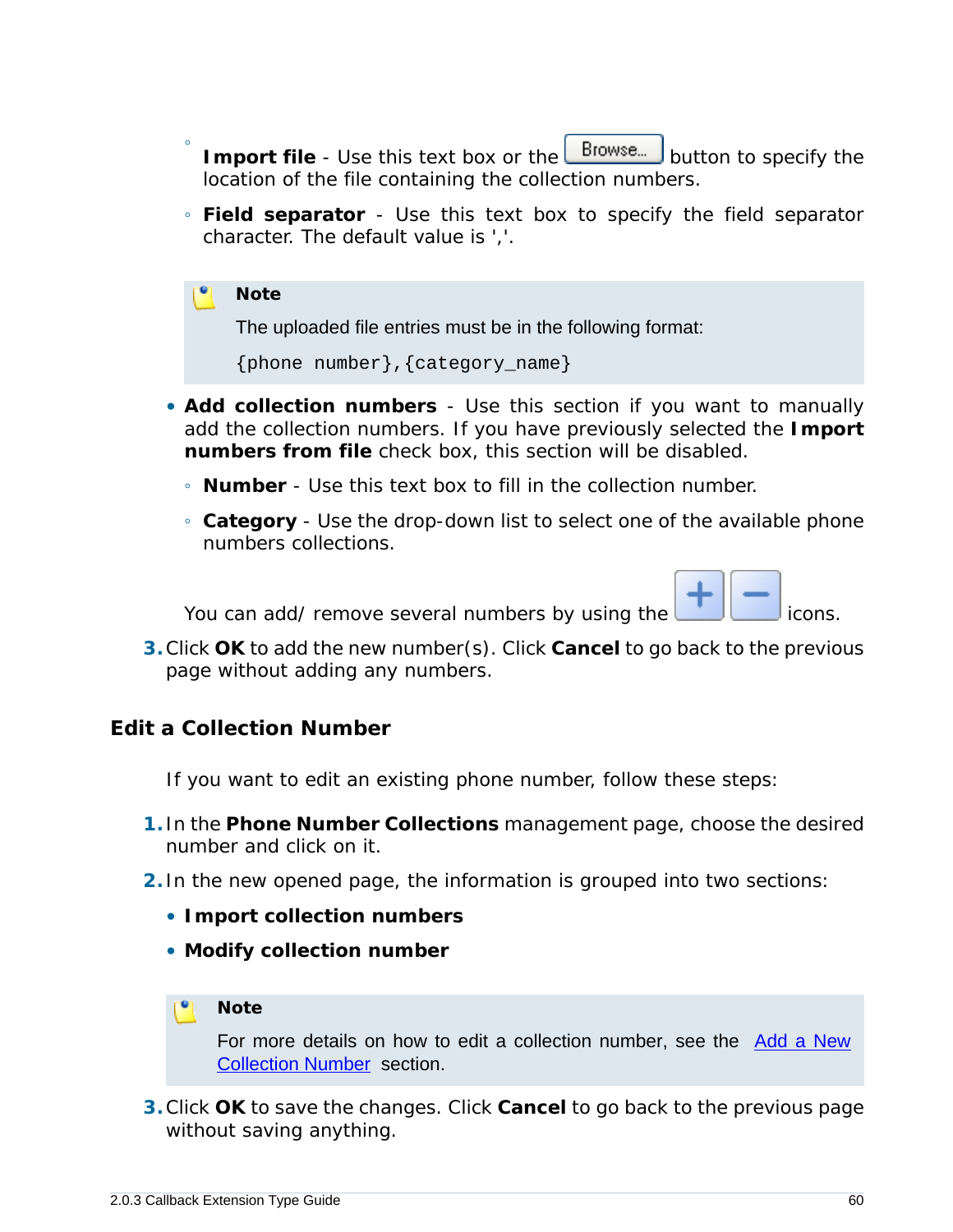## **Remove a Collection Number**

To remove collections numbers from the system, follow these steps:

- **1.**Choose the numbers you want to delete by selecting their corresponding check boxes in the **Phone Numbers Collections** management page.
- 2. Click the **X** Remove selected link.
- **3.**You will be asked to confirm the removal. To do so, click **OK**. If you do not want to delete the numbers, click **Cancel**.

## **Manage Phone Number Categories**

The phone number categories are number collections used for screening purposes.

**View the Phone Number Categories**

In order to view the list of all the phone numbers categories in the system,

click the **Categories** icon, available in the Tools area of the **Phone Numbers Collections** management page.

4PSA VoipNow displays the following information about each category:

- **Category** The category's descriptive name. Click the link to edit the category's properties.
- **Tag** Identification tags.
- **Inheritance level** The phone number category's visibility.

**Searching the Phone Number Categories**

When the phone number categories list is too long and you are searching for specific category, you can use the following features:

- Search – Fill in the text you are looking for in the text box. Click the button or the Search label to display only the categories that match your search criteria.
- Show all Click this  $\equiv$  button or the Show all label to display the entire list.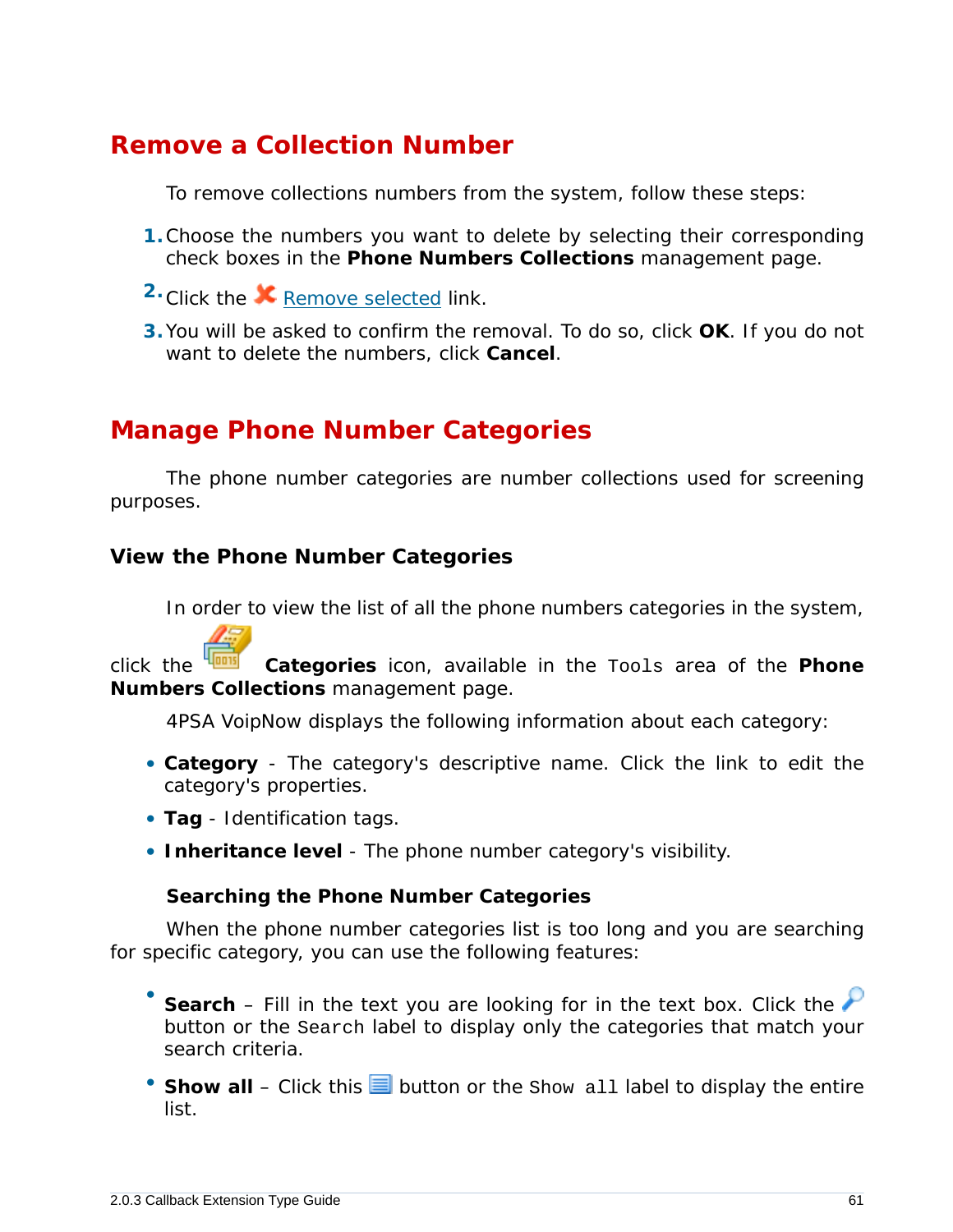The search criteria will be retained even if you navigate to other pages until a new search is performed.

You can change the number of entries per page by clicking the 10, 25 and 100 links available in the right side of the table. The total number of records is shown in the left side.

The phone number categories list can be filtered by category name, tag and inheritance level. To do so, click on a table header link. The order criteria is marked by the highlighted table header and the arrow indicates how the reseller list was sorted. The sort direction can be changed by another click on that header.

<span id="page-61-0"></span>**Add a Phone Number Category**

To add a new phone number category, follow the next steps:

| ٧ |  |
|---|--|
|   |  |

Click the **Categories** icon, located in the Tools area of the **Phone Numbers Collections** management page.

- **2.**Fill in the details required in the **Add new category** section:
	- **Category** The name of the category.
	- **Tag** The identification tag.
	- **Inheritance level** Use this drop-down list to specify the category's visibility:
		- 0 The category is visible only to the extension user. Always, inheritance level 0 represents the logged in user. For each child user, the level is incremented with 1.
	- **Description** Use this text area to associate some notes about the purpose and content of the category.

You can add/ remove several categories by using the **interest and interest in the interest** icons.



**3.**Click **OK** to add the new category(s). Click **Cancel** to go back to the previous page without adding any categories.

**Edit a Phone Number Category**

If you want to edit an existing phone number category, follow these steps:

**1.** In the **Categories** management page, choose the desired category and click on its name.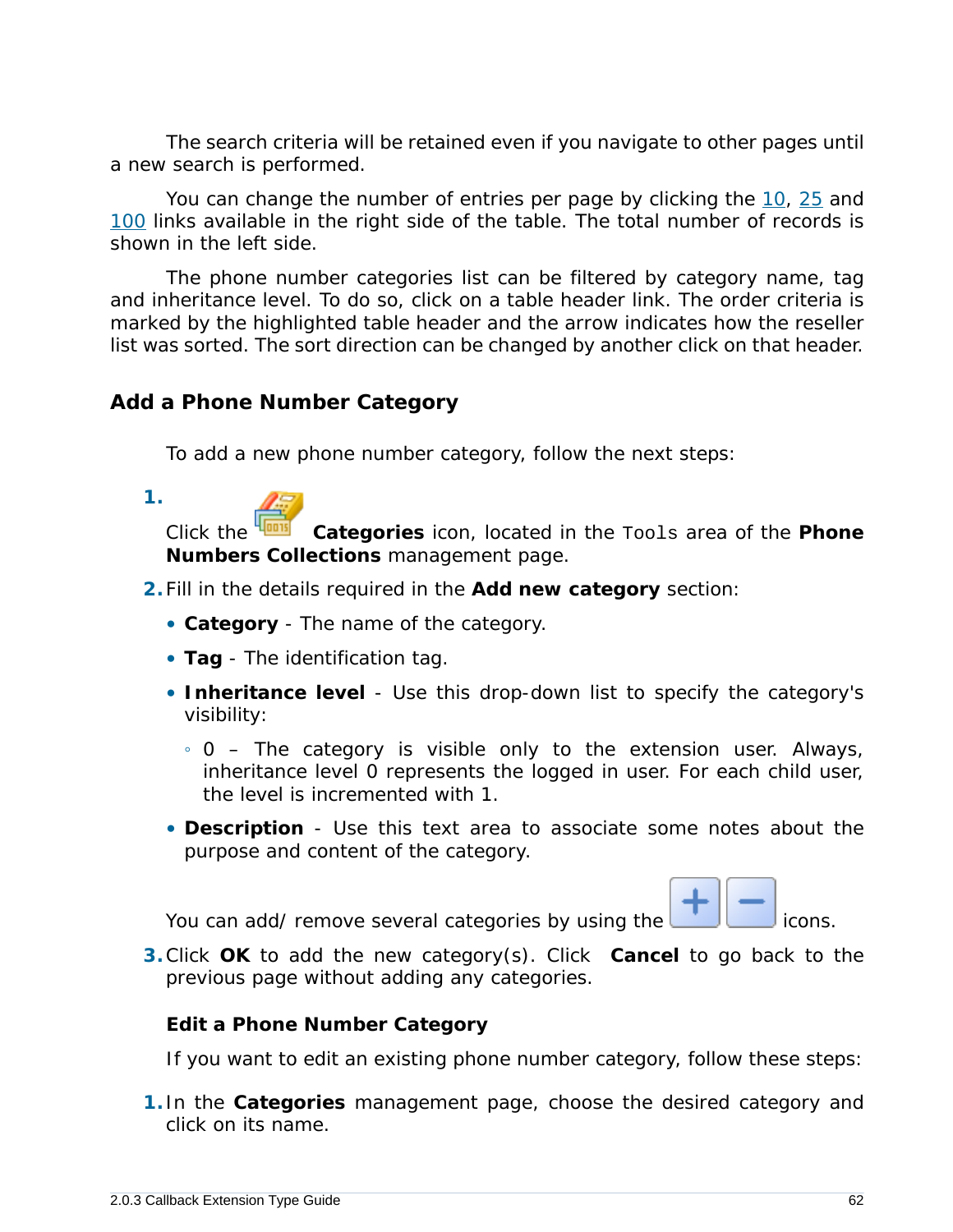- **2.** In the new opened page, you will be able to edit the information grouped into one section:
	- **Modify category**

### **Note**

For more details on how to edit a category, see the [Add a Phone Number](#page-61-0) [Category](#page-61-0) section.

**3.**Click **OK** to save the changes. Click **Cancel** to go back to the previous page without saving anything.

## **Remove a Phone Number Category**

To remove phone numbers categories from the system, follow these steps:

- **1.**Choose the categories you want to delete by selecting their corresponding check boxes in the **Categories** management page.
- 2. Click the **X** Remove selected link.
- **3.**You will be asked to confirm the removal. To do so, click **OK**. If you do not want to delete the numbers, click **Cancel**.

## **Export a Phone Number Collection**

In 4PSA VoipNow you can export all the phone numbers available in the collection in .csv format for sharing them among 4PSA VoipNow servers or for backup purposes.

Click the Export numbers link placed above the **Collection numbers** table, then save the .csv file to the desired location.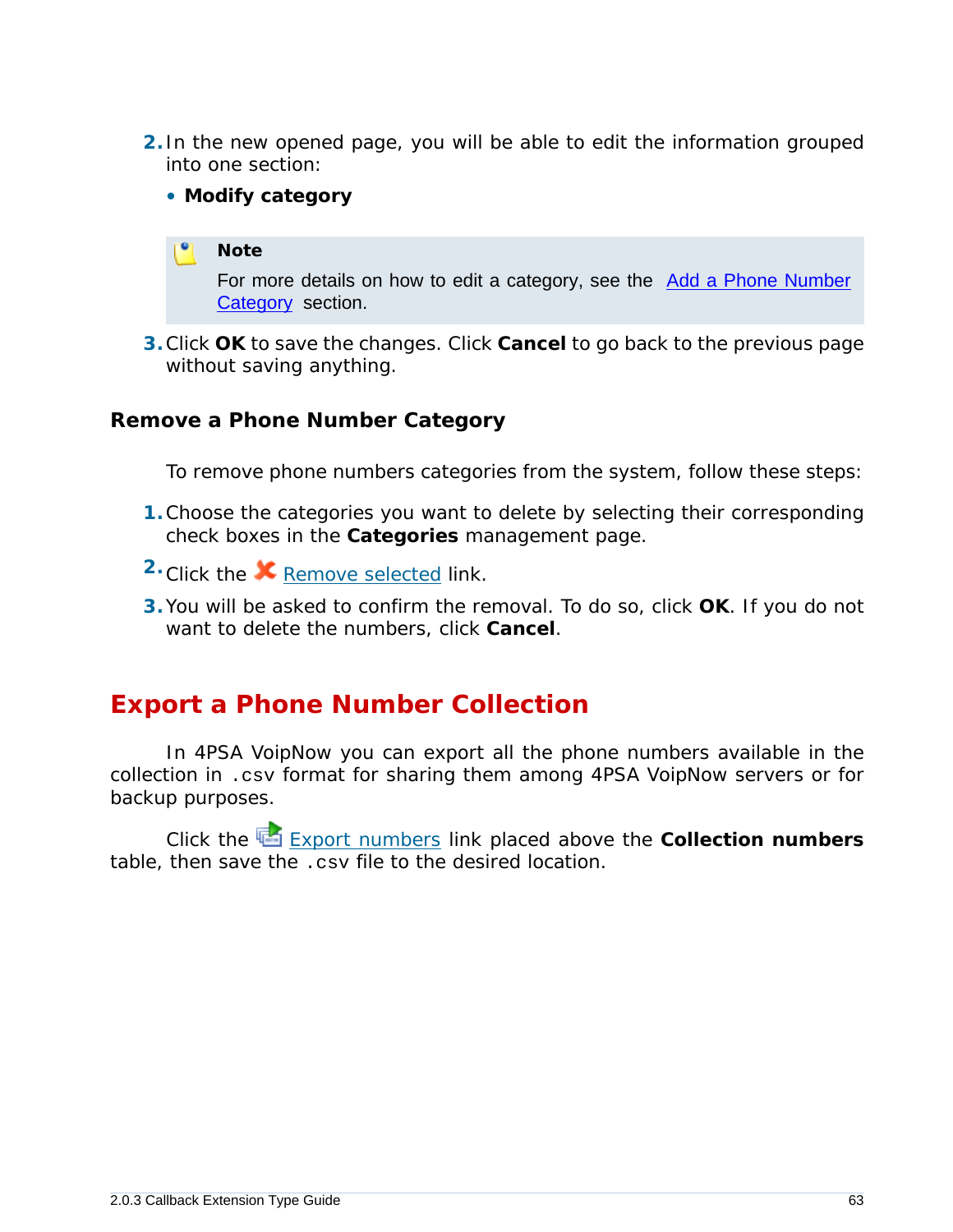# **Chapter 14 Manage Your Sounds**

There are two types of sounds: music on hold and announcements sounds.

Music on hold sound files are played when a caller is on hold waiting for someone to answer his call. These sounds files are not language specific because they are usually melodies. Music on hold files can only be uploaded and not recorded over the phone.

An announcement sound is played when the user is notified on an event or when information is requested from the user. These sounds have different files for different languages, allowing the user to listen to the sound version specific to his language preferences. If the files in the requested language do not exist, than the default sounds will be played. This type of sound can be either uploaded or recorded over the phone.

A system sound is a sound that can be seen by all users registered in the system, regardless of their level. Lower level users, like resellers and clients can also define shared sounds, but these can be seen only by the users belonging to their account. Non-system or non-shared sounds can only be used by the user that created them.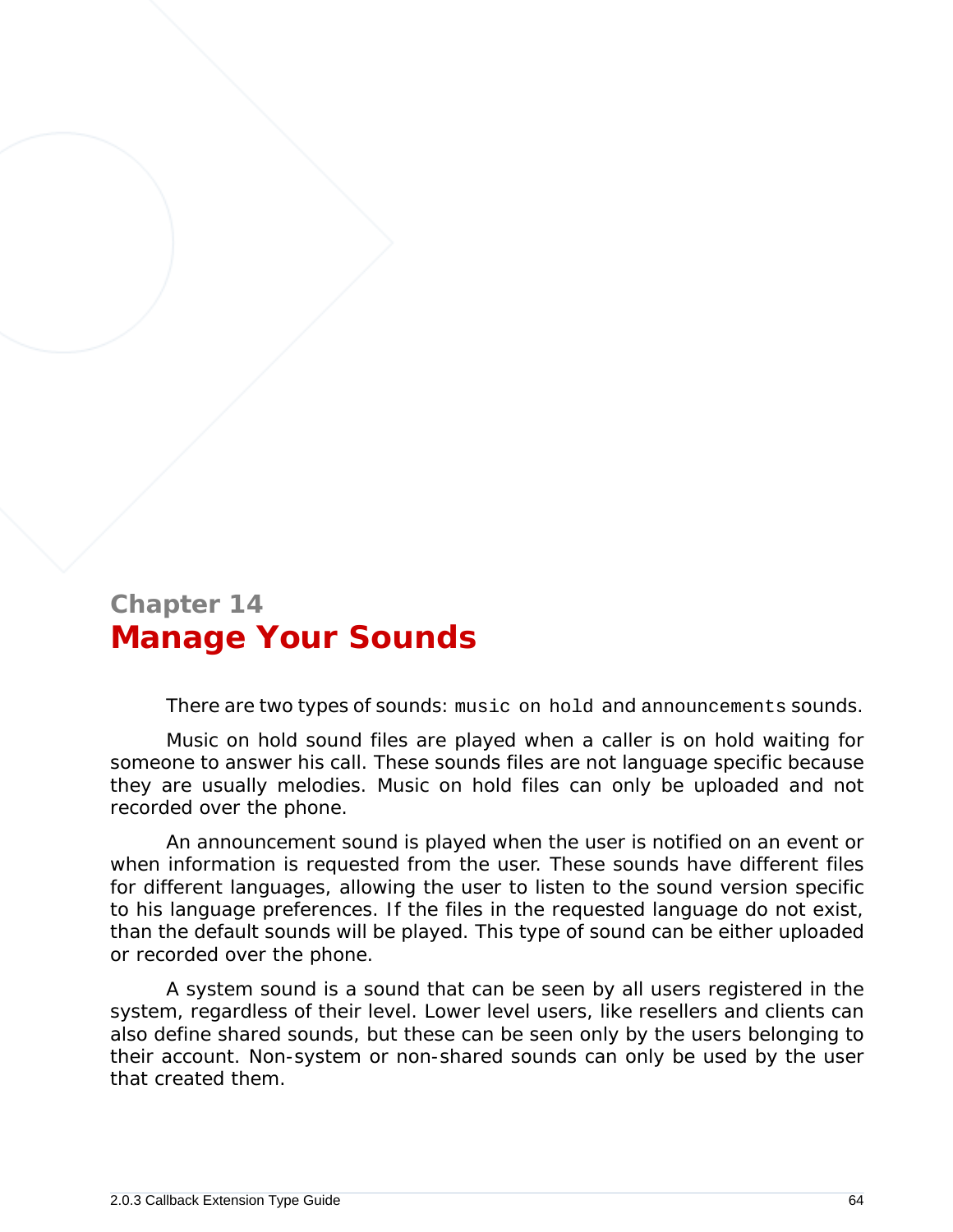Once a system sound is added, it cannot be removed from the system. System sound files can be overwritten by replacing their content with a different sound. Sound files can be deleted or changed only by the user who added them.

## **View the Sounds List**

### **Note**

The **Sounds** section is available only if the **Sound Management** permission has been activated for your account. If this permission hasn't been activated, you will not be able to see the **Sounds** icon in the Tools area.

In the **Sound Management** page, you can view a list of the sounds available in the system.

To access this page, click the  $\blacksquare$  Home link situated in the left navigation

panel. In the new opened page, click the **Sounds** icon available in the Tools area.

You can perform multiple operations:

- Add and delete sounds from the system
- Search for specific sounds in the system
- Organize sound files by using sound languages and folders

4PSA VoipNow displays the following information about each sound:

- **S** The sound status is displayed using an icon:
	- $\sqrt{\ }$  Enabled

◦

◦

**X** Disabled

Click the icon to change the sound's status.

• **T** – The type of the sound is displayed using an icon:

◦ specifies a Shared sound (available to all accounts belonging to the same user)

specifies a User sound (available to the user who created it only)

• **M** – This field describes the purpose of the file by using an icon: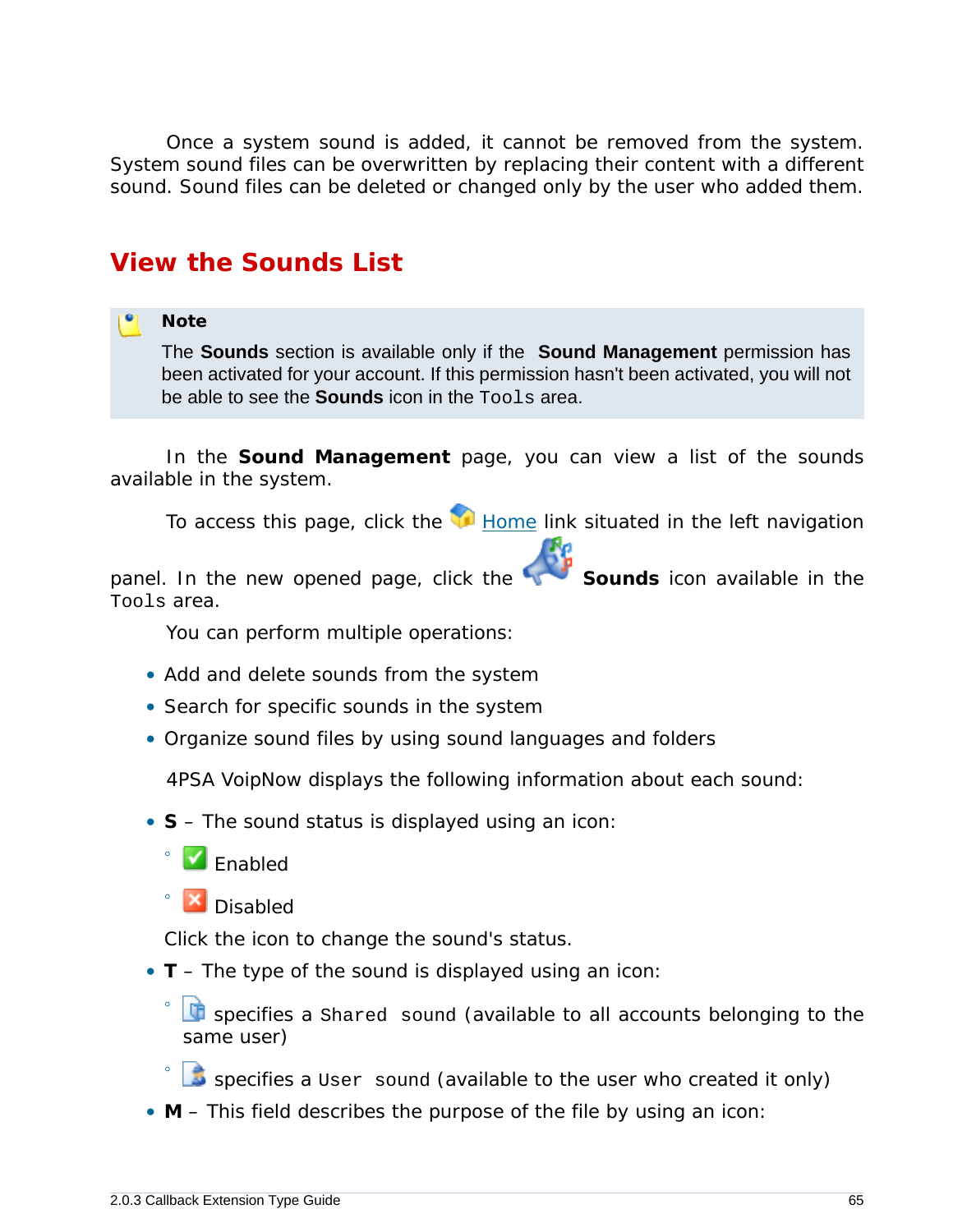◦ **O** specifies an Announcement sound

- **O** specifies a Music on hold sound
- **Name** The name of the sound. Click this link to edit the sound.
- **Folder** The folder where the sound is located in the system.
- **Languages** The number of languages for which this sound is defined.

## **Note**

If the sound is used as Music on hold, this field displays '-'.

• **Updated** – The date when the sound was last modified.

## **Searching the Sounds List**

When the sound list is too long and you are searching for specific sounds, you can use the following features:

- Search – Fill in the text you are looking for in the text box. Click the button or the Search label to display only the sounds whose name or folder contain that text.
- Show all Click this **in** button or the Show all label to display the entire list.

The search criteria will be retained even if you navigate to other pages until a new search is performed.

You can change the number of entries per page by clicking the 10, 25 and 100 links available in the right side of the table. The total number of records is shown in the left side.

The sounds list can be filtered by name, folder and update date. To do so, click on a table header link. The order criteria is marked by the highlighted table header and the arrow indicates how the sounds list was sorted. The sort direction can be changed by another click on that header.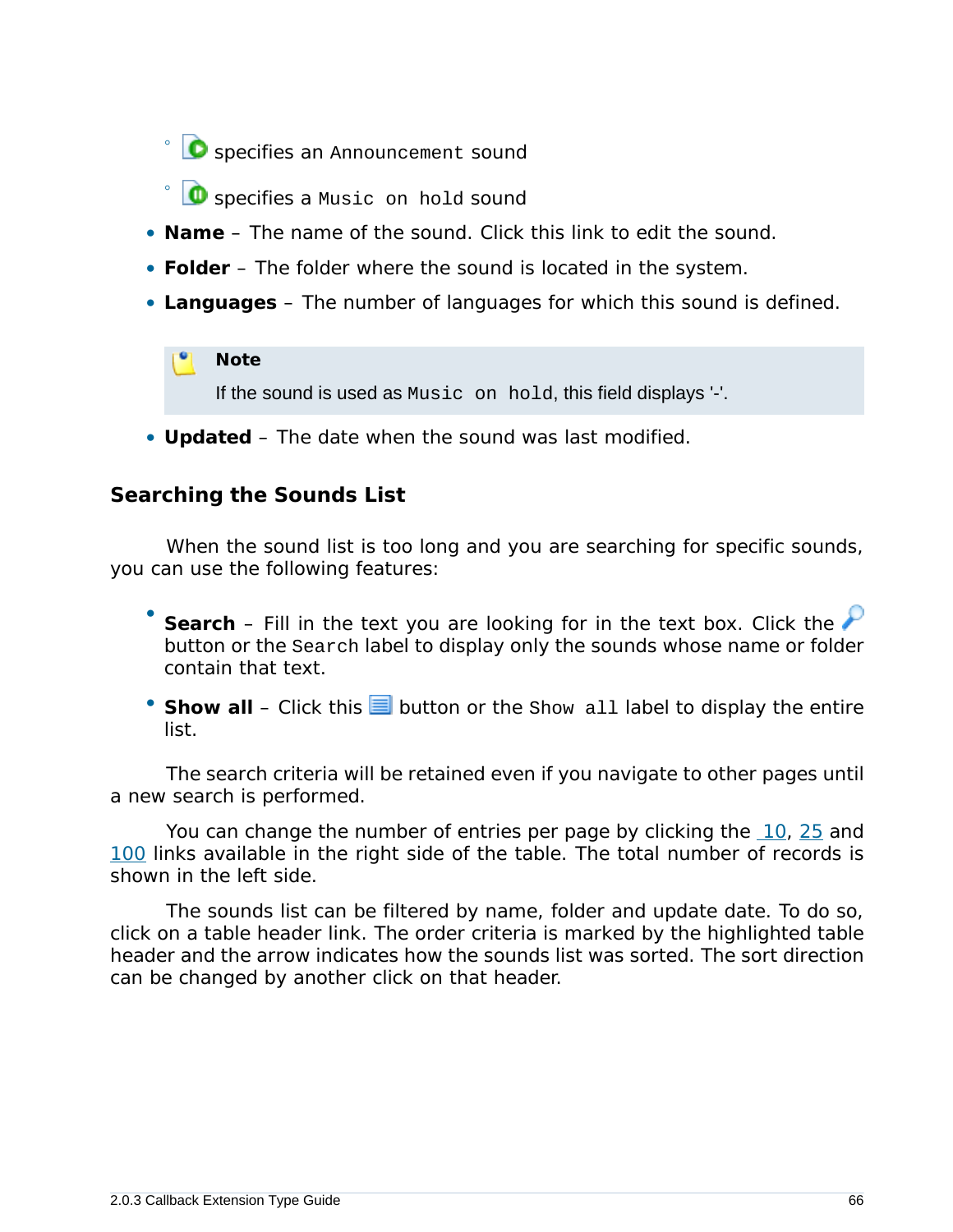## **Add a New Sound**

### **Note**

The **Sounds** section is available only if the **Sound Management** permission has been activated for your account. If this permission hasn't been activated, you will not be able to see the **Sounds** icon in the Tools area.

A new sound can be added only if there is at least one sound language available. On extension creation, the default sound language is added to the

extension account. When there are no sound languages, click the **Sound** languages icon and follow the instructions in the **Add a New Language** section to add new languages.

To add a new sound, click the **Sounds** icon available in the **H** Home page, in the Tools area and follow these steps:



Add sound icon available in the Tools area.

- **2.**A new page opens, allowing you to enter information about the new sound:
	- **Sound form**
		- **Name** The descriptive name for the sound.
		- **This is music on hold** Use this check box to specify the purpose of the sound. When this option is selected, the sound can be played to a caller that is on hold. Otherwise, the sound is used for announcement purposes only.
		- **This is a system sound** When this option is enabled, all the users in the system can see and use this sound file.
		- **Folder** Use this drop-down list to select the folder where the sound will be stored.

If you are creating music on hold sounds (i.e. the check box **This is music on hold** is enabled), the following option is displayed:

- **This is system music on hold** When this option is enabled, the **Folder options** is disabled and the sound is stored in /Default folder.
- **Record over the phone**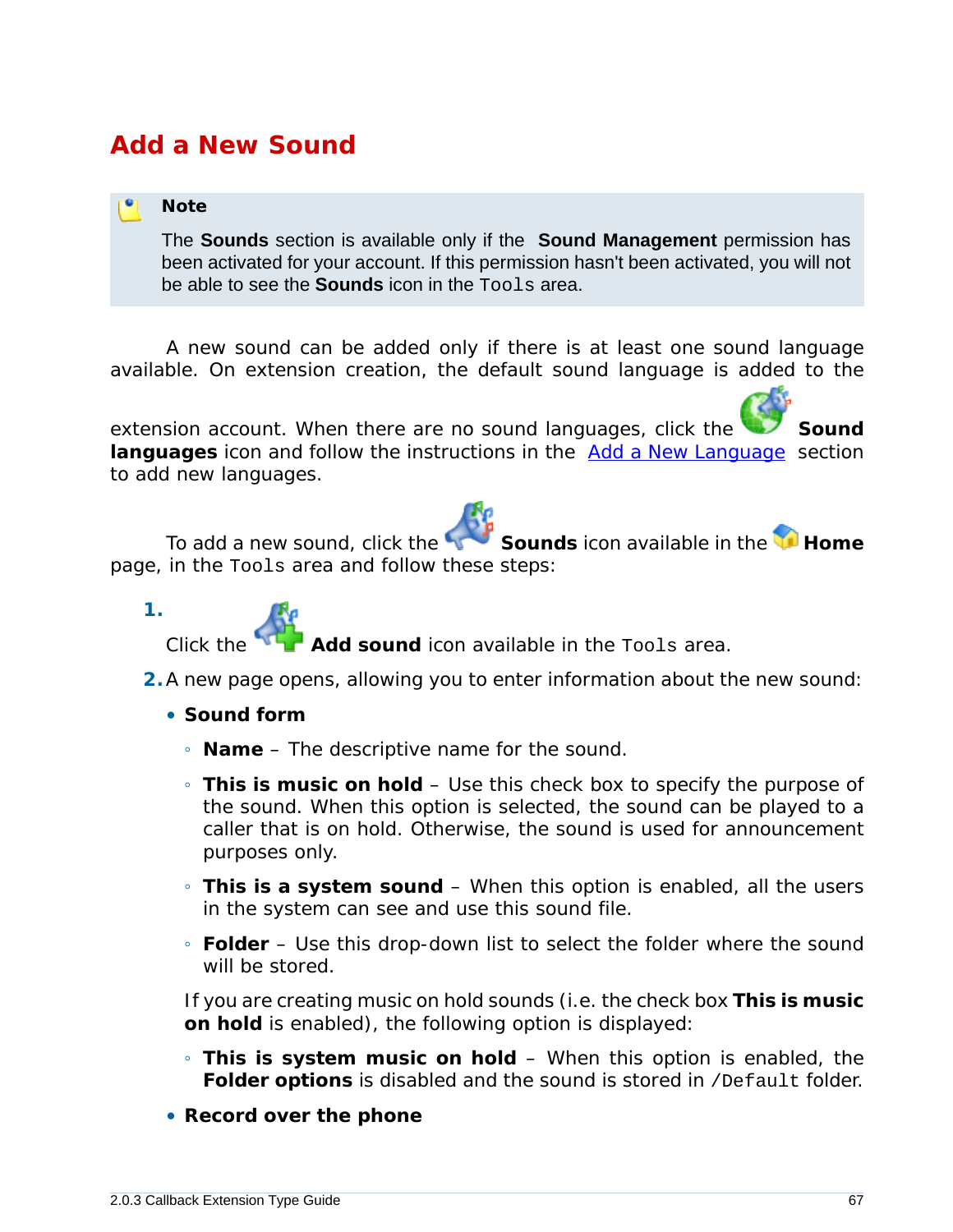- **I want to record sound over the phone** When this option is enabled, 4PSA VoipNow gives you the possibility to record the sound file over the phone rather than uploading it.
- **Upload sound files**
	- Filename – Click the **Browse...** button to locate the sound file on your computer and upload it.

**Note**

4PSA VoipNow accepts the following extensions for sound files: .mp3, .wav, .gsm and .raw.

If you are creating an announcement sound (i.e. the check box **This is music on hold** is not enabled), the following options are available:

- **Language** Use this drop-down list to specify the language of the sound file uploaded in the system.
- **Default sound file** When this option is enabled, this file is set as default for the sound. The default file is played for the callers with a phone language that is unavailable for the sound.

For example, let's assume you have created a sound that announces callers that the extension user is on holiday. You have added versions of the announcement in English, French, and Dutch and set the English file as default. The English sound version will be played to any caller that has other phone language set.

### **Note**

Each sound object must have one default sound file associated. When uploading several sound files at the same time, make sure you select only one default file. Otherwise, 4PSA VoipNow will display an error message.

**3.**

•

•

You can use the **buttons to remove/** add versions of the sound in different languages:

removes the Upload sound section.

adds another Upload sound files section.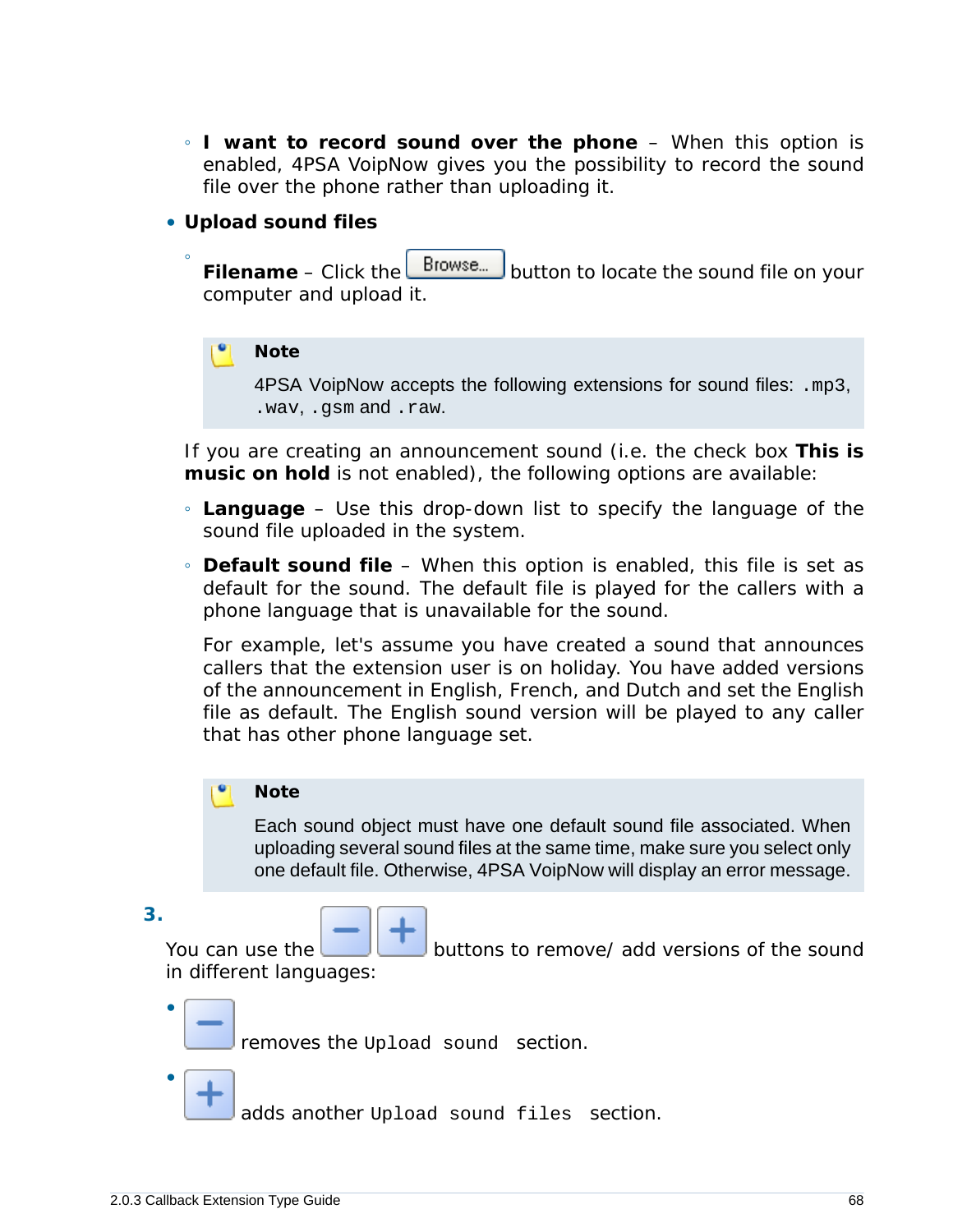**4.**Click **OK** to add the new sound. Click **Cancel** to go back to the previous page without adding the sound.

**Edit Sound Information**

To edit the information on an existing sound, click the **Sounds** icon

available in the  $\blacksquare$  Home page, in the  $\texttt{Tools}$  area. In the new opened page, you can modify the sound's properties. For example, you can:

- Add and delete files containing versions of the sound for different languages
- Change the shared flag of an announcement sound

To edit the properties of a sound follow these steps:

- **1.**Click the name of the sound you want to modify.
- **2.**A new page opens, allowing you to change the details of the sound. The content of this page depends on the purpose of the sound: announcement or music on hold.

If the sound is an announcement sound, the information is grouped in the following sections:

- **Sound properties** This section can not be modified.
- **Record sound file over the phone**
	- **I want to record sound over the phone** Enable this option if you want to record the sound over the phone.
- **Upload sound files** Use this section to upload files containing versions of the sound in different languages.

## **Note**

When you upload a sound file associated with a language that already exists, 4PSA VoipNow replaces the old file with the new version. Before this operation is performed, 4PSA VoipNow asks you to confirm the replacement.

**3.**

Use the **buttons to remove** add versions of the sound in different languages.

If the sound is a music on hold sound, you can use the **Upload sound files** section to replace the current music on hold file.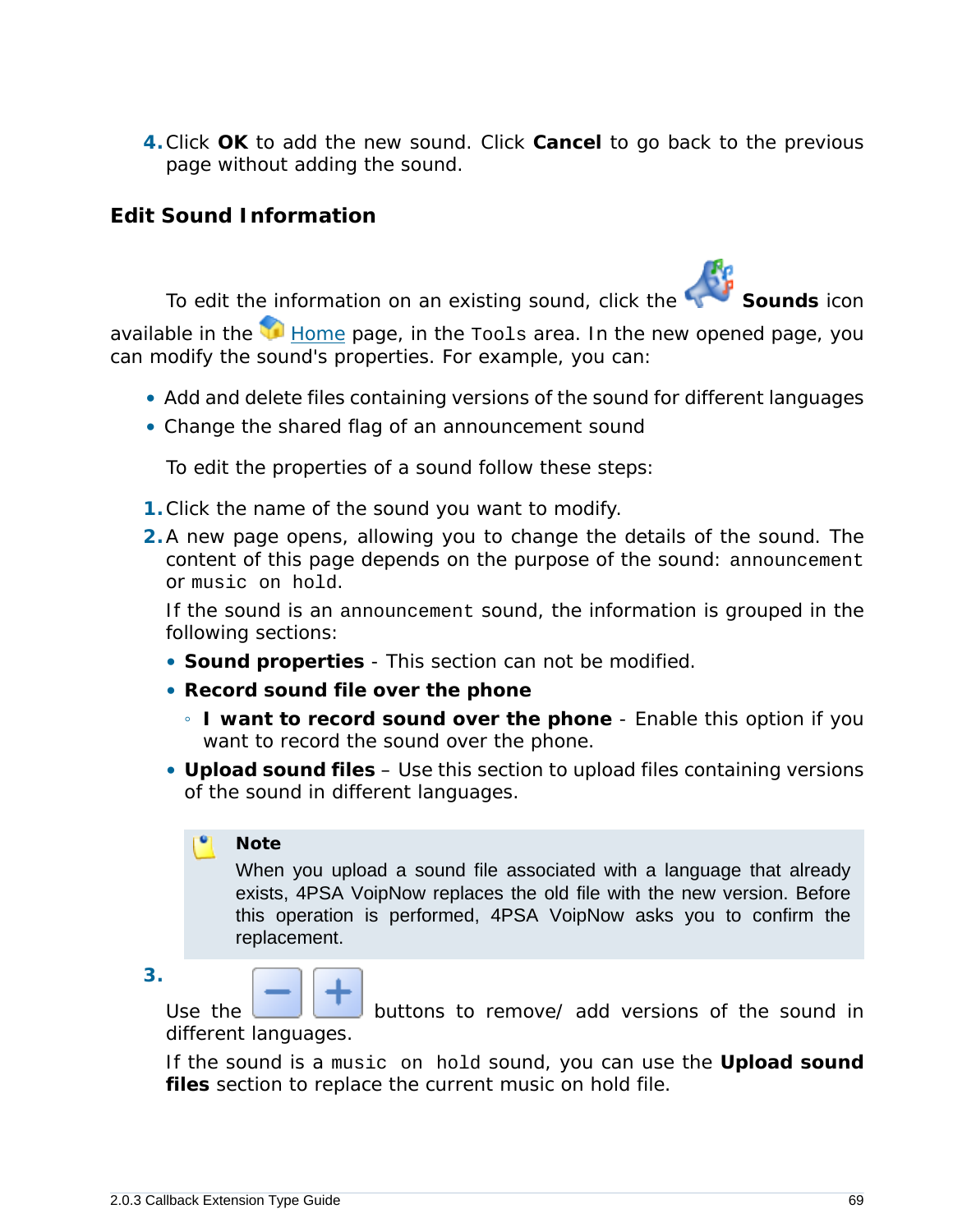**4.**Click **OK** to save your changes. Click **Cancel** to go back to the previous page without changing the sound.

To manage the existing sound files associated with an announcement sound, follow these steps:

- **1.**Click the name of the sound you want to modify.
- **2.**A new page opens, allowing you to view a detailed list of the existing files. In the Existing sounds section, 4PSA VoipNow displays the following information about each file:
	- **Filename** The name of the file. Click this link to download it on your computer.
	- **Sound file size** The file's size in Kb.
	- **Folder** The folder where the file is located.
	- **Language** The language associated with the sound file.

#### r en **Note**

The default sound file of the sound object is displayed in **bold** format.

**3.**Click **OK** to save your changes. Click **Cancel** to go back to the previous page without changing the sound.

## **Remove a Sound**

To remove a sound, click the  $\blacksquare$  Home link available in the left navigation

panel, than the **Sounds** icon and follow the next steps:

- **1.**Choose the sounds you want to remove by selecting their corresponding check boxes.
- <sup>2</sup> Click the **X** Remove selected link. A new page displaying the list of the sounds that will be deleted opens.
- **3.**Review the list. If you want to proceed with the removal, select the Confirm the removal check box and click **OK**. Otherwise, click **Cancel** to return to the previous page without deleting anything.

### **△** Caution

You cannot remove sounds that are currently used.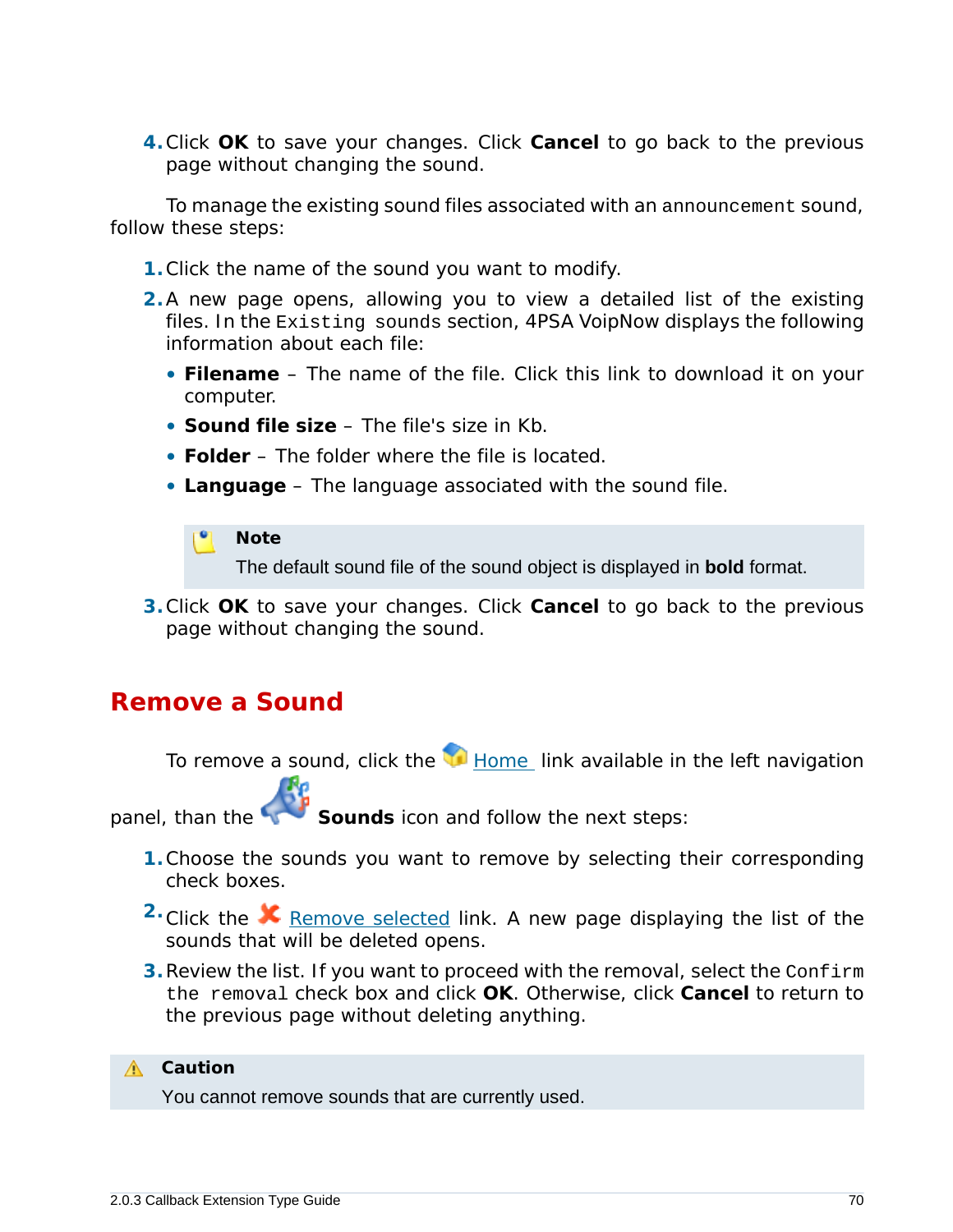You cannot remove a music on hold hold sound if the following conditions are met:

- The folder where the sound is located is used.
- The sound is the only one left in the folder.

## **Manage Sound Folders**

### **Note**

The **Sounds** section is available only if the **Sound Management** permission has been activated for your account. If this permission hasn't been activated, you will not be able to see the **Sounds** icon in the Tools area.

**View the Folder List**

In the **Sound Folder Management** page, you can view a list of the sound folders available in the system. Multiple operations can be performed:

- Add a new sound folder
- Delete sound folders and their content
- Search for specific folders

To access this page, click the **Sounds** icon available in the Tools area

and than on the **Folders** icon.

4PSA VoipNow displays the following information about each folder:

- **Folder name** The name of the sound folder.
- **Sounds** The number of sounds stored in the folder. Click this link to open a new page listing these sounds.
- **Created** The date when the folder was added to the system.

**Searching the Folders List**

When the time folder list is too long and you are searching for specific time intervals, you can use the following features: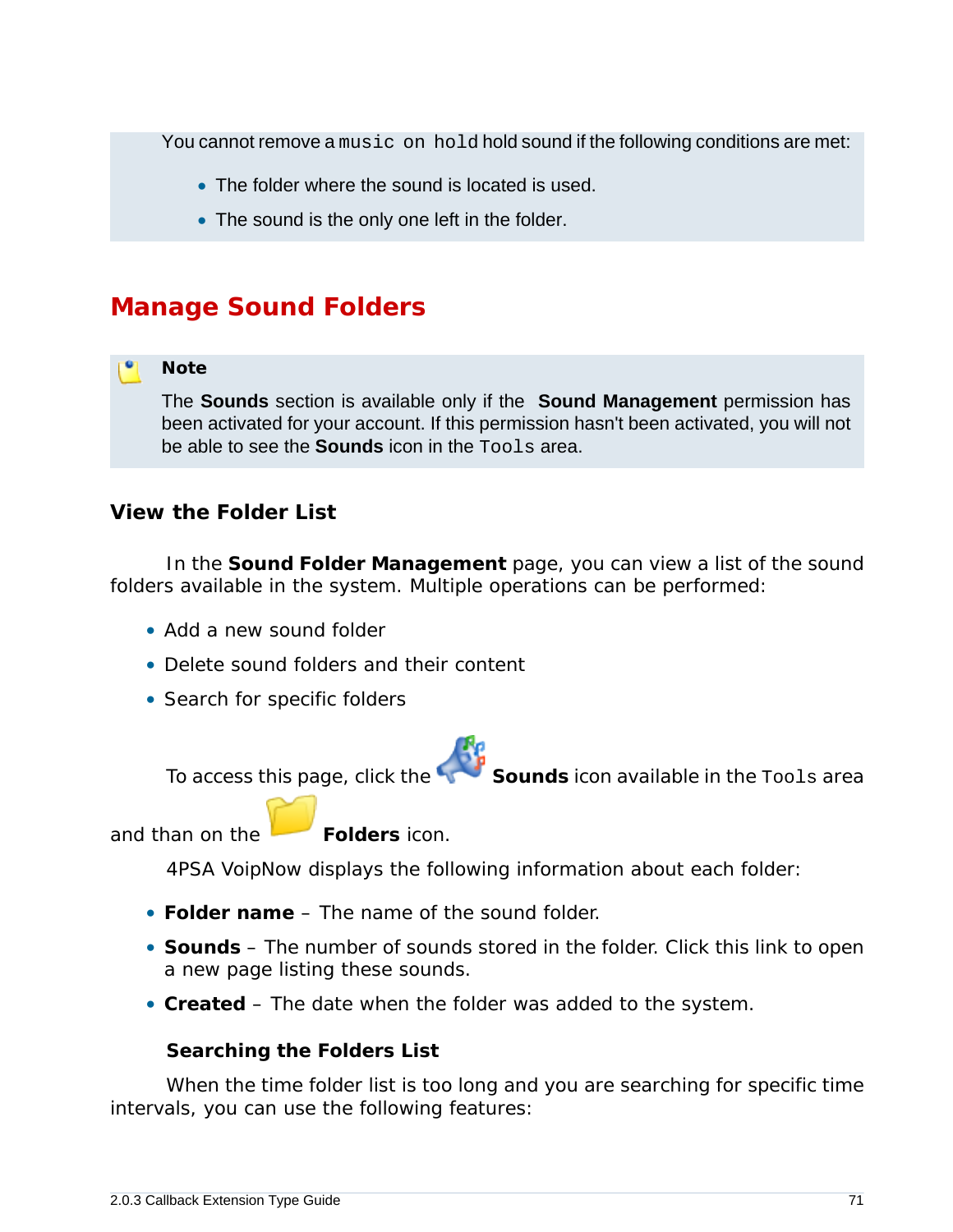- Search – Fill in the text you are looking for in the text box. Click the button or the Search label to display only the folders whose names contain the text.
- Show all Click this  $\equiv$  button or the Show all label to display the entire list.

Even if you navigate to other pages, the search criteria will be retained until a new search is performed.

You can change the number of entries per page by clicking the 10, 25 and 100 links available in the right side of the table. The total number of records is shown in the left side.

The sound folders list can be filtered by folder name,sounds and creation date. To do so, click on a table header link. The order criteria is marked by the highlighted table header and the arrow indicates how the folder list was sorted. The sort direction can be changed by another click on that header.

## **Add a New Sound Folder**

Each time you add new sound files in the system you choose the folder name where you want them to be stored. If you want to store a sound in a specific folder, other than the ones already existent, you can add a new sound folder before adding sound files.

To create a new sound folder, click the **Sounds** icon available in the

Tools area and than on the **Folders** icon and follow the next steps:

**1.**

In the Sound Folder Management page, click on the icon.

**2.**A new page opens, allowing you to enter the name of the new folder. Use the available text box to name the new folder.

<sup>3.</sup> Use the  $\Box$  **b** buttons to add several folders at the same time:

 $\cdot$   $\blacksquare$  adds a new folder input text box.

- $\Box$  removes the corresponding text box.
- **4.**Click **OK** to add the new sound folder(s). Click **Cancel** to go back to the previous page without adding the folder(s).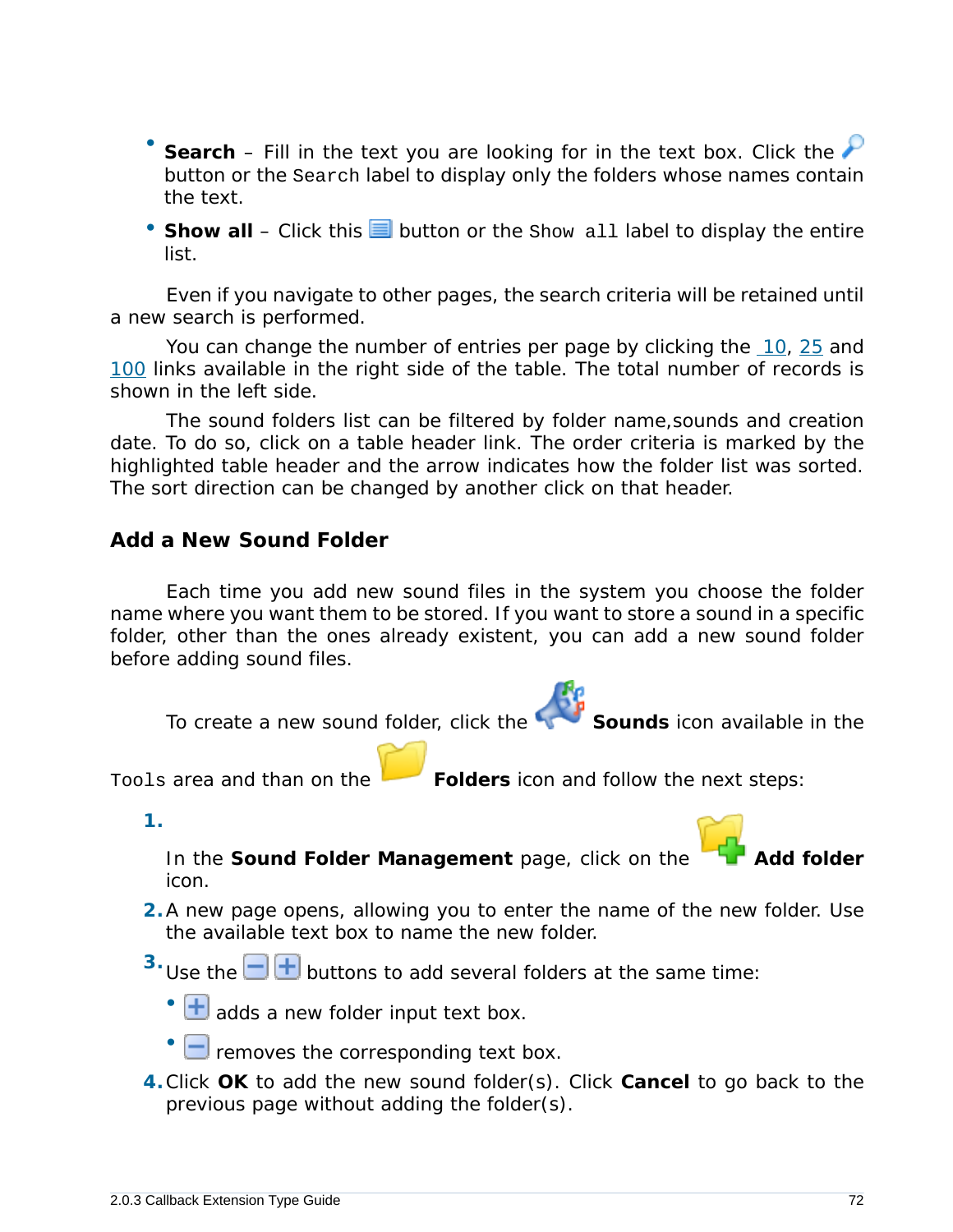## **Remove a Sound Folder**

To remove a sound folder, click the Unified Communications link in the left navigation panel. Next, click the **Sounds** icon, in the Unified Communications settings area. In the new opened page, click the **Folders** icon in the Tools area and follow the next steps:

- **1.**Choose the folders you want to delete by selecting their corresponding check boxes.
- <sup>2</sup> Click the **X** Remove selected link. A new page displaying the list of folders and the sounds located in the folders that will be deleted opens.

**Note** When you delete a folder, you also delete all the sounds located in the folder.

**3.**Review the list. If you want to proceed with the removal, select the Confirm the removal check box and click **OK**. Otherwise click **Cancel** to return to the previous page without deleting anything.

**Note**

If the sounds inside the folder are currently used by extensions, these sounds cannot be deleted. The folder that contains them cannot be deleted either.

# **Manage Sound Languages**

**View the Language List**

A sound file can be recorded in several languages so that the extension can listen to the specified announcement in his chosen language if available in the system. If the extension's language does not exist, then the announcement will be played in the default sound language.

In the **Sound Language Management** page, you can view a list of the languages available in the system. Multiple operations can be performed:

• View a detailed list of the system languages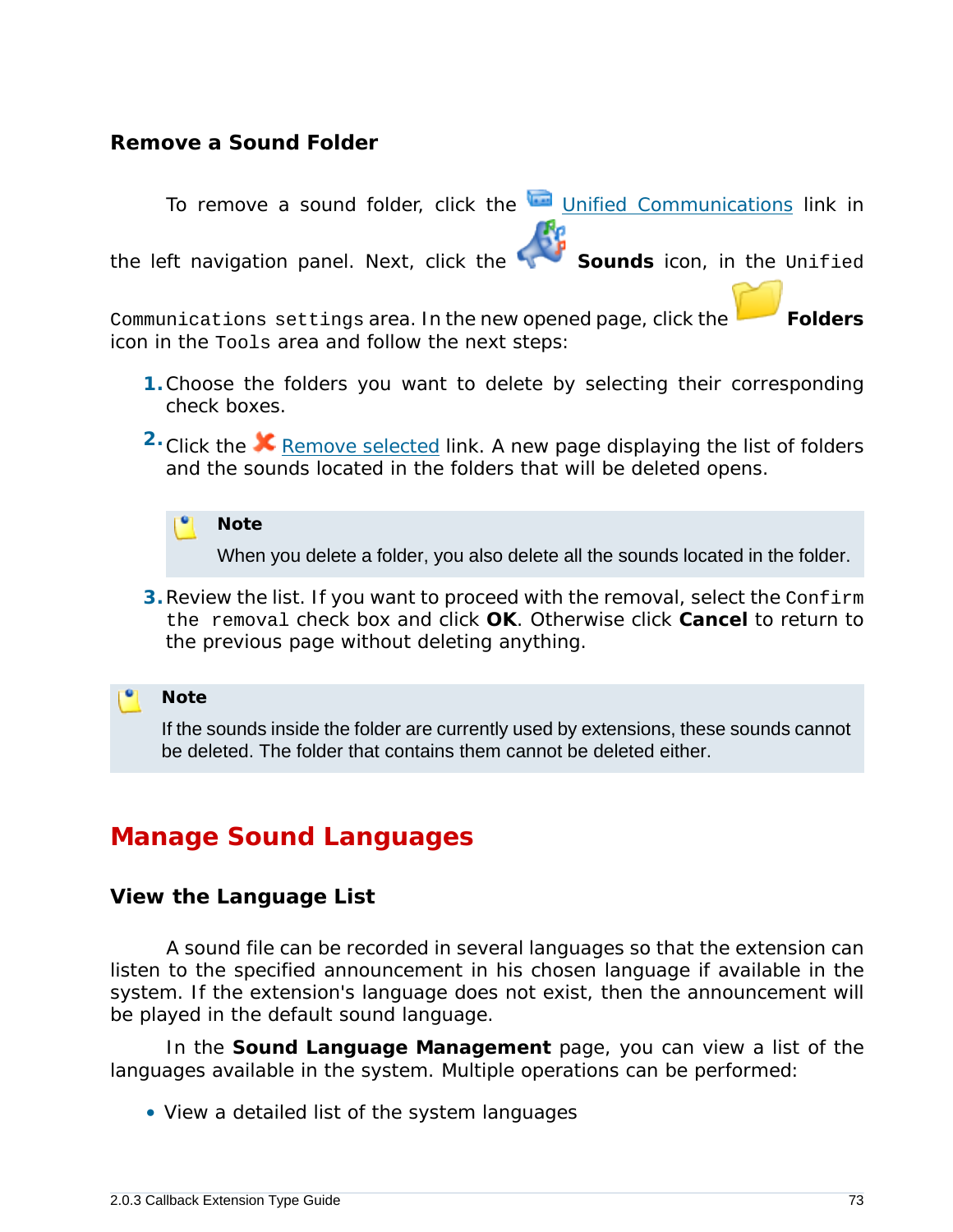- Add a new sound language
- Search for specific languages
- View the sounds that have files in different languages
- Delete sound languages from the system

To access this page, click the **Sounds** icon available in the Tools area

and than on the **Sound languages** icon.

4PSA VoipNow displays the following information about each sound language:

• **Language name** – The name of the language.

**Note**

When there is no sound file associated with the language, you can click the language name to rename the language properties.

- **Sound files** The number of sound files in this language. Click this link to view the list of sound files.
- **Created** The date when the language was added to the system.

**Searching the Languages List**

When the language list is too long and you are searching for specific languages, you can use the following features:

- Search – Fill in the text you are looking for in the text box. Click the button or the Search label to display only the languages whose names contain that text.
- Show all Click this  $\equiv$  button or the Show all label to display the entire list.

Even if you navigate to other pages, the search criteria will be retained until a new search is performed.

You can change the number of entries per page by clicking the 10, 25 and 100 links available in the right side of the table. The total number of records is shown in the left side.

The languages list can be filtered by name, sound files and creation date. To do so, click on a table header link. The order criteria is marked by the highlighted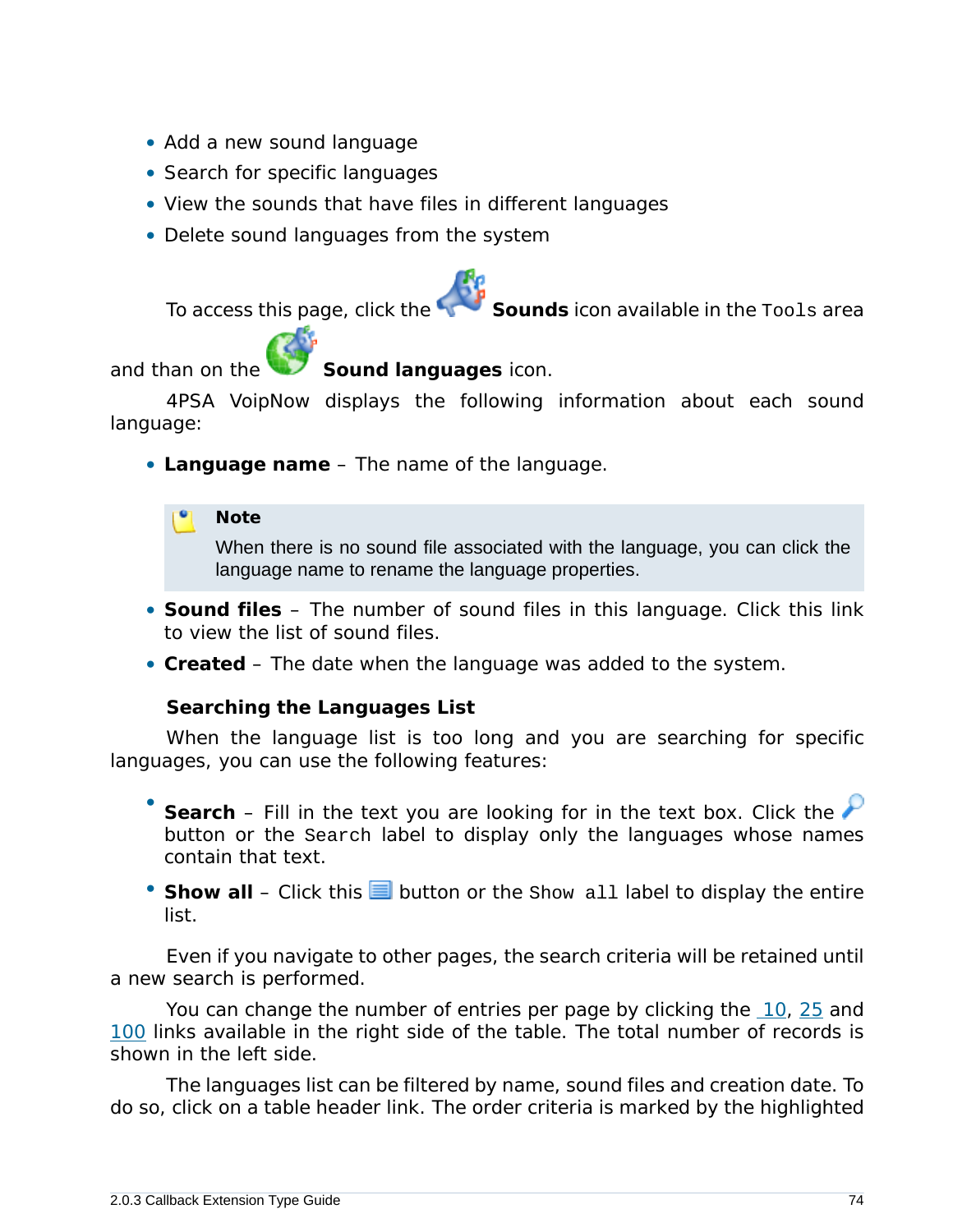table header and the arrow indicates how the languages list was sorted. The sort direction can be changed by another click on that header.

**Add a New Language**

To create a new language, click the **Sounds** icon available in the

Tools area and than on the **Sound languages** icon and follow the next steps:

**1.**

In the Sound Language Management page, click on the **sound language** icon.

- **2.**A new page opens, allowing you to provide the name of the new sound language. Use the drop-down list to add one of the available languages to the system.
- <sup>3.</sup> Use the  $\Box$   $\Box$  buttons to add several languages at the same time:
	- $\cdot$   $\textcolor{red}{\textbf{+}}$  adds another drop-down list so you can create another language.
	- $\Box$  removes the corresponding drop-down list.
- **4.**Click **OK** to add the new sound language(s). Click **Cancel** to go back to the previous page without adding the language(s).

**Edit Language Details**

To change a language's details, click the **Sounds** icon available in

the Tools area and than on the **Sound languages** icon and follow the next steps:

- **1.**Click the name of the language you want to modify.
- **2.**A new page in which you can use the Name drop-down list to choose another name for the language opens.
- **3.**Click **OK** to save your changes. Click **Cancel** to return to the previous page without renaming the language.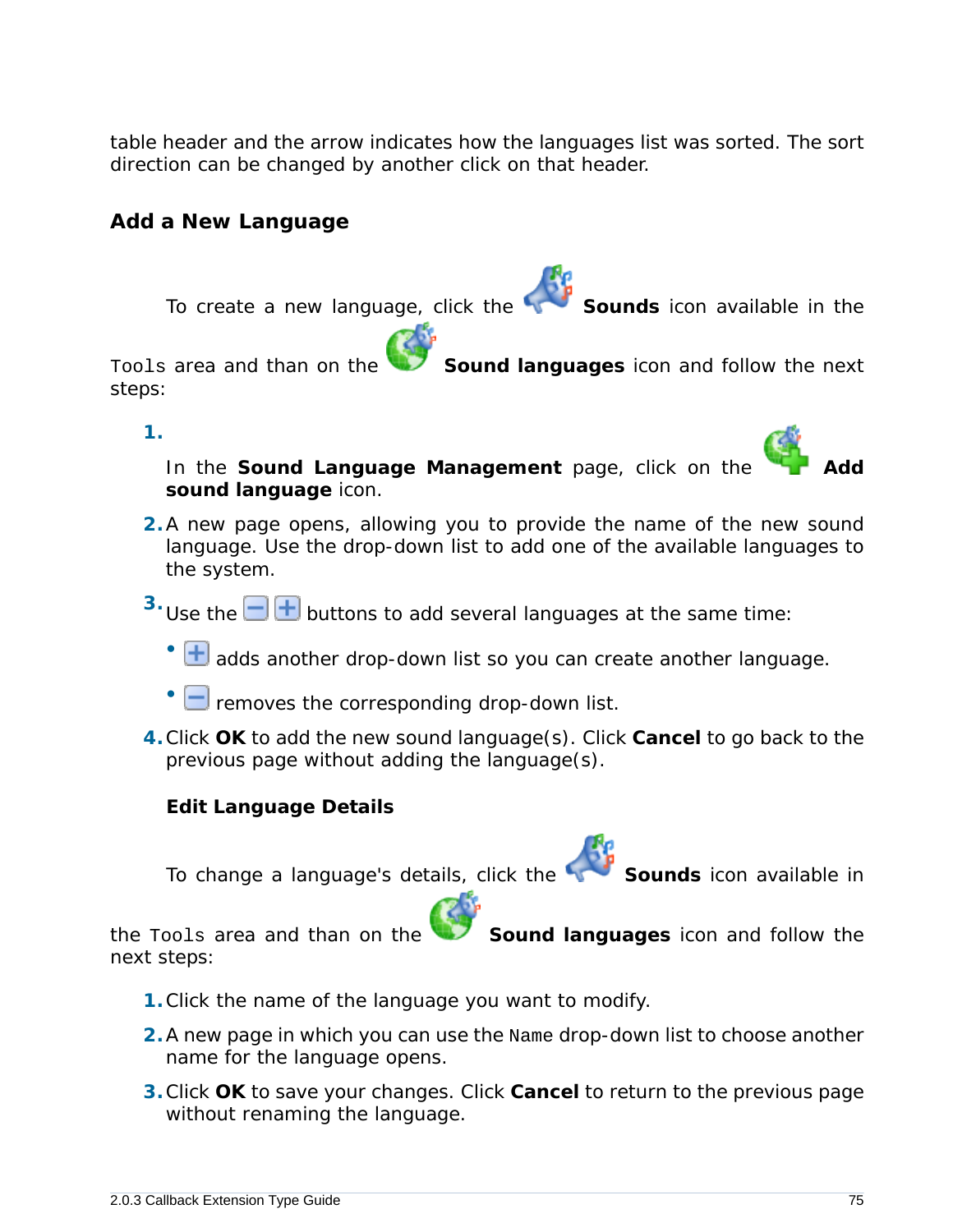# **Remove a Sound Language**

To remove sound languages, click the **Sounds** icon available in the

Tools area and than on the **Sound languages** icon and follow the next steps:

- **1.**Choose the languages you want to delete by selecting their corresponding check boxes.
- <sup>2</sup>. Click the **K** Remove selected link. A new page displaying the list of languages and their associated sounds that will be deleted opens.
- **3.**Review the list. If you want to proceed with the removal, select the Confirm the removal check box and click **OK**. Otherwise click **Cancel** to return to the previous page without deleting anything.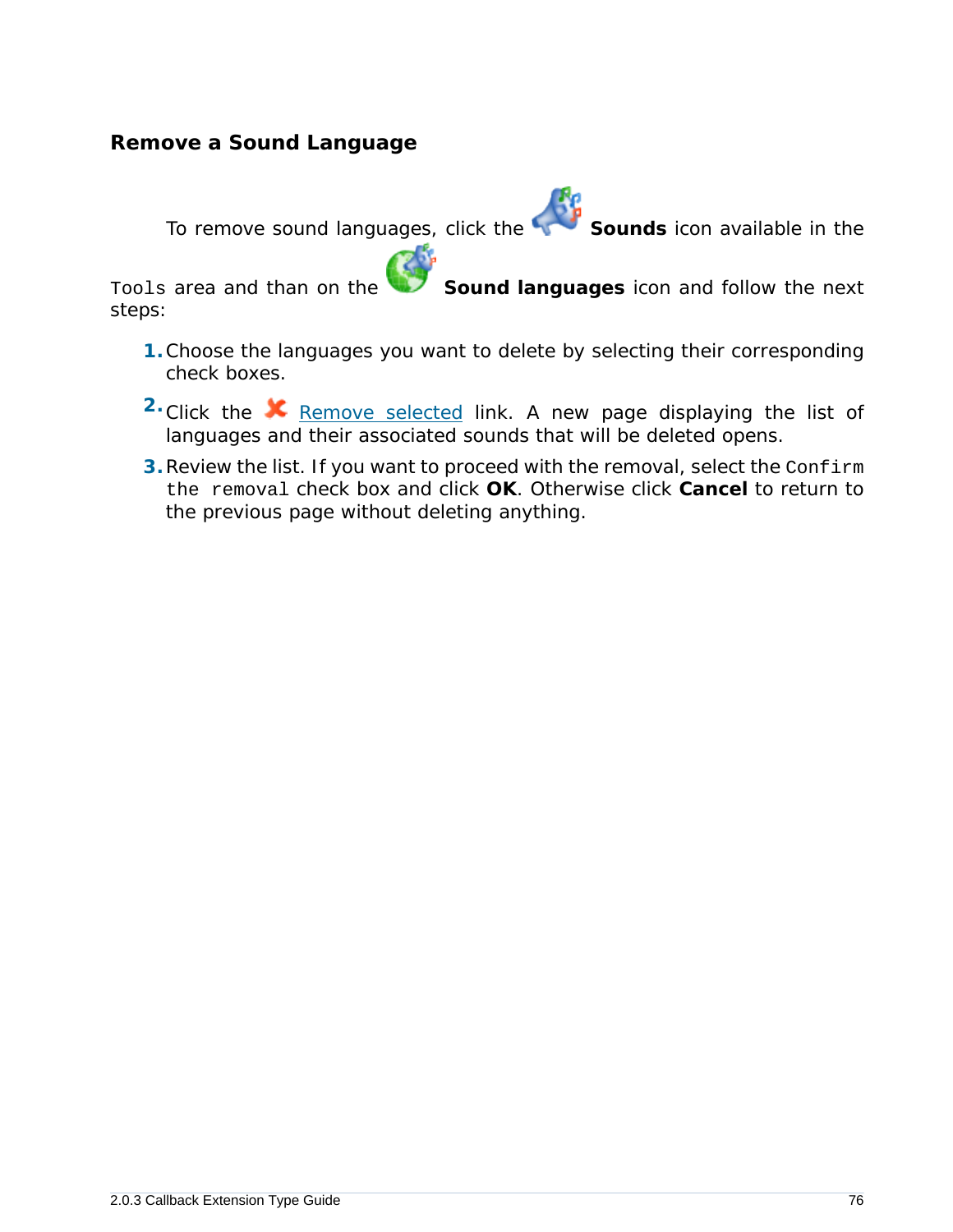# **Chapter 15 View Your Call Costs**

# **View Your Extension's Call Costs**

4PSA VoipNow offers an easy way to keep track of the calls made by all the extensions in the system.

In the **Call Report** page, you can view a monthly report of all registered calls. You can also:

- Search for specific calls.
- Export the call list to a file in one of the available formats: Microsoft Excel or CSV.

To access this page, click the **Call costs** icon available in the Tools area.

4PSA VoipNow displays a table containing the calls registered in the current month. To view the calls from a previous month, use the drop-down list available in the page.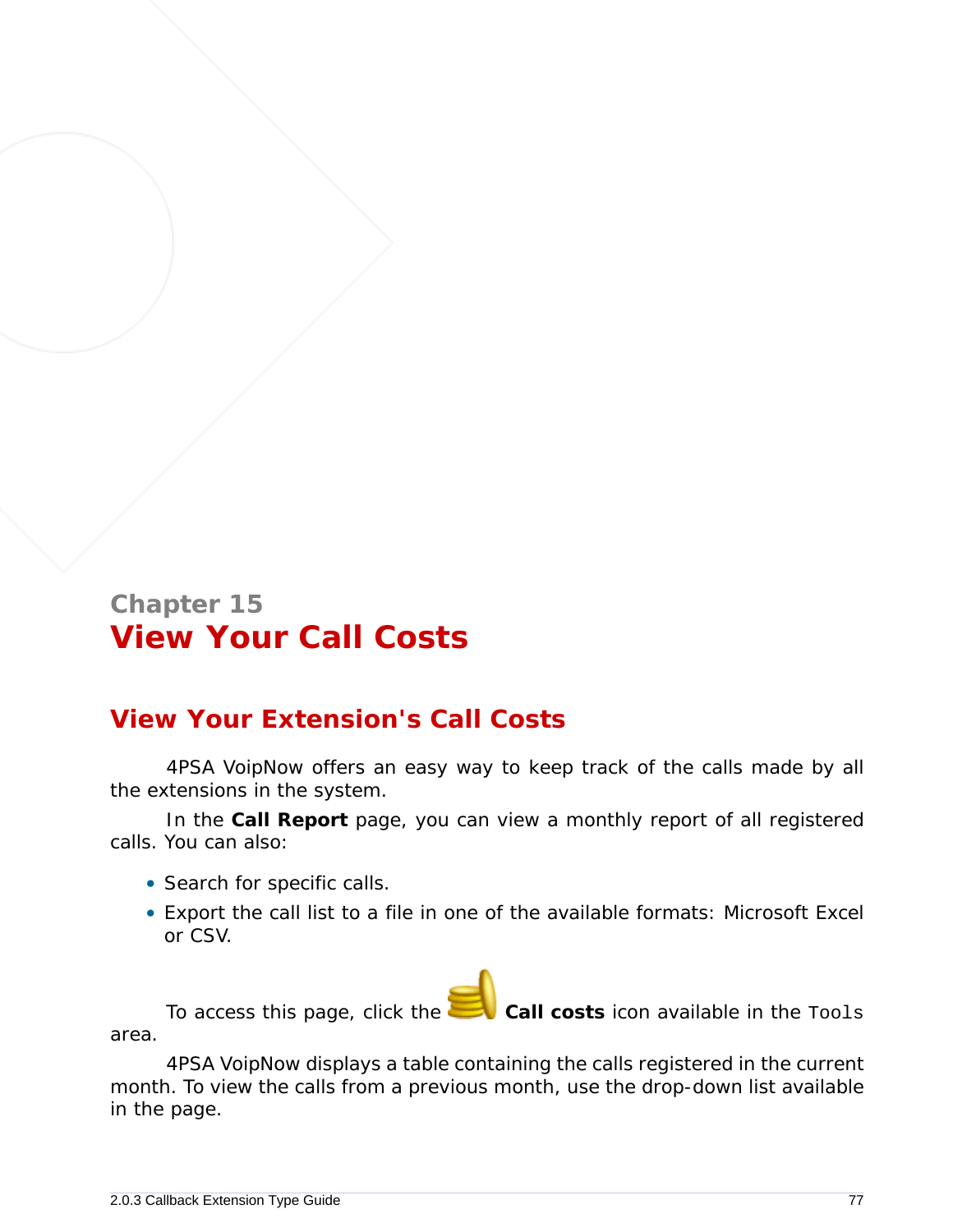The table includes the following details about each call:

- **F** The call flow is displayed using an icon:
	- Incoming call
	- Outgoing call
- **T** The call type is displayed using one of the icons:
	- **External call**
	- G Local call
	- **Cu** Extended local call
- **A** The application used by the call is displayed using an icon:
	- Dial
	- Voicemail center
	- Voicemail
	- IVR
	- Conference
	- Queue
	- Park
	- Unpark
	- **Callback**
	- Calling card
	- $\mathbb{F}$  Fax
	- Intercom/paging
	- **B** Supervising
- **From** The number of the extension that initiated the call.
- **To** The number of the extension that answered the call.
- **Call started** The date and time when the call was initiated.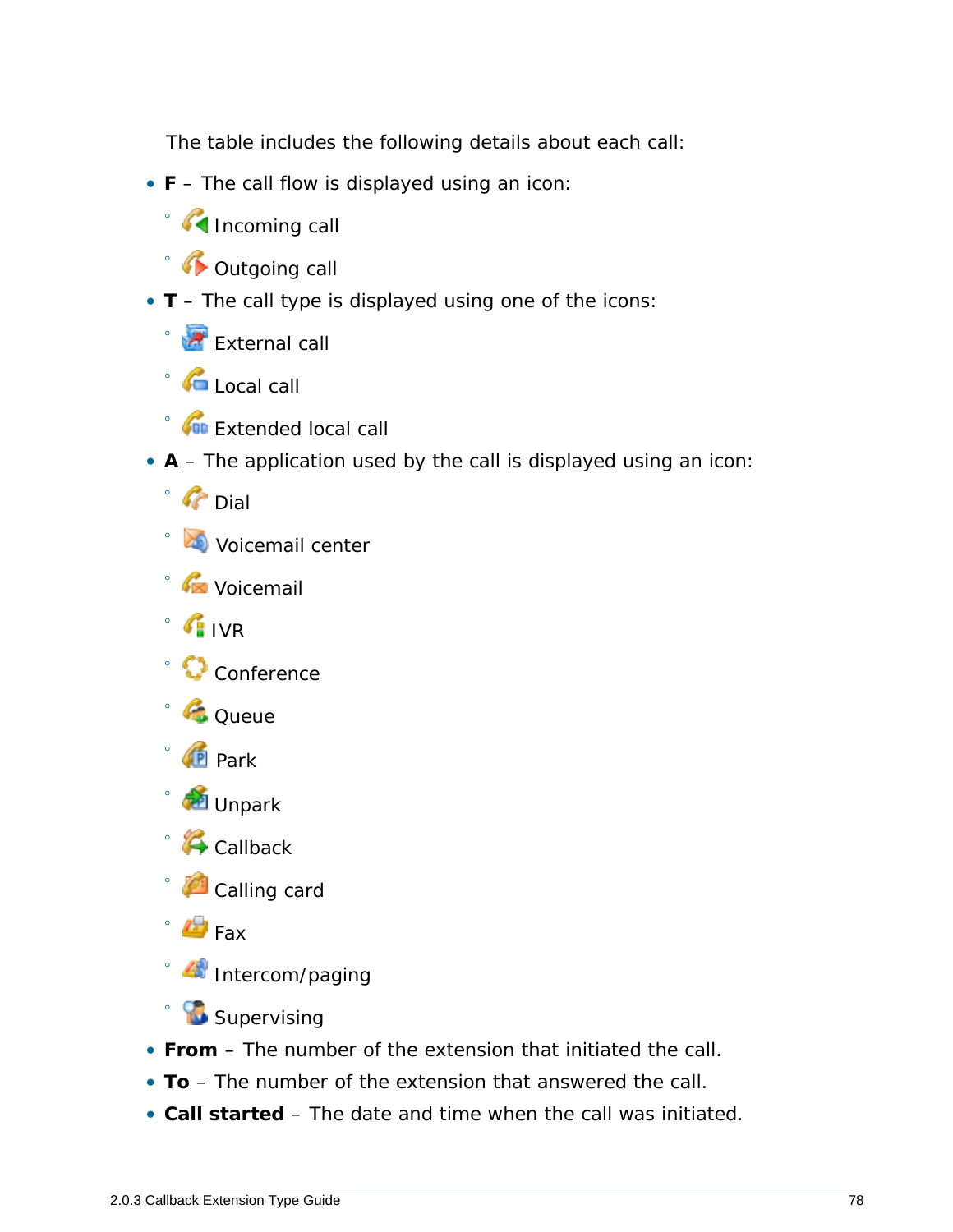- **Answered** The date and time when the call was answered.
- **Call duration** The duration of the call.
- **CallID** The unique number that Asterisk generated to identify the call.
- **Client** The name of the client who owns the extension.
- **Call cost** The cost of the call for the logged in user.
- **Profit** The profit made by the logged in user from this call.

#### **A** Caution

It is highly advisable to hunt for the call costs that have a negative profit!

#### **Note**

You can filter the displayed columns by clicking the **BE Show columns** button. After choosing the desired columns, click on **Apply** in order to save the changes. Likewise, if you cannot see some of the above columns, it is likely that they have been disabled using this control.

## **Searching the Calls List**

To search the calls database, follow these steps:

- **1.**4PSA VoipNow automatically displays only the calls from the current month. If you want to view the call list for previous months, use the following options:
	- **From number** Use this text box to fill in the number of the person who made the call.
	- **To number** Use this text box to fill in the number of the person who answered the call.
	- **Account name** Use this text box to fill in the account name (on reseller, client or extension levels) you are searching for.
	- **Charging plan**  Use this text box to fill in the charging plan name that generated the call cost you are searching for.
	- **CallID** Use this text box to fill in the unique number that Asterisk generated to identify the call.
	- **Through channel** Use this drop-down list to search only for the calls that were directed through a specific channel.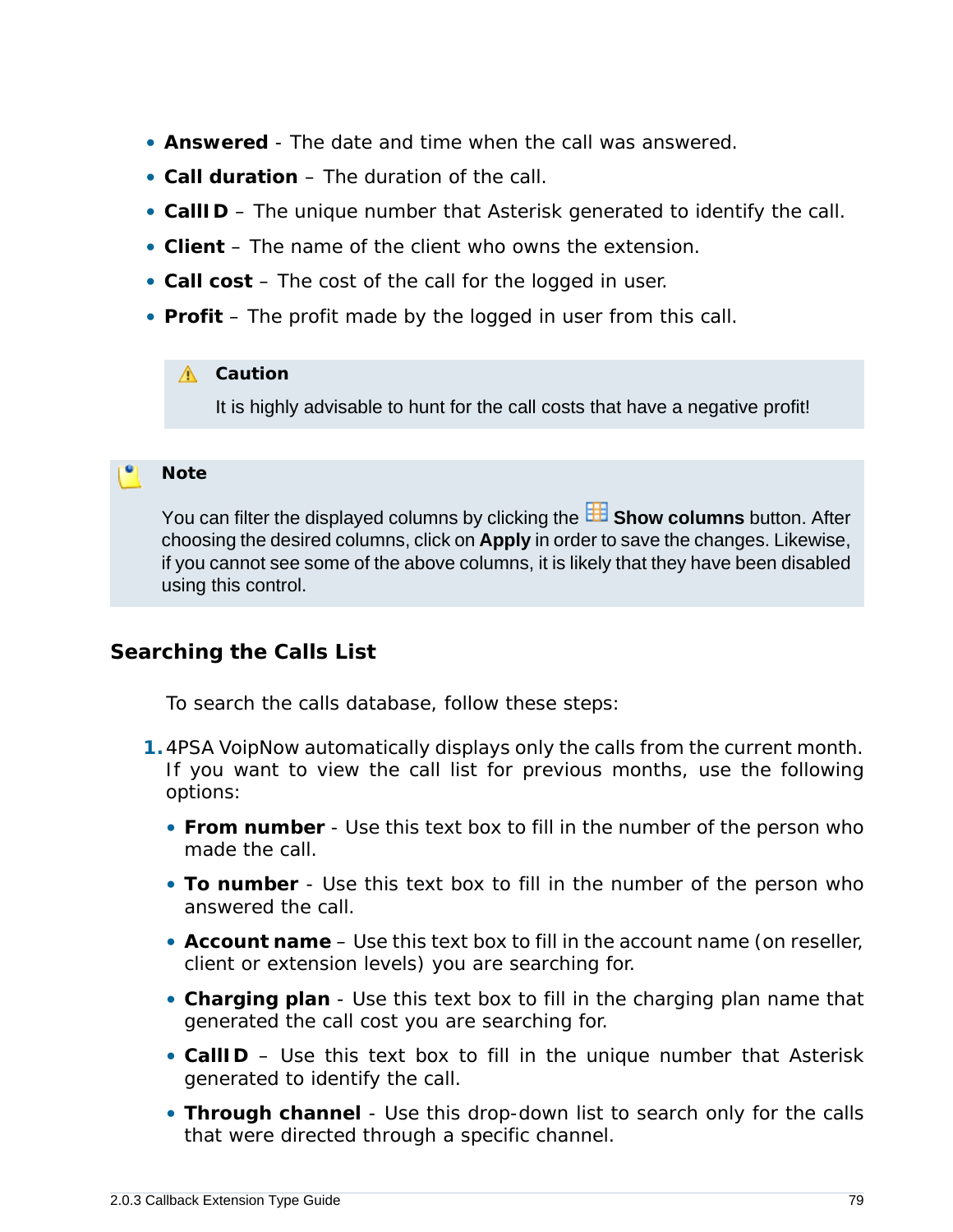- **Selected channel prefix** This value is available only for outgoing external calls. It contains the prefix of the dialed number that was matched with one of the area codes defined in the routing channel's costs.
- **Call duration** Use this section to specify the call duration limits by filling in the fields from the rule:

**Higher than {x} seconds and/or lower than {y} seconds**

• **Call cost** – Use this section to specify the call cost limits by filling in the fields from the rule:

```
Higher than {x} and/or lower than {y}
```
• **Profit** – Use this section to specify the profit limits by filling in the fields from the rule:

**Higher than {x} and/or lower than {y}**

- **Call ended with** Use the drop-down list to filter calls that ended with:
	- Answered
	- No answer
	- Busy
	- Failed
	- Unknown
	- Not allowed
- Start search on {x} and end on {y} Use these text boxes or click the  $\equiv$  calendar icon to specify the period you want to search.
- **Display -** Use these radio buttons to filter the search results:
	- **All** Select this option to display all the call types in the list.
	- **Incoming calls** Select this option to display only the calls that were received.
	- **Outgoing calls** Select this option to display only the calls that were placed.
- **Limit search by call context** Use these radio buttons to filter the search results:
	- **All** Select this option to display all the calls.
	- **Local calls** Select this option to display only the calls made to local numbers (between extensions belonging to the same client).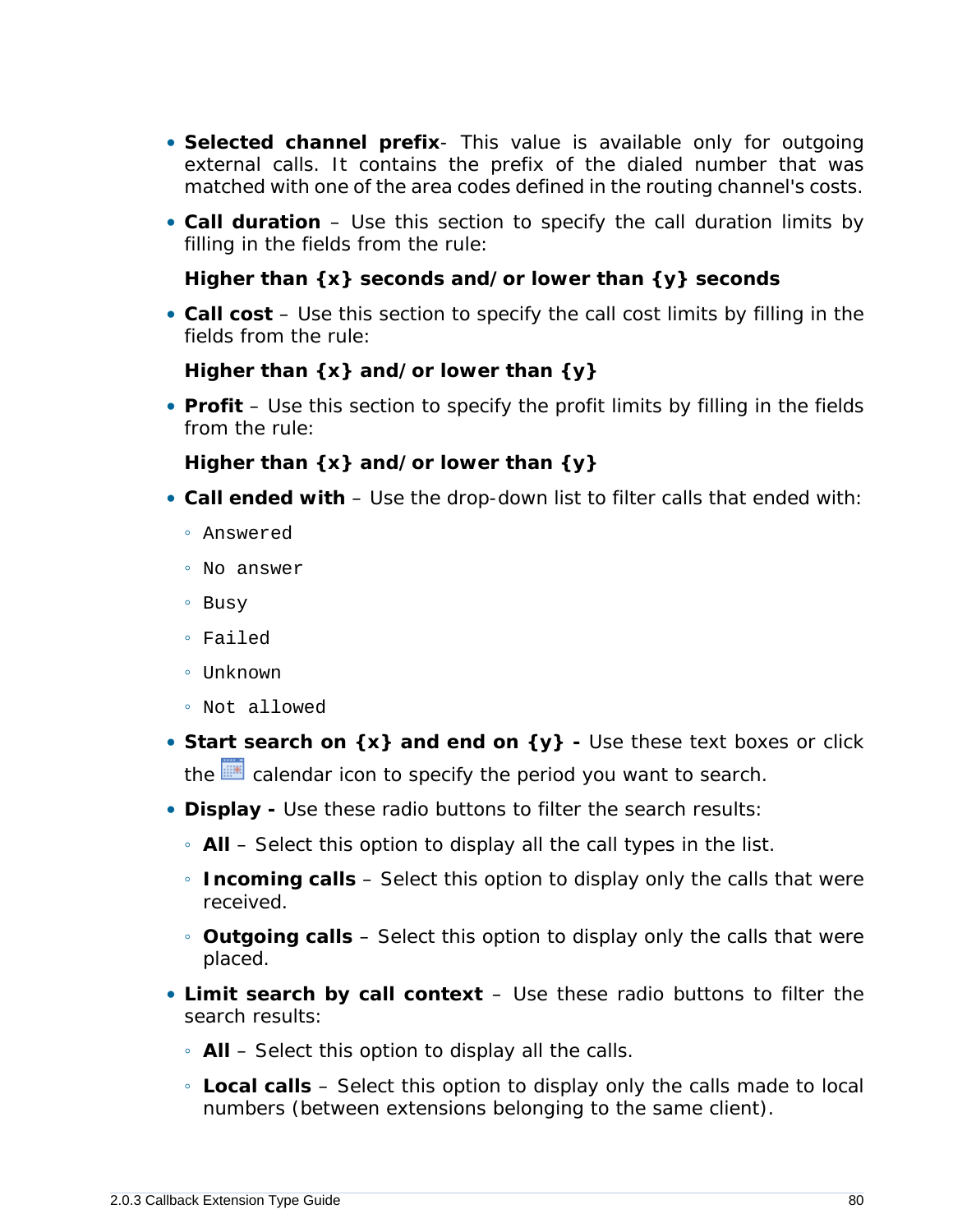- **Extended local calls** Select this option to display only the calls made to extended local numbers (between extensions belonging to different clients).
- **External calls** Select this option to display only the calls received from outside the system or sent to external destinations.
- **Limit search by application** Select these check boxes to filter the search results by the application used by Asterisk to handle the call:
	- **Dial** Select this option to display the calls between two phone terminals.
	- **Queue** Select this option to display the calls targeted at queue extensions.
	- **Conference** Select this option to display the conference calls.
	- **Voicemail** Select this option to display the calls that ended in the voice mailbox.
	- **Voicemail center** Select this option to display the calls to a voicemail center extension type.
	- **IVR** Select this option to display calls targeted at IVR extensions.
	- **Park** Select this option to display calls that were parked.
	- **Unpark** Select this option to display calls that were picked up form the parking lot.
	- **Calling card** Select this option to display calls that were made using an extension of type calling card.
	- **Intercom/paging** Select this option to display the calls made through an intercom/paging extension type.
	- **Callback** Select this option to display calls that were made using an callback extension type.
	- **Fax** Select this option to display incoming fax calls stored on the server.
	- **Supervising** Select this option to display the supervised calls.
- **2.**Click **OK** to display only the records that fit your search criteria.

### **Export Reports to an Easy-to-Edit Format**

• **EXPORT CONTER 15 EXPORT TO EXCEL – Click this link to export the call costs report to a** Microsoft Excel file.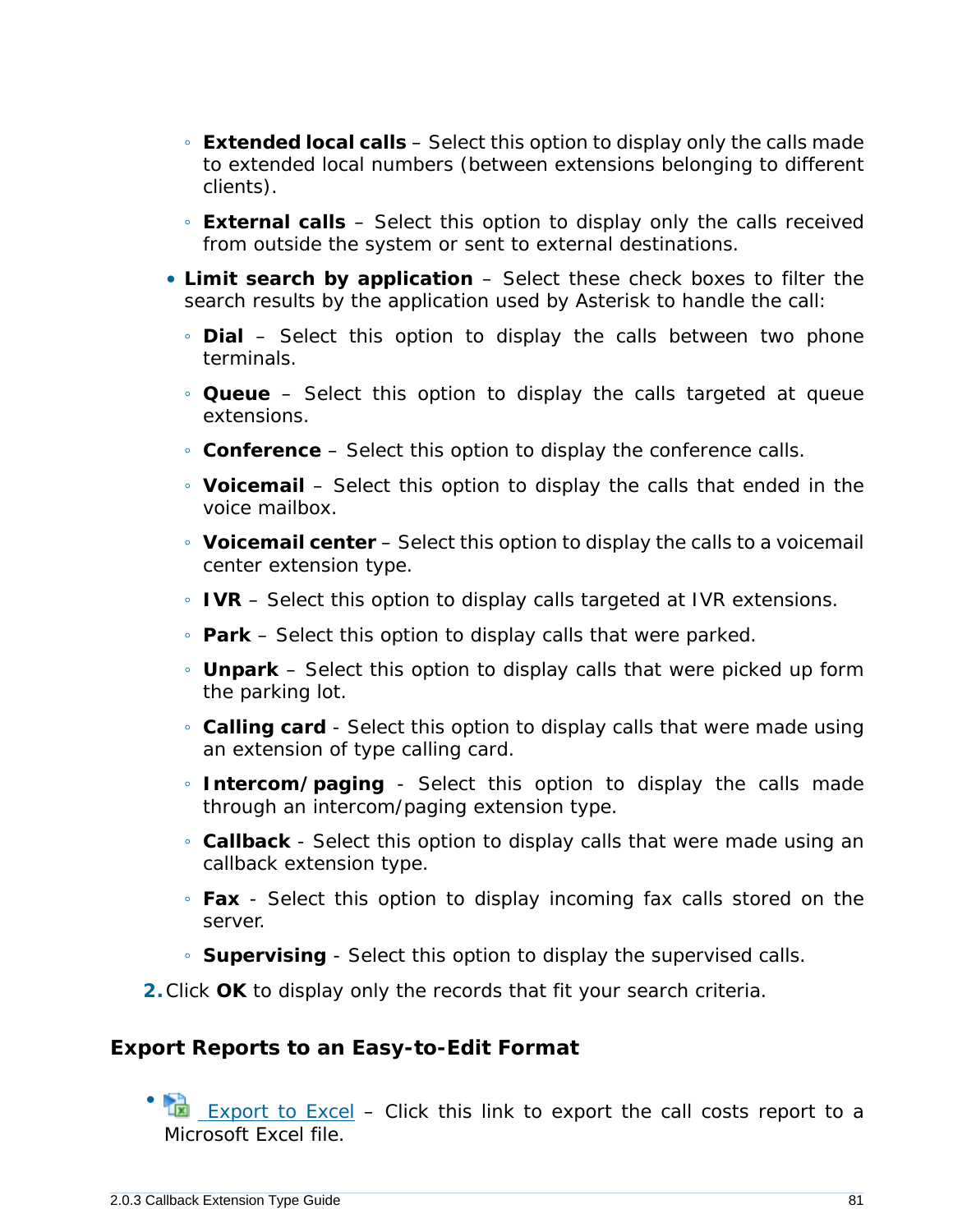• **B** Export to CSV - Click this link to export the call costs report to a .csv format file.

You have the possibility to customize the exported call cost report by choosing the columns you want to include in your report. To select the relevant columns that will appear in the exported report, click the Show export button in the upper right corner of the screen. Select the check boxes corresponding to the column names you want to export. Deselect the check boxes corresponding to the column names you want to leave out.

This is the list of all possible columns you can export in your customized report:

- **Call flow** The direction of the call: incoming or outgoing.
- **Call type** The received call's type
- **Application** The application that answered the call. Any of the applications listed under **Limit search by application** (see above) can answer the call.
- **To number** The phone number of the person who answered the call.
- **From number** The phone number of the person who made the call.
- **Call started** The date and time when the call started ringing on the destination phone.
- **Call answered** The date and time when the call was answered. If the call was not answered, 4PSA VoipNow records the value: 0000-00-00 00:00:00
- **Call duration** The total length of the received call.
- **Call disposition** The way the call was terminated: it was either answered, not answered, failed, etc
- **Charging plan** The charging plan that generated the call cost.
- **Call cost** The call's cost as charged by the channel.
- **Money unit** The currency currently used for charging.
- **Call ID** The unique ID of the call generated by 4PSA VoipNow.
- **Transfer source** If the call was transferred to another extension, this column will list the source extension.
- **Transfer destination** If the call was transferred to another extension, this column will list the destination extension.
- **Initially called extension** If the call was picked up from another extension, this column will display the extension that was originally called.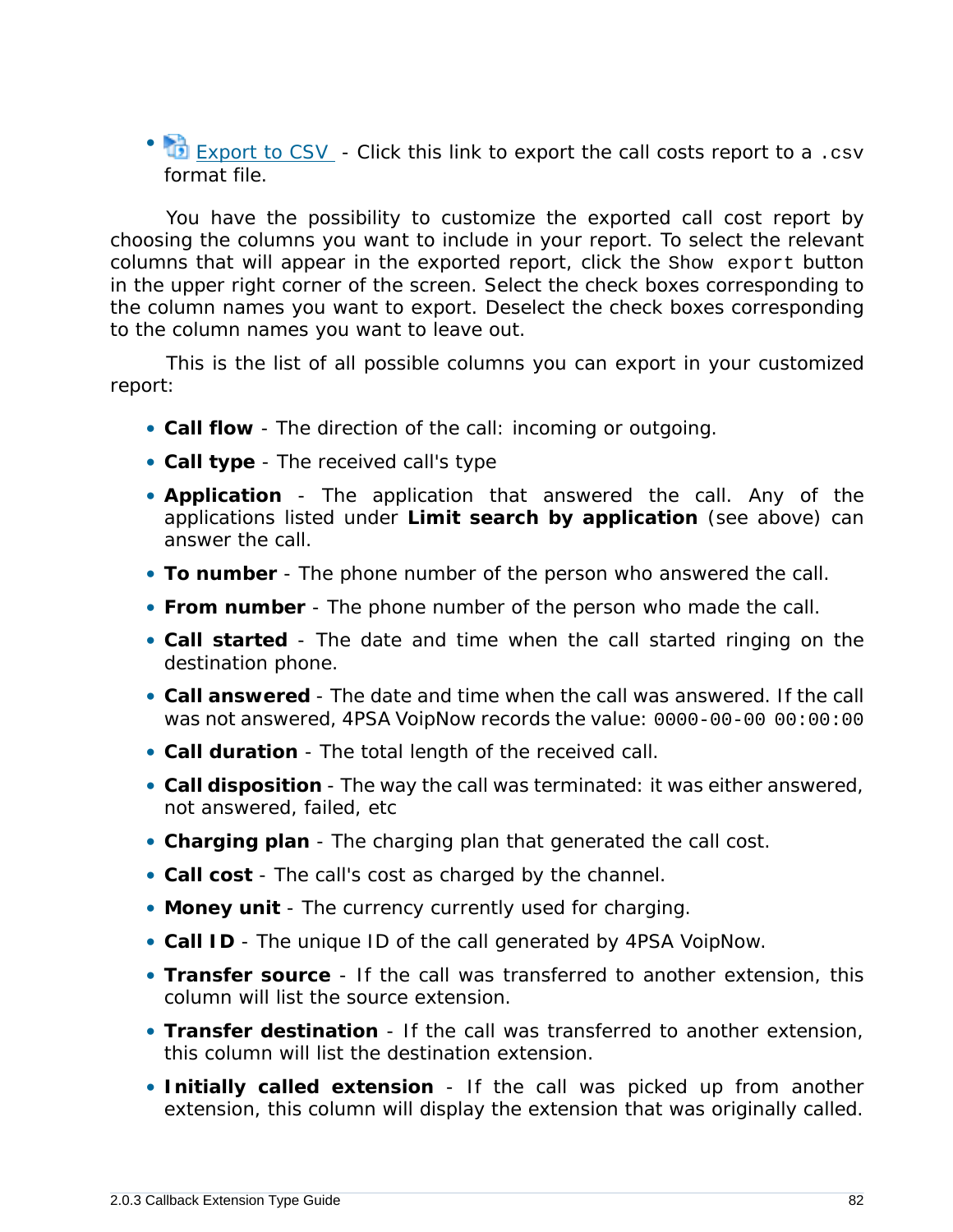- **Callback caller-ID** If the caller used a callback extension to route its call to a remote destination, this column displays the authorized caller-ID (the number from which the user dialed the system).
- **Calling card code** If the caller used a calling card to call a destination number, this column displays the code introduced to authenticate and charge the call.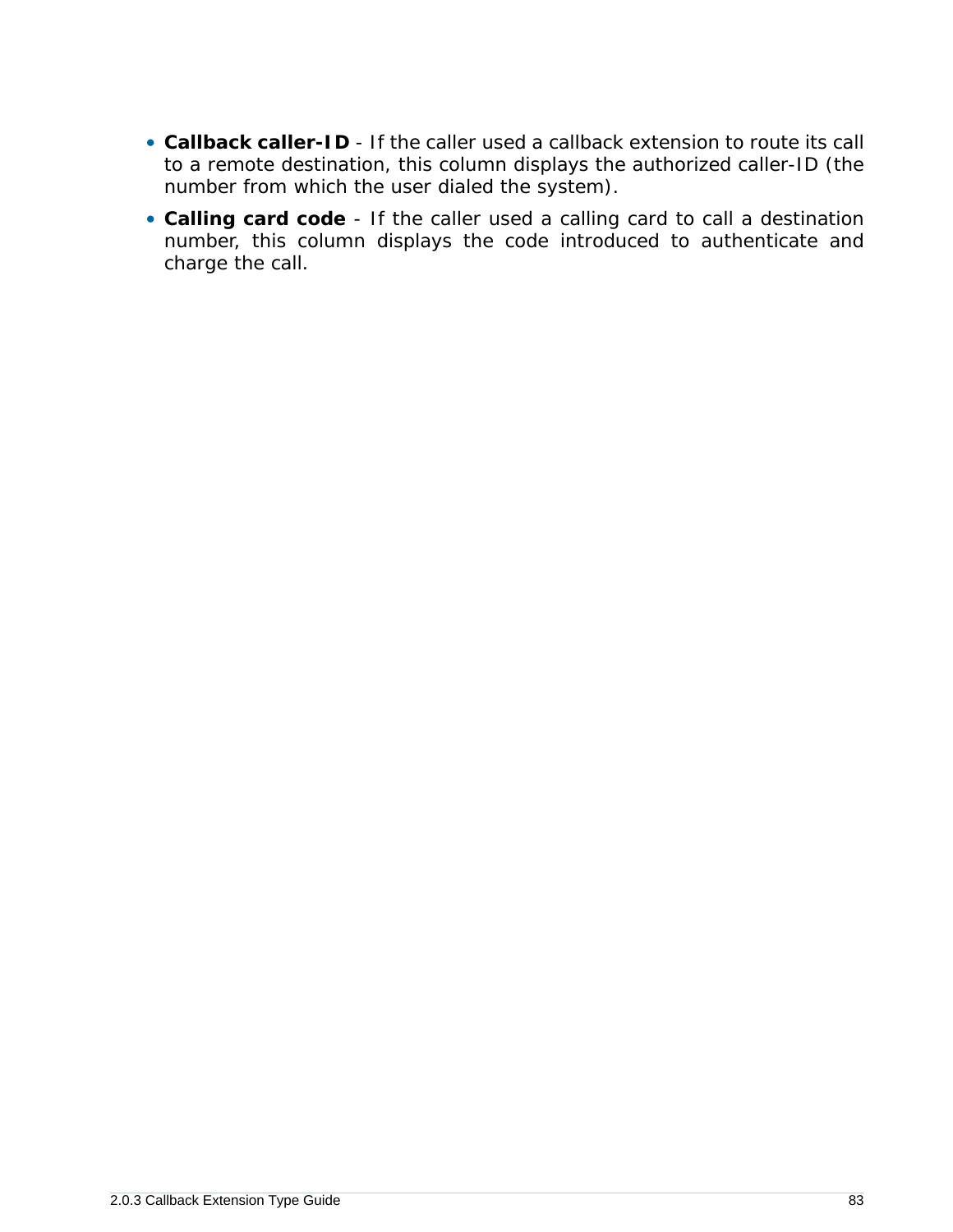# **Chapter 16 Manage Your Email Templates**

# **Manage Email Notifications**

4PSA VoipNow can send email notifications to its users when standard events occur. The text of the notifications can be customized. The system can be also setup to send only some notifications and only to certain users.

To access this page, click the **Email templates** icon located in the Tools area.

You can set the notification preferences for a series of events displayed on the first column.



If you want all the email notifications from a specific category to be sent to a certain user, select the check box from the user's column header.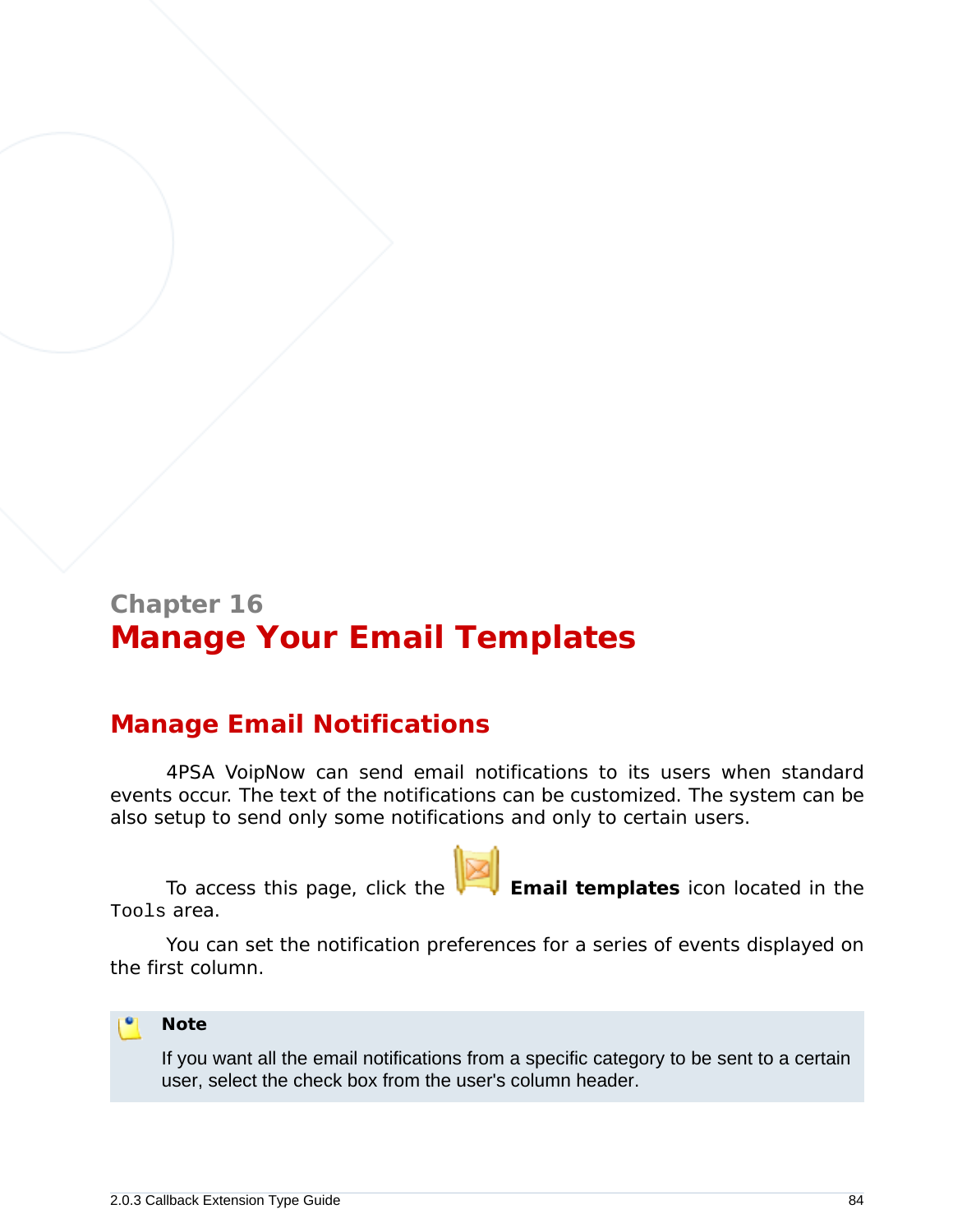Therefore, you can enable email notifications for your own account. When a new account is created, it inherits the upper level account email notification options. Afterwards, the account owner can change these options in the same way in the **Email Template Management** page.

When an account is created, the new owner can receive a mail notifying him that the account was registered. This notification is made only if the upper level account owner has the notification enabled.

#### r. **Note**

The email notification will be sent to the email address specified in the account information.

Notification emails can also be sent to an email address specified in the E-mail address column. This email address can be different for each selected event.

The events that can trigger an email notification are displayed in the **Email Template Management** page:

- **Extension email templates**
	- **Extension creation** This email notification is triggered by the creation of an extension account.
	- **Extension expiration warning** The email notification triggered by this event is sent **{x}** days in advance, as specified in the **Send expiration notices**field.
	- **Extension expired** The email notification triggered by this event is sent after the extension account has expired.
	- **Extension charging limit warning** The email notification triggered by this event is sent when the available number of minutes is below **{y}** minutes or when the credit is below the **{credit\_limit}**, as specified in the **Send charging limit warnings when the account is below** field.
	- **Extension charging limit exceeded** The email notification triggered by this event is sent after the charging limit was exceeded.

For the events in this field set, 4PSA VoipNow can deliver email alerts to the following users:

- The client that owns the extension account
- The extension account owner
- A custom email address
- **Unified Communications email templates**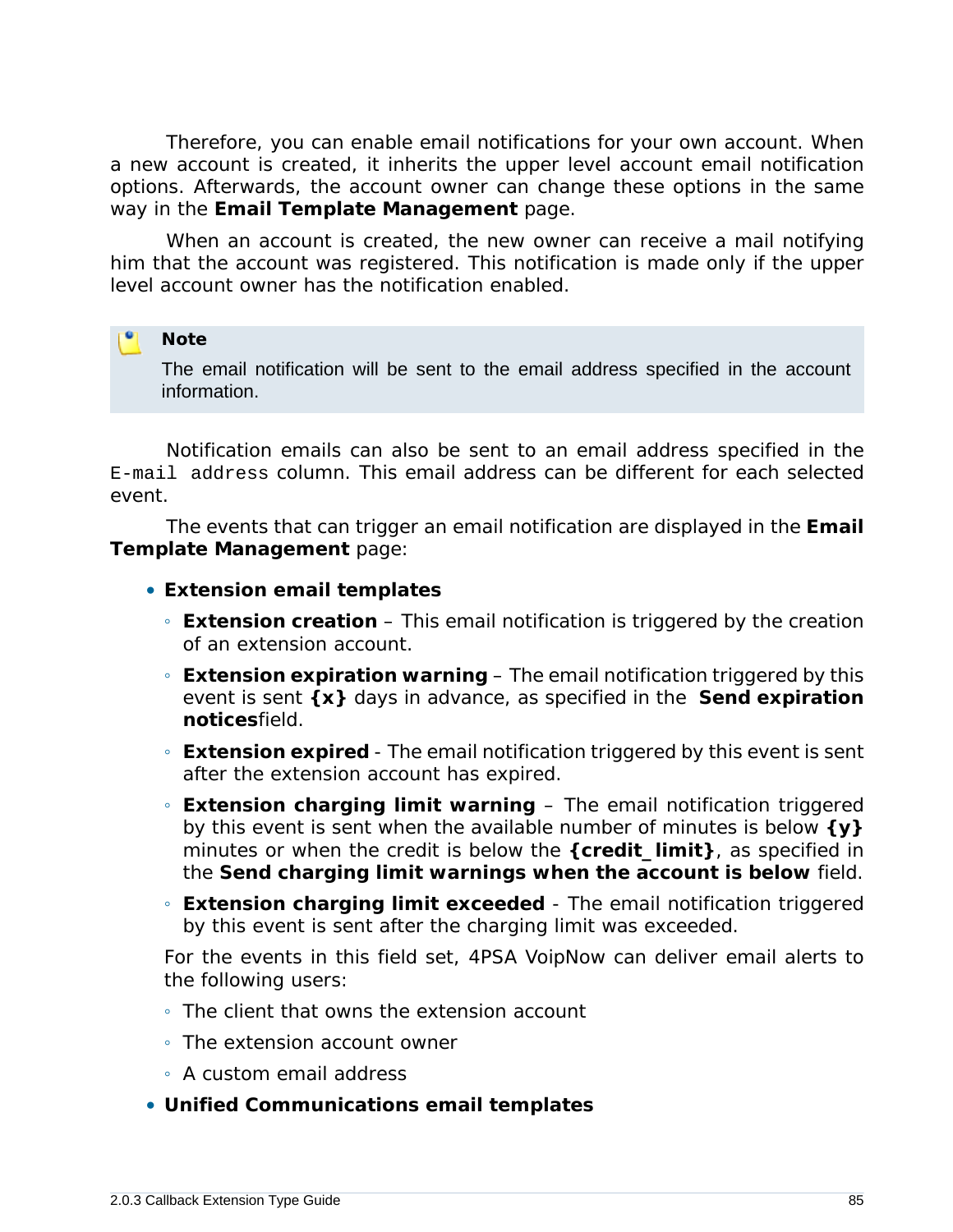- **Voicemail message notification** The email notification triggered by this event is sent after a voicemail message has been received.
- **Fax message received** The email notification triggered by this event is sent after a fax message has been received.
- **Sent fax accepted** The email notification triggered by this event is sent after a fax message has been accepted by the receiver.
- **Sent fax not accepted** The email notification triggered by this event is sent if the receiver has not accepted the fax message.
- **Fax delivery report** 4PSA VoipNow can send a delivery report for all the sent fax messages.

For the events in this field set, 4PSA VoipNow can deliver email alerts to the following users:

- The extension account owner
- A custom email address
- **Security email templates**
	- **Customer password forgotten notification** For this event, 4PSA VoipNow will send an email message containing a temporary password to the user who has forgotten his password and requested a new one. This password is valid only for the time period specified in the **Login Preferences** page, in the **Expiration time for new password** field.

In the **Preferences** section you can specify the conditions in which the warning emails will be sent:

- **Send expiration notices {x} days in advance** Use this text box to specify how many days before the account expiration a notifications is dispatched to the users.
- **Send charging limit warnings when the account is below {y} minutes or {credit\_limit} {currency}** – A charging limit warning is generated in one of the following cases:
	- The minutes remaining in the **Available external outgoing minutes** plus the minutes remaining in the **External outgoing over usage** go below a certain limit.

Use the first text box to specify this minutes limit.

◦ The credit remaining in **Limit for external outgoing calls** goes below a certain limit.

Use the second text box to specify this money limit.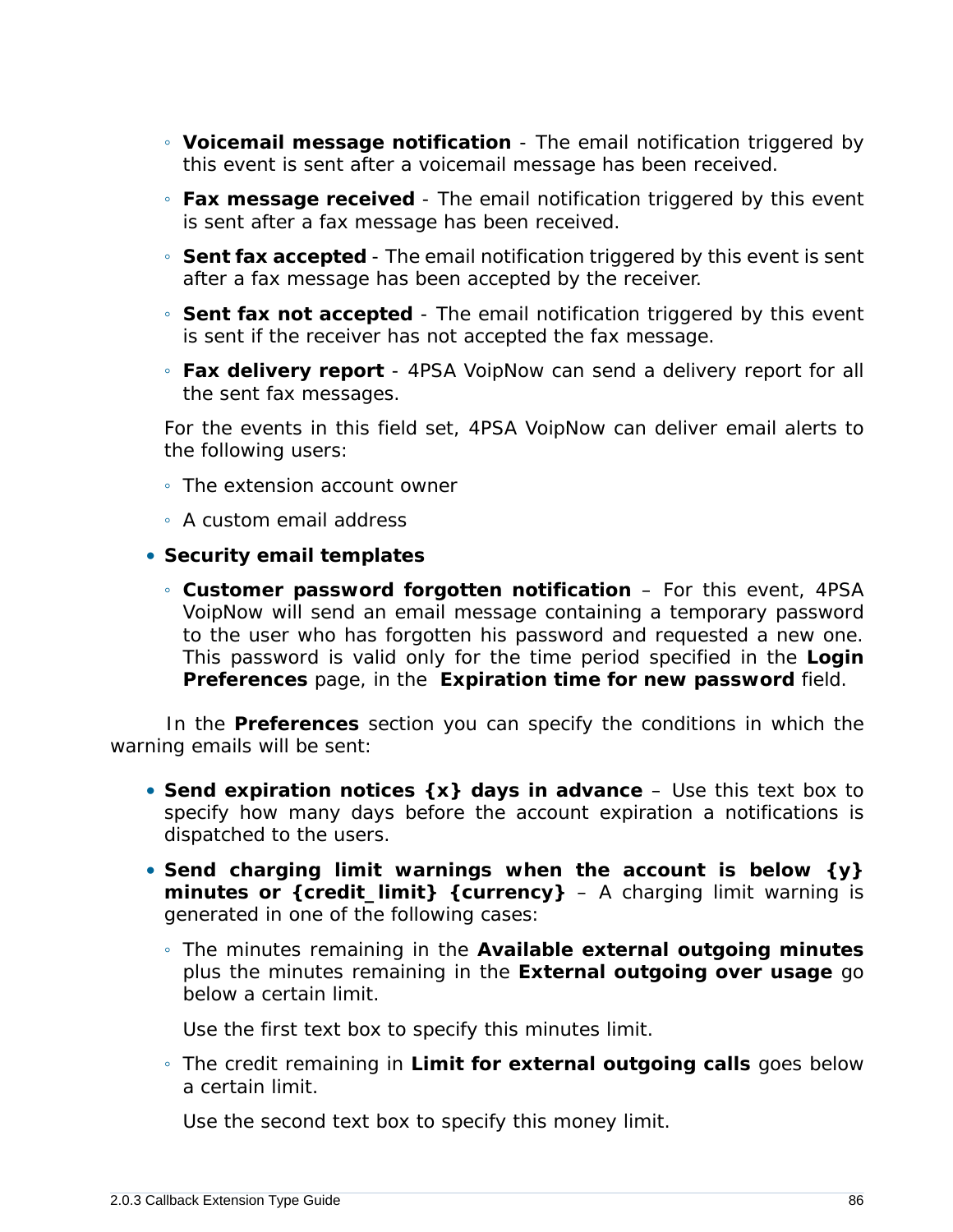◦ The credit remaining in **Limit for external incoming calls** goes below a certain limit.

The money limit you specified for external outgoing calls in the above text box, includes the external incoming calls money limit.

To enable notifications for users, follow the steps:

- **1.**From the available check boxes, select the ones corresponding to the users you want to notify for that event.
- **2.**Click **OK** to save your options. Click **Cancel** to return to the previous page without saving the changes you have made.

# **Customize the Email Content**

To customize the subject and content of an email notification, follow these steps:

- <sup>1.</sup> Click the **i**con corresponding to the chosen event.
- **2.**A new page allowing you to edit the email subject and email body opens. Modify the text, keeping in mind the following rules:
	- You may use only plain text when writing the email subject and content. The email is also sent in plain text format.
	- You can include tags that will be automatically replaced by the system with the appropriate content. Examples:

[recipient\_name] is replaced with the name of the person receiving the notification.

**3.**Click **OK** to save the changes to the email. Click **Cancel** to return to the previous page without saving the changes.

# **Restore the Default Settings**

To restore the default notification settings and email contents, click the **Default** button.

#### ro. **Note**

When you click the **Default** button, 4PSA VoipNow will not overwrite the other email address destination.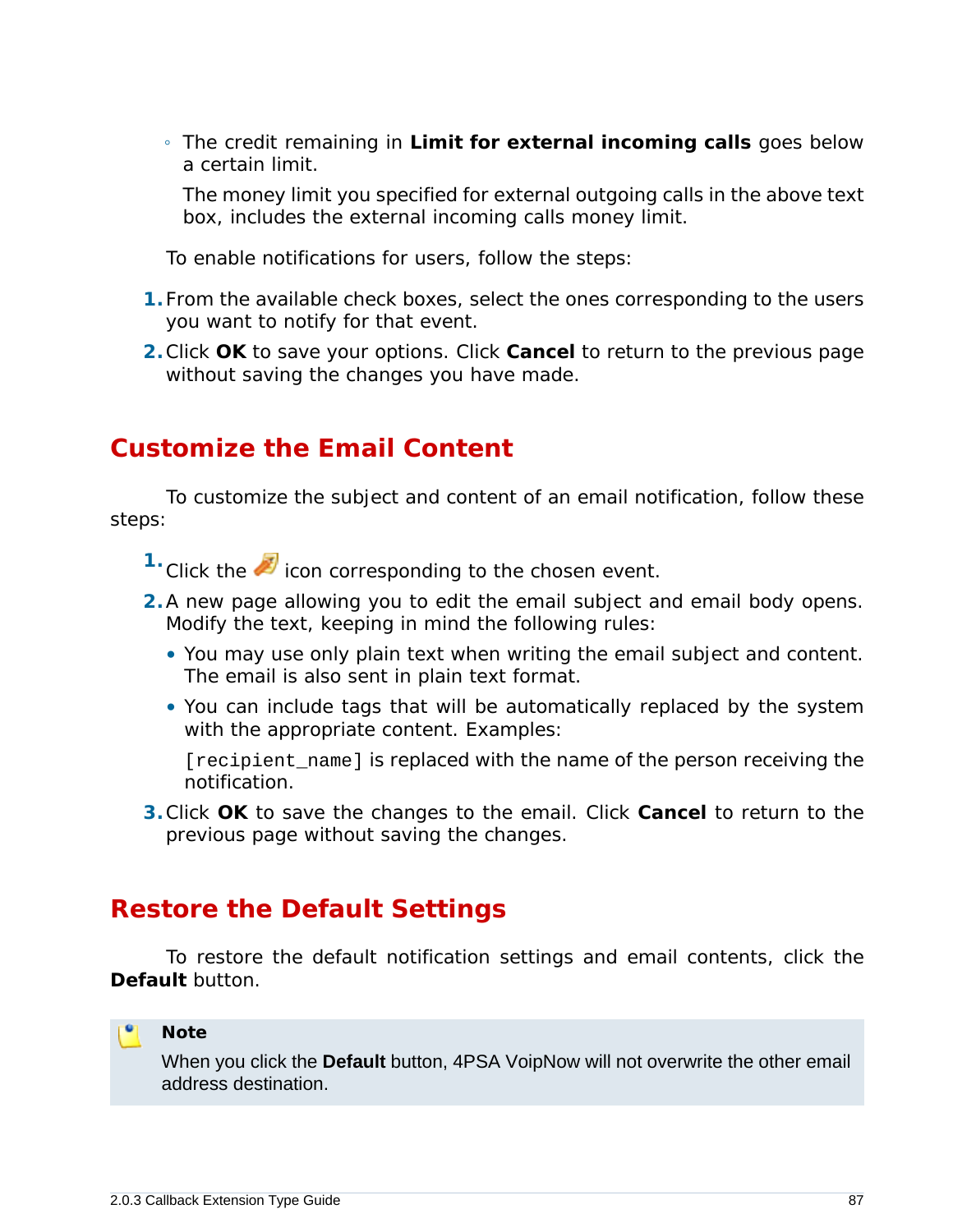# **Appendix A. Using the Text To Speech Feature**

The text to speech feature allows you to convert written text into speech. 4PSA VoipNow uses the text to speech engine developed by [Cepstral.](http://www.cepstral.com)

# **Controlling How the Text is Read**

The Cepstral engine allows you to control the voice reading the text by specifying attributes such as rate, pitch and volume or by inserting pauses. This can be achieved by using a set of HTML-like tags; the tags make up the Speech Synthesis Markup Language (SSML).

This section offers a set of SSML examples that can be used with the Cepstral engine. For more detailed descriptions of the elements and attributes of the markup language, see the official W3C SSML Specifications: [http://](http://www.w3.org/TR/speech-synthesis/) [www.w3.org/TR/speech-synthesis/](http://www.w3.org/TR/speech-synthesis/)

### **Inserting silence/ pauses**

You can insert pauses between words, sentences or paragraphs by using the <break> empty tag. To control the length of the break, you can use two attributes: strength and time.

"There is no <break strength='none' /> pause here."

"This is a <br eak  $strength='x-weak'$  /> pause between words."

"This is a <break strength='weak' /> longer pause between words."

"This is a <break strength='medium' /> pause between sentences."

"This is a <break strength='strong' /> pause between paragraphs."

"This is a <break strength='x-strong' /> longer pause between paragraphs."

"This is a <break time='2s' /> two second pause."

"This is a <br eak time='4500ms'  $/$  > 4.5 second pause."

"This is a <break /> pause between sentences."

### **Controlling the Speech Rate**

You can control the rate of the speech by using the prosody element and specifying a value for its rate attribute.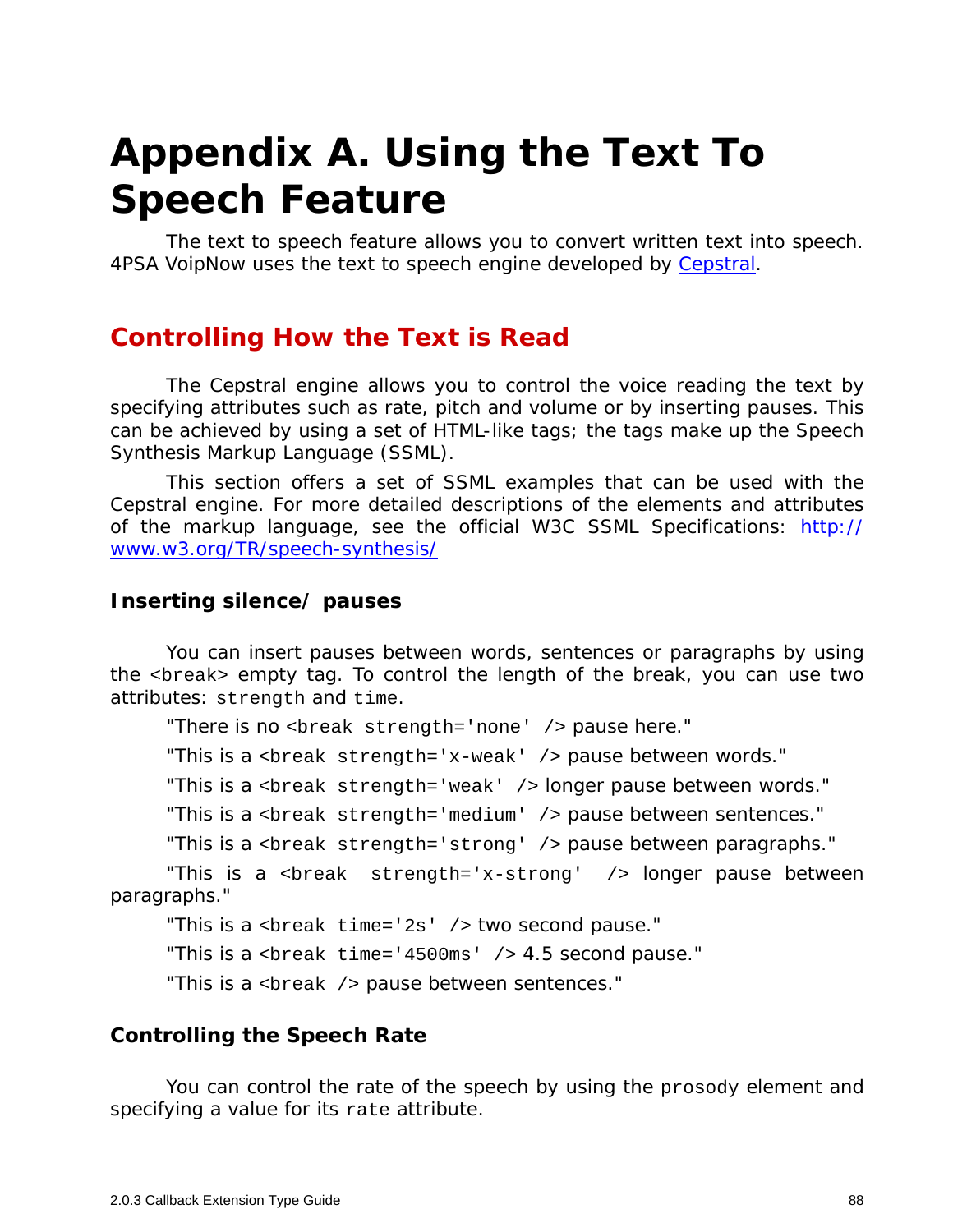"I am now <prosody rate='x-slow'>speaking at half speed.</prosody>"

"I am now <prosody rate='slow'>speaking at 2/3 speed.</prosody>"

"I am now <prosody rate='medium'>speaking at normal speed.</ prosody>"

"I am now <prosody rate='fast'>speaking 33% faster.</prosody>"

"I am now <prosody rate='x-fast'>speaking twice as fast</prosody>"

"I am now <prosody rate='default'>speaking at normal speed.</ prosody>"

"I am now <prosody rate='.42'>speaking at 42% of normal speed.</ prosody>"

"I am now <prosody rate='2.8'>speaking 2.8 times faster than normal</ prosody>"

"I am now <prosody rate='-0.3'>speaking 30% more slowly than normal.</prosody>"

"I am now <prosody rate='+0.3'>speaking 30% faster than normal.</ prosody>"

**Controlling the Voice Pitch**

You can control the pitch of the speech by using the prosody element and specifying a value for its pitch attribute.

"<prosody pitch='x-low'>This is half-pitch</prosody>"

"<prosody pitch='low'>This is 3/4 pitch.</prosody>"

"<prosody pitch='medium'>This is normal pitch.</prosody>"

"<prosody pitch='high'>This is twice as high.</prosody>"

"<prosody pitch='x-high'>This is three times as high.</prosody>"

"<prosody pitch='default'>This is normal pitch.</prosody>"

"<prosody pitch='-50%'>This is 50% lower.</prosody>"

"<prosody pitch='+50%'>This is 50% higher.</prosody>"

"<prosody pitch='-6st'>This is six semitones lower.</prosody>"

"<prosody pitch='+6st'>This is six semitones higher.</prosody>"

"<prosody pitch='-25Hz'>This has a pitch mean 25 Hertz lower.</ prosody>"

"<prosody pitch='+25Hz'>This has a pitch mean 25 Hertz higher.</ prosody>"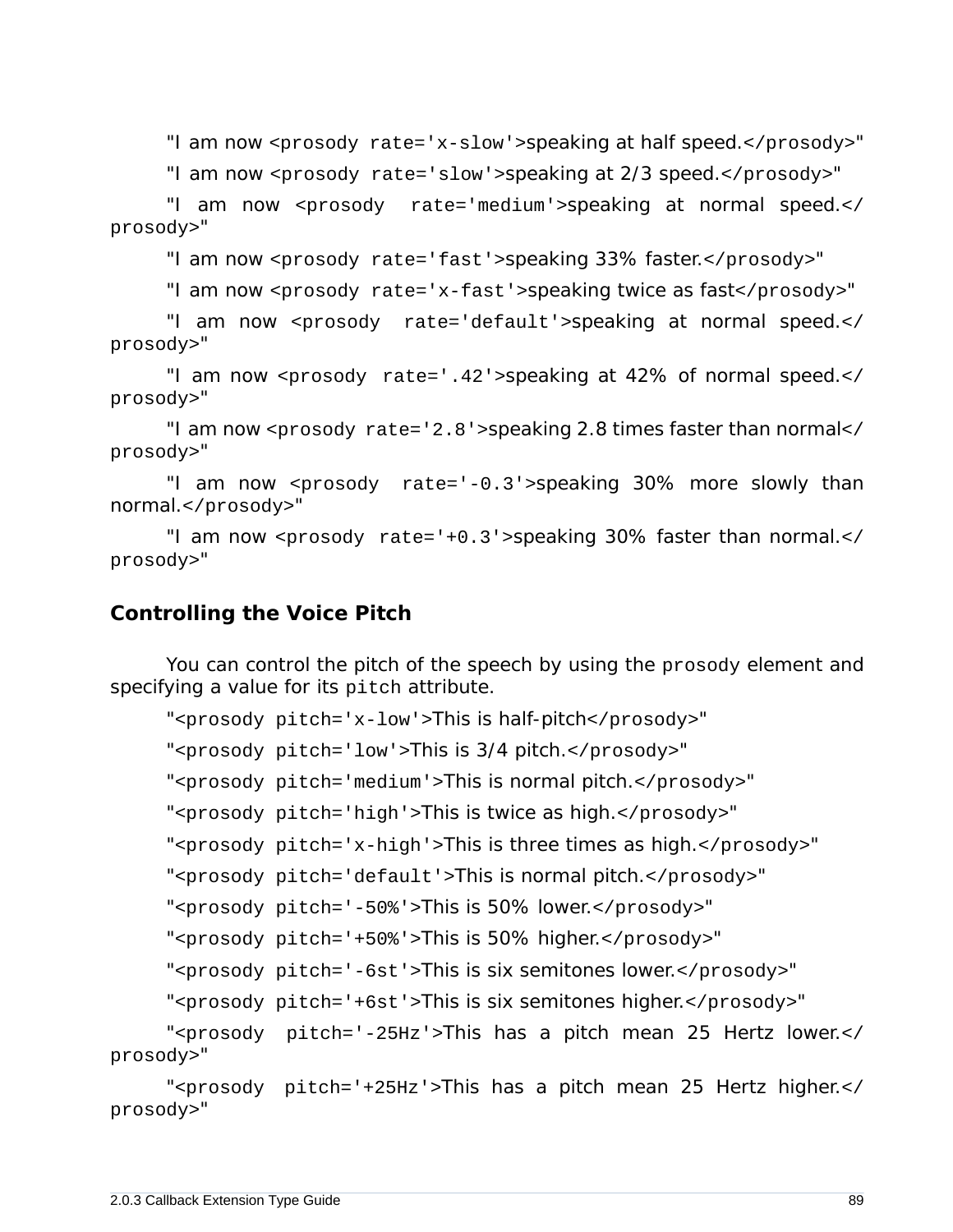"<prosody pitch='75Hz'>This has a pitch mean of 75 Hertz.</prosody>"

# **Controlling the Output Volume**

You can control the volume of the speech by using the prosody element and specifying a value for its volume attribute.

"<prosody volume='silent'>This is silent.</prosody>"

"<prosody volume='x-soft'>This is 25% as loud.</prosody>"

"<prosody volume='soft'>This is 50% as loud.</prosody>"

"<prosody volume='medium'>This is the default volume.</prosody>"

"<prosody volume='loud'>This is 50% louder than normal.</prosody>"

"<prosody volume='x-loud'>This is 100% louder than normal.</ prosody>"

"<prosody volume='default'>This is the default volume.</prosody>"

"<prosody volume='-33%'>This is 33% softer than normal.</prosody>"

"<prosody volume='+33%'>This is 33% louder than normal.</prosody>"

"<prosody volume='33%'>This is 33% louder than normal.</prosody>"

"<prosody volume='33'>This is 33% of normal volume than normal.</ prosody>"

### **Adding Emphasis to the Speech**

You can control the stress placed on certain pieces of text by using the emphasis element and specifying a value for its level attribute.

#### **Note**

The nature of emphasis differs between languages, dialects or even voices. Languages indicate emphasis using a possible combination of pitch change, timing changes, loudness and other acoustic differences

"This is <emphasis level='moderate'>stronger</emphasis> than the rest."

"This is <emphasis level='strong'> even stronger</emphasis> than the previous."

"This is <emphasis level='none'>the same as</emphasis> than the rest."

"This is <emphasis level='none'>the opposite of</emphasis> emphasis."